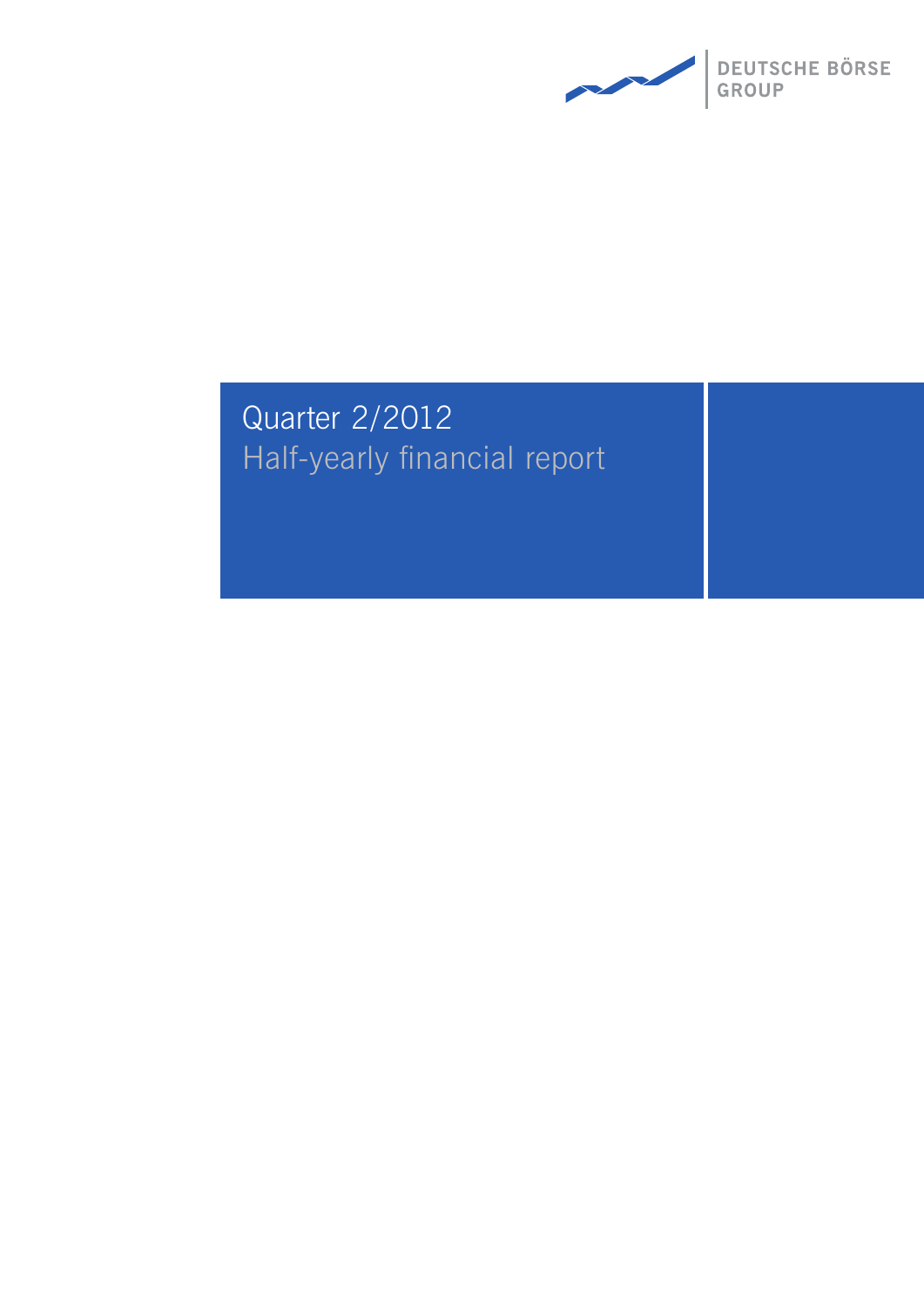## Deutsche Börse Group: financial highlights

 $\overline{a}$ 

|                                                                            |       | 30 June 2012 | Quarter ended<br>30 June 2011 | 30 June 2012 | Six months ended<br>30 June 2011 |
|----------------------------------------------------------------------------|-------|--------------|-------------------------------|--------------|----------------------------------|
| Consolidated income statement                                              |       |              |                               |              |                                  |
| Sales revenue                                                              | €m    | 555.0        | 528.6                         | 1,107.4      | 1,087.2                          |
| Net interest income from banking business                                  | €m    | 13.6         | 18.5                          | 32.1         | 34.6                             |
| Net revenue (total revenue less volume-related costs)                      | €m    | 506.7        | 506.4                         | 1,013.6      | 1,032.7                          |
| Earnings before interest and tax (EBIT)                                    | €m    | 278.8        | 279.0                         | 538.8        | 598.1                            |
| Net income for the period                                                  | €m    | 186.2        | 180.5                         | 332.4        | 394.6                            |
| Consolidated cash flow statement                                           |       |              |                               |              |                                  |
| Cash flows from operating activities excluding CCP positions               | €m    | 228.5        | 191.5                         | 387.3        | 242.9                            |
| Consolidated balance sheet (as at 30 June)                                 |       |              |                               |              |                                  |
| Equity                                                                     | €m    | 3,049.1      | 2,753.9                       | 3,049.1      | 2,753.9                          |
| Total assets                                                               | €m    | 250,771.2    | 191,608.8                     | 250,771.2    | 191,608.8                        |
| Performance indicators                                                     |       |              |                               |              |                                  |
| Earnings per share (basic and diluted)                                     | €     | 0.99         | 0.97                          | 1.76         | 2.12                             |
| <b>Market indicators</b>                                                   |       |              |                               |              |                                  |
| Xetra                                                                      |       |              |                               |              |                                  |
| Trading volume (single-counted)                                            | €bn   | 278.0        | 338.8                         | 583.7        | 700.1                            |
| Xetra Frankfurt Specialist Trading <sup>1)</sup>                           |       |              |                               |              |                                  |
| Trading volume (single-counted) <sup>2)</sup>                              | €bn   | 10.2         | 11.6                          | 22.5         | 29.0                             |
| Tradegate                                                                  |       |              |                               |              |                                  |
| Trading volume (single-counted)                                            |       | 7.1          | 6.5                           | 17.5         | 14.6                             |
| Eurex                                                                      |       |              |                               |              |                                  |
| Number of contracts                                                        | m     | 687.3        | 733.5                         | 1,262.8      | 1,420.9                          |
| Clearstream                                                                |       |              |                               |              |                                  |
| Value of securities deposited (average for the period)<br>international    | €bn   | 5,997        | 5,886                         | 5,945        | 5,918                            |
| domestic                                                                   | €bn   | 5,072        | 5,398                         | 5,103        | 5,391                            |
| Number of transactions<br>international                                    | m     | 9.5          | 9.3                           | 19.6         | 19.7                             |
| domestic                                                                   | m     | 18.3         | 20.5                          | 38.9         | 44.2                             |
| Global Securities Financing<br>(average outstanding volume for the period) | €bn   | 582.7        | 553.4                         | 585.6        | 548.2                            |
| Deutsche Börse share price                                                 |       |              |                               |              |                                  |
| Opening price <sup>3)</sup>                                                | €     | 50.48        | 53.55                         | 40.51        | 51.80                            |
| High <sup>4</sup>                                                          | €     | 51.79        | 57.68                         | 52.10        | 62.48                            |
| Low <sup>4</sup>                                                           | €     | 36.25        | 50.01                         | 36.25        | 50.01                            |
| Closing price (as at 30 June)                                              | $\in$ | 42.53        | 52.40                         | 42.53        | 52.40                            |

1) Prior to 23 May 2011: floor trading

2) Excluding certificates and warrants

3) Closing price of preceding trading day

4) Intraday price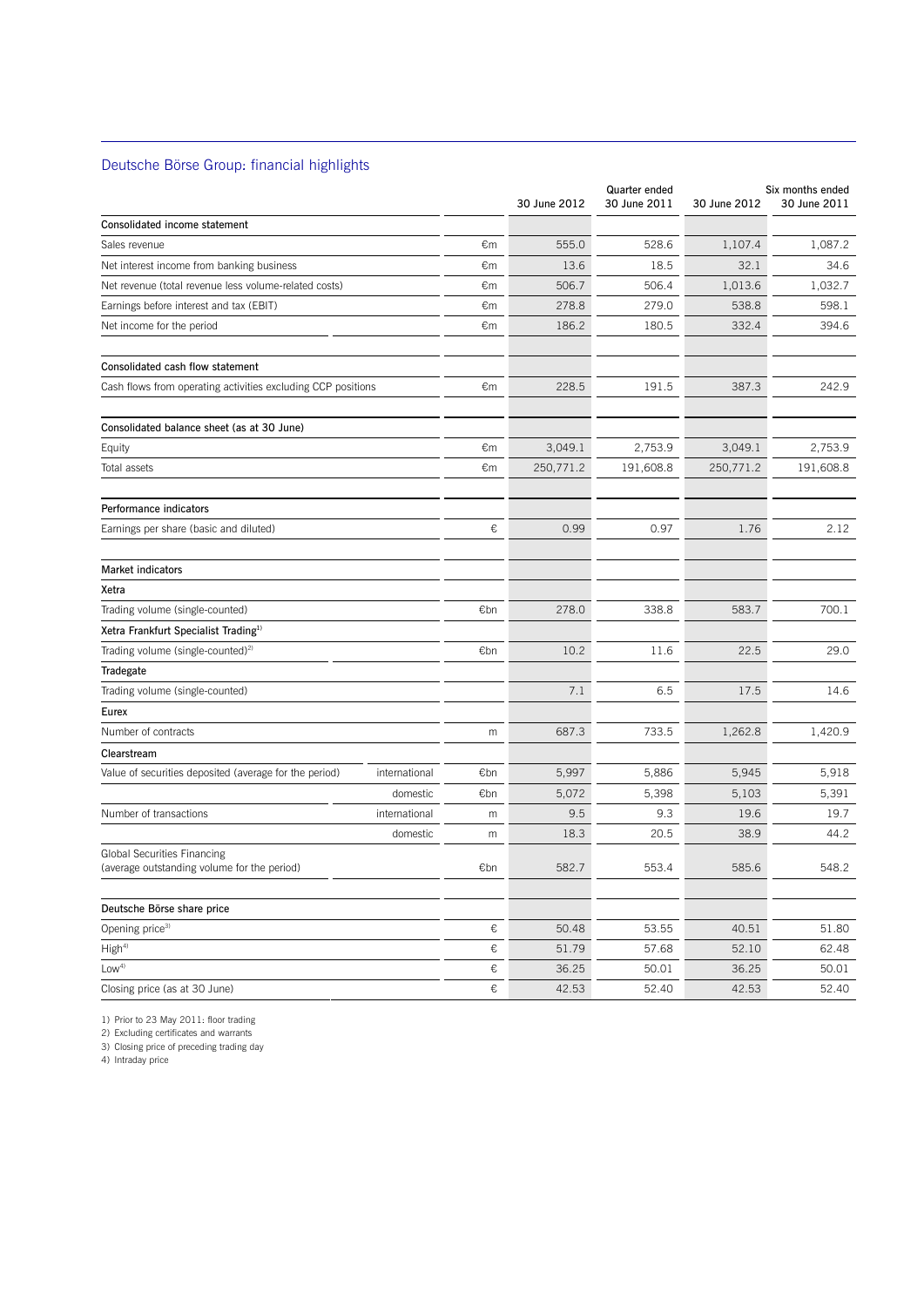## Deutsche Börse maintains its position in an uncertain market environment

- Net revenue (total revenue less volume-related costs) was €506.7 million in the second quarter of 2012, on the same level as the prior-year quarter (Q2/2011: €506.4 million) and the first quarter of 2012  $(Q1/2012: \text{£}506.9$  million) in the light of the continuing uncertainty about future economic developments.
- The acquisition of the remaining shares of Eurex Zürich AG paid off, because Eurex Zürich AG's sales revenue has been attributed in full to Deutsche Börse Group since the start of 2012.
- Net interest income from banking business fell to €13.6 million (Q2/2011: €18.5 million) due to lower interest rates.
- Operating costs amounted to  $€228.9$  million in the second quarter of 2012, slightly lower than in the prioryear quarter (Q2/2011: €233.1 million).
- Earnings before interest and tax (EBIT) remained stable at €278.8 million (Q2/2011: €279.0 million).
- Basic earnings per share amounted to €0.99 for an average of 188.6 million shares (Q2/2011: €0.97 for 186.0 million shares).
- **Operating cash flow excluding CCP positions amounted** to €228.5 million in the second quarter of 2012 (Q2/2011: €191.5 million).
- On 16 May 2012, Deutsche Börse AG distributed a dividend of €2.30 per share and a special dividend of €1.00 per share to its shareholders (2011: €2.10). This corresponds to a total distribution of €622.9 million.
- Furthermore, Deutsche Börse purchased treasury shares in the total amount of around €100 million in June and July 2012.

### Development of Deutsche Börse AG shares since the beginning of Q2/2012



1) Indexed-linked, closing price on 30 March 2012

 $-$  DAX<sup>®</sup> performance<sup>1)</sup>

STOXX<sup>®</sup> Europe 600 Financials<sup>1)</sup>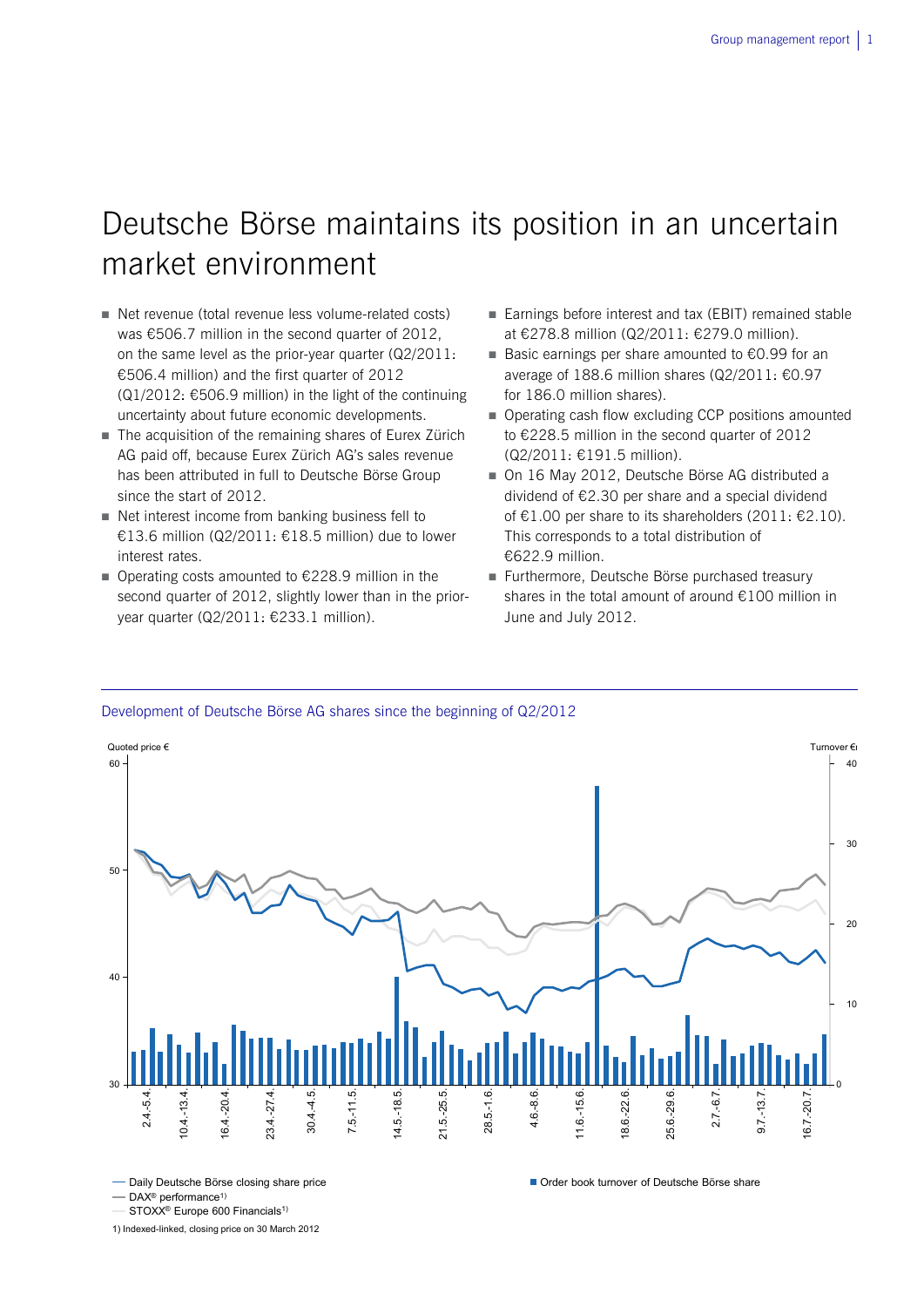### 2 Group management report Financial statements Notes Responsibility statement Review report

## Group interim management report

## Results of operations, financial position and net assets

## **Results of operations in the first half of 2012**

Given the difficult environment, Deutsche Börse Group performed well in the first half of 2012 and achieved a solid result. Although the continuing uncertainty about future global economic development, and especially the prospects of the euro zone, dampened the use of Deutsche Börse Group's products and services in the first half of 2012, growth continued in some areas, such as equity index derivatives in the Eurex segment, Global Securities Financing (GSF) in the Clearstream segment, or GC Pooling®, which is offered jointly by both segments.

Deutsche Börse Group's total net revenue declined by 2 percent year-on-year to  $\epsilon$ 1,013.6 million in the first half of 2012 (H1/2011: €1,032.7 million). The acquisition of the remaining shares of SIX Group AG in Eurex Zürich AG, which has been reflected in Deutsche Börse Group's consolidated financial statements since the start of 2012, had a stabilising effect.

Net interest income from banking business generated in the Clearstream segment through customer cash deposits decreased by 7 percent to  $\epsilon$ 32.1 million (H1/2011: €34.6 million). Although average cash balances increased, income was down on the previous year because the key interest rate remained at 1.0 percent in the first six months of 2012 and thus below the previous year's interest rate, which the European Central Bank (ECB) had increased from 1.0 to 1.25 percent as from 13 April 2011 and then cut again in the course of the year. In July 2012, the ECB again lowered the key interest rate. However, this step will only impact net interest income in the third quarter of 2012.

Operating costs increased by 7 percent to €477.5 million  $(H1/2011: \text{£}444.9 \text{ million})$ . The main factors behind the rise in operating costs were as follows:

 As part of a new growth initiative, the Executive Board had resolved to increase investments in strategic projects by €40 million to some €160 million in 2012. In the first half of 2012, these costs for growth initiatives were approximately €13 million higher than in the prior-year quarter. The amount is being used in particular to fund growth initiatives and infrastructure projects in the Eurex and Clearstream segments in the area of risk and collateral management. As expected, the proportion of costs that can be capitalised has increased in the course of the year.

- $\blacksquare$  Projects that the Company had invested in to pursue its growth strategy and that have already been completed resulted in an H1/2012 increase of depreciation and amortisation by €5.6 million year-on-year.
- Due to the stronger exchange rate of the US dollar against the Euro year-on-year, exchange rate effects led to additional costs of €5.6 million.

In addition, operating costs include exceptional items of €27.8 million (H1/2011: €29.8 million). They are composed of expenses of €16.7 million (H1/2011: €29.0 million) relating to mergers and acquisitions, in particular to the prohibited merger with NYSE Euronext, and costs for efficiency programmes of  $E11.1$  million (H1/2011: €0.8 million).

To enhance transparency, Deutsche Börse Group revised its accounting policy for defined benefit obligations by early adoption of IAS 19 as at 1 January 2012: actuarial gains and losses are now recognised directly in the revaluation surplus. Additionally, Deutsche Börse Group reports the net interest cost previously presented in staff costs in the financial result. Prior-year figures have been adjusted accordingly by reducing operating costs by €5.3 million and increasing financial expense by €1.2 million. Further information is shown in notes 1 and 6 of the notes to these interim financial statements.

At €2.7 million, the result from equity investments was significantly down 74 percent year-on-year (H1/2011: €10.3 million): it is generated primarily by Scoach Holding S.A., Direct Edge Holdings, LLC and European Energy Exchange AG (EEX). The decline is attributable to the difficult market environment.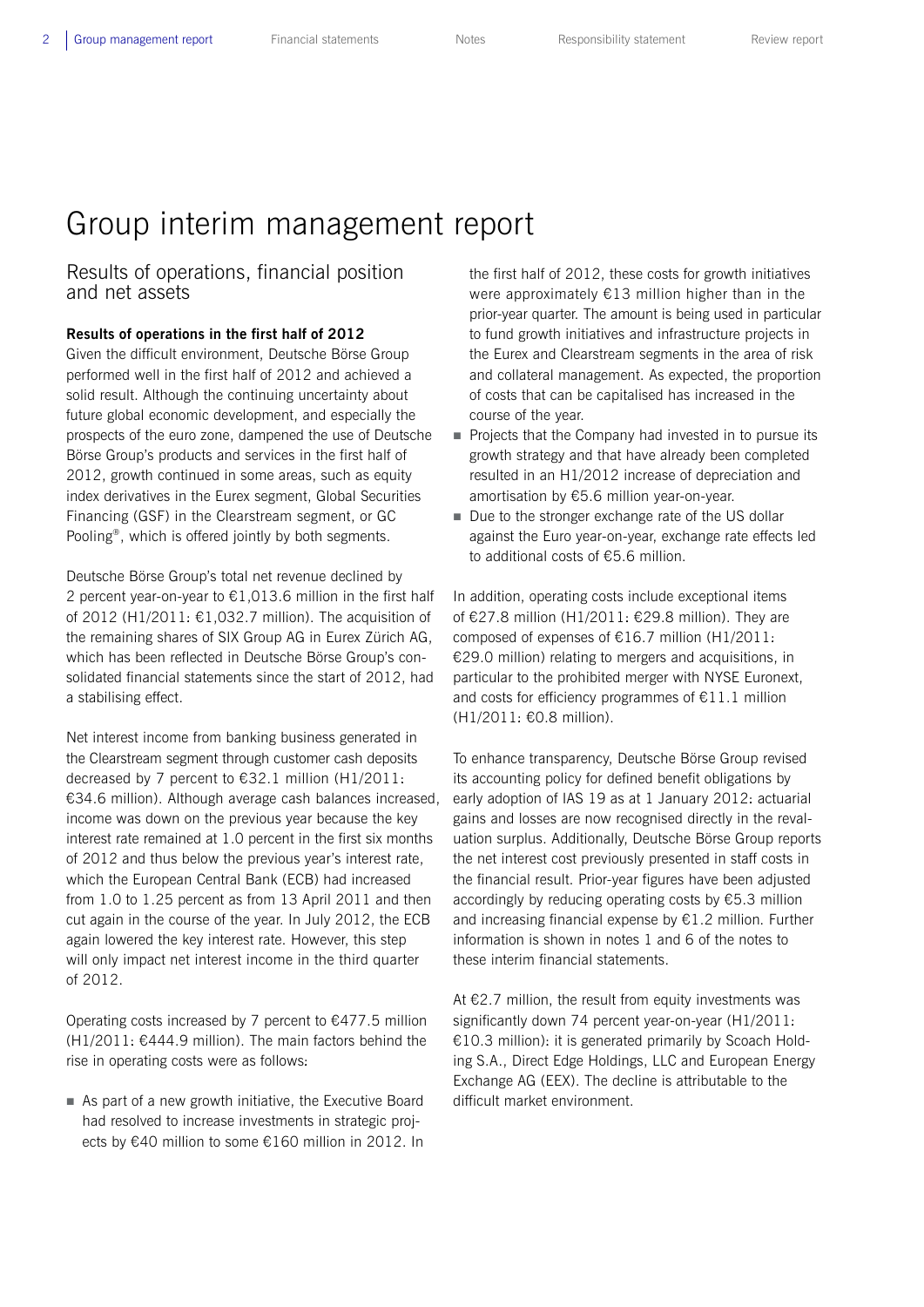EBIT declined by 10 percent to  $\epsilon$ 538.8 million (H1/2011: €598.1 million) as a result of stable net revenue in combination with higher costs. The additional EBIT due to the acquisition of the remaining shares in Eurex Zürich AG amounted to €37.7 million.

The Group's financial result for the first six months of 2012 was €–69.0 million (H1/2011: €–38.2 million). The change is due to Deutsche Börse AG's agreement with SIX Group AG to acquire the remaining shares in Eurex Zürich AG, which has been in force since the start of the year. The equity component of the purchase price liability was definitively measured at fair value through profit and loss on 1 February 2012. In relation to the financial result, this led to a non-cash, tax-neutral expense of €26.3 million on the measurement of the equity component and an expense of  $E1.1$  million on the unwinding of the discount on the cash component.

After adjustment, the tax rate for the first half of 2012 amounted to 26.0 percent, in line with the Company's expectations.

Net income for H1/2012 declined by 16 percent to €332.4 million (H1/2011: €394.6 million). Basic earnings per share, based on a weighted average of 188.7 million shares outstanding, fell to €1.76 in the first six months of 2012  $(H1/2011: €2.12$  for 186.0 million shares outstanding).

### **Results of operations in the second quarter of 2012**

The uncertainty described above about future global economic development and the prospects of the euro area, which affected the entire first half of the year, impacted Deutsche Börse Group's business in the second quarter of 2012. As a result, trading volumes in securities and derivatives declined in the second quarter of 2012 compared with the prior-year quarter.

Nevertheless, Deutsche Börse Group's net revenue of €506.7 million was up slightly on the prior-year quarter  $(Q2/2011: \text{£}506.4$  million) as well as on the first quarter of 2012 (Q1/2012: €506.9 million) because of the above-mentioned acquisition of all of the shares of SIX Group AG in Eurex Zürich AG, among other factors. As in the first six months as a whole, individual areas such as share index derivatives, GSF or GC Pooling continued to grow. Driven by the cut in the ECB's key interest rate by 0.25 percentage points (1.0 instead of 1.25 percent), net interest income from banking business generated in the Clearstream segment fell by 26 percent in the second quarter to €13.6 million (Q2/2011: €18.5 million).

Operating costs declined by 2 percent year-on-year to €228.9 million (Q2/2011: €233.1 million). They include costs for efficiency programmes of €4.8 million (Q2/2011: €–2.6 million); follow-up expenses of €0.1 million for the prohibited merger with NYSE Euronext were incurred in the second quarter of 2012 (Q2/2011: €18.8 million).



## Net revenue and EBIT by quarter The Composition of net revenue by segment



Net revenue  $F$ FBIT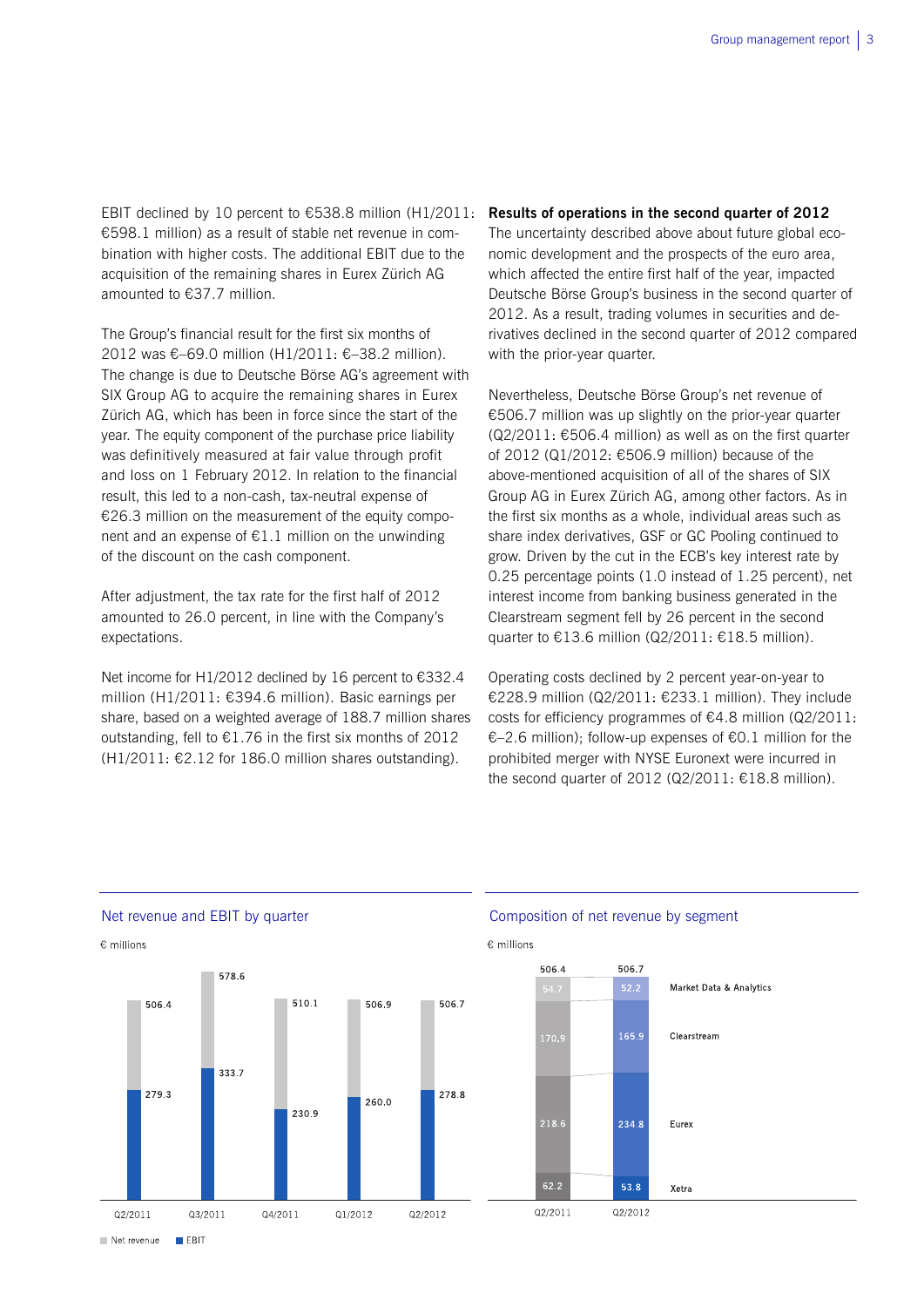At  $E1.0$  million, the result from equity investments was significantly down year-on-year (Q2/2011: €5.7 million). It is generated primarily by Scoach Holding S.A., Direct Edge Holdings, LLC and European Energy Exchange AG (EEX).

At €278.8 million, EBIT was stable compared with the prior-year quarter (Q2/2011: €279.0 million). The additional EBIT due to the acquisition of the remaining shares in Eurex Zürich AG amounted to €21.8 million.

The financial result for the second quarter of 2012 amounted to  $€-21.8$  million (Q2/2011:  $€-17.4$  million).

The effective Group tax rate in the second quarter of 2012 was 26.0 percent, in line with the Company's expectations (Q2/2011: 27.4 percent). The year-on-year decline in the rate is attributable to the fact that the expenses incurred in the second quarter of 2011 for the combination with NYSE Euronext, which was prohibited at the beginning of 2012, had to be qualified as not taxdeductible with regard to the planned combination.

Consolidated net income for the second quarter of 2012 rose by 2 percent to €186.2 million (Q2/2011: €180.5 million). Basic earnings per share, based on a weighted average of 188.6 million shares outstanding, rose to  $\epsilon$ 0.99 in the second quarter of 2012 (Q2/2011: €0.97 for 186.0 million shares outstanding).

## **Xetra segment**

### **First half of 2012**

- Net revenue in the first half of 2012 fell by 15 percent to €113.2 million (H1/2011: €133.4 million).
- EBIT sunk by 25 percent to reach  $€52.0$  million (H1/2011: €69.5 million).

**Second quarter of 2012**

- Net revenue fell by 14 percent to  $£53.8$  million (Q2/2011: €62.2 million).
- However, EBIT decreased by 19 percent to €25.0 million (Q2/2011: €30.7 million).

Demand from institutional and private investors for trading services provided by the Xetra segment fell year-on-year in the first half of 2012. The decline in the second quarter of 2012 was slightly sharper than in the first, as market uncertainty persisted, particularly regarding the future of the euro area, and investors are therefore cautious about placing orders.





1) Including income from listing and cooperation agreements and

IT net revenue allocated to the segment

2) The position "Trading" includes Xetra Frankfurt Specialist Trading (until 23 May 2011: floor trading) as well as the Xetra® electronic trading system.

Trading volumes on Xetra® fell by 17 percent year-on-year in the first half of 2012 to €583.7 billion (H1/2011: €700.1 billion). In the same period, the number of transactions in Xetra electronic trading declined by 2 percent to 109.1 million (H1/2011: 111.5 million), while the average value of a Xetra transaction was down 15 percent to €10.7 thousand (H1/2011: €12.6 thousand). Pricing models in the cash market reflect both volumes and the number of orders: trading fees are calculated per executed order and on the basis of the order volume. The pricing structure means that the order volume is generally more important for the segment's total revenue.

In the second quarter of 2012, Xetra trading volumes were down by 18 percent on the prior-year period to €278.0 billion (Q2/2011: €338.8 billion). The number of Xetra transactions held almost steady year-on-year at 51.9 million (Q2/2011: 52.0 million). The average value of a Xetra transaction dropped to €10.7 thousand in the second quarter of 2012 (Q2/2011: €13.0 thousand).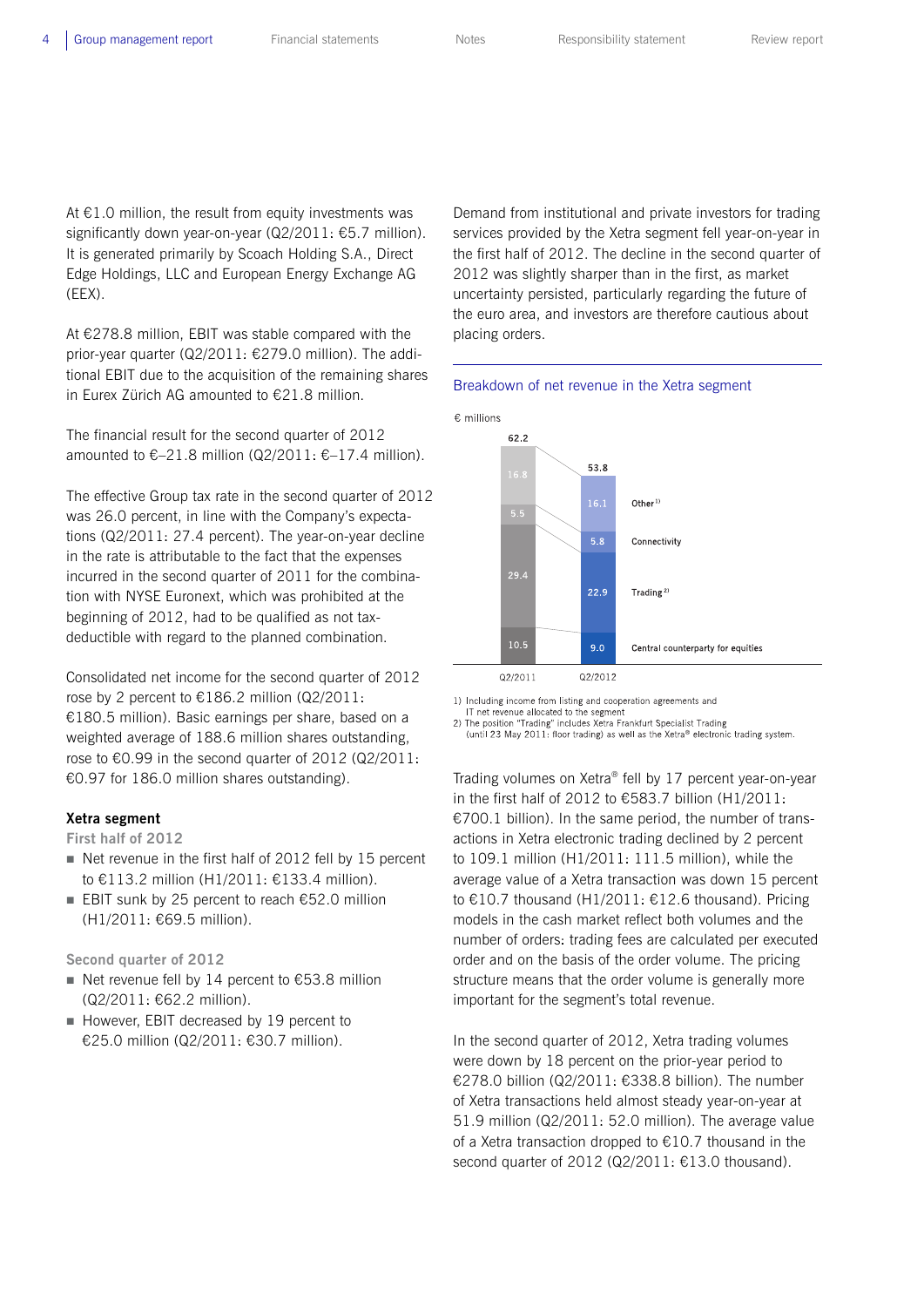Deutsche Börse continues to push ahead with the technological expansion of its trading network. From the third quarter of 2012, the data centre operated by Equinix in Zurich is scheduled to offer a further access point to Xetra and Eurex®, enabling another increase in trading speed.

The trading volume in Xetra Frankfurt Specialist Trading declined by 22 percent in the first half of 2012 to €22.5 billion (H1/2011: €29.0 billion). In the second quarter, the same factors that impacted the Xetra main market resulted in a 12 percent decline year-on-year to €10.2 billion (Q2/2011: €11.6 billion).

Tradegate Exchange, which is operated by a company in which Deutsche Börse holds a majority interest, generated a trading volume of €17.5 billion in the first half of 2012  $(H1/2011: \text{£}14.6$  billion), an increase of 20 percent. Tradegate Exchange also achieved growth in the second quarter, lifting its trading volume by 9 percent to €7.1 billion, in particular as a result of its continued success in connecting new customers.

Deutsche Börse AG reduced the clearing fees for equity transactions on Xetra and in Xetra Frankfurt Specialist Trading as at 1 July 2012. The volume-based clearing fee is now 0.02 basis points lower for all participants. It is 0.0008 percent in Xetra Frankfurt Specialist Trading, while ranging from 0.0008 to 0.0003 percent in fully electronic Xetra trading, depending on the monthly turnover. Deutsche Börse expects the fee reduction to be offset by higher trading volumes and that it will therefore have no impact on sales revenue.

For over twelve years, Deutsche Börse has operated Europe's leading marketplace for exchange-traded funds (ETFs). As at 30 June 2012, 985 ETFs were listed on

Deutsche Börse (H1/2011: 819 ETFs); the number of issuers stood at 19 at the end of June (H1/2011: 20) and the assets under management held by ETF issuers amounted to €168.3 billion (H1/2011: €172.7 billion). In the first half of 2012, the trading volume in the  $XTF^*$ segment was down by 15 percent on the prior-year figure to €71.9 billion (H1/2011: €84.5 billion). In the second quarter of 2012, the trading volume in this segment declined by 8 percent to  $\epsilon$ 35.2 billion (Q2/2011: €38.2 billion). The most heavily traded ETFs are based on the European STOXX equity indices and on the DAX® index. The market share of Deutsche Börse in Europe remained stable at 36 percent in the second quarter of 2012 (Q2/2011: 36 percent).

As well as for ETFs, Deutsche Börse also operates a segment for exchange-traded commodities (ETCs). Xetra-Gold®, a physically backed bearer bond issued by Deutsche Börse Commodities GmbH, is the most successful ETC product. As at 30 June 2012, Deutsche Börse Group held 52.4 tonnes of gold in custody (30 June 2011: 49.6 tonnes). The value of the gold was equivalent to around €2.1 billion, an increase of 31 percent compared with the prior-year date (30 June 2011:  $£1.6$  billion).

In the listing business, Deutsche Börse recorded 41 new admissions in the second quarter, one of them in the Prime Standard, one in the General Standard and 39 in the Entry Standard. The 41 new admissions can be broken down into 13 initial listings and 28 transfers. In the second quarter of 2012, four companies raised capital amounting to a total of around €30 million via initial public offerings (IPOs). In the reporting period, three companies also used the Entry Standard to raise debt capital by placing corporate bonds. The issue volume amounted to €95 million.

#### Xetra segment: key indicators

|                                                         | Q2/2012<br>€bn | Q2/2011<br>€bn | Change<br>% | H1/2012<br>€bn | H1/2011<br>€bn | Change<br>% |
|---------------------------------------------------------|----------------|----------------|-------------|----------------|----------------|-------------|
| Trading volume<br>(order book turnover, single-counted) |                |                |             |                |                |             |
| Xetra <sup>®</sup>                                      | 278.0          | 338.8          | $-18$       | 583.7          | 700.1          | $-17$       |
| Xetra Frankfurt Specialist Trading <sup>1)</sup>        | 10.2           | 11.6           | $-12$       | 22.5           | 29.0           | $-22$       |
| Tradegate Exchange                                      | 7.1            | 6.5            | 9           | 17.5           | 14.6           | 20          |

1) Until 23 May 2011: floor trading; excluding certificates and warrants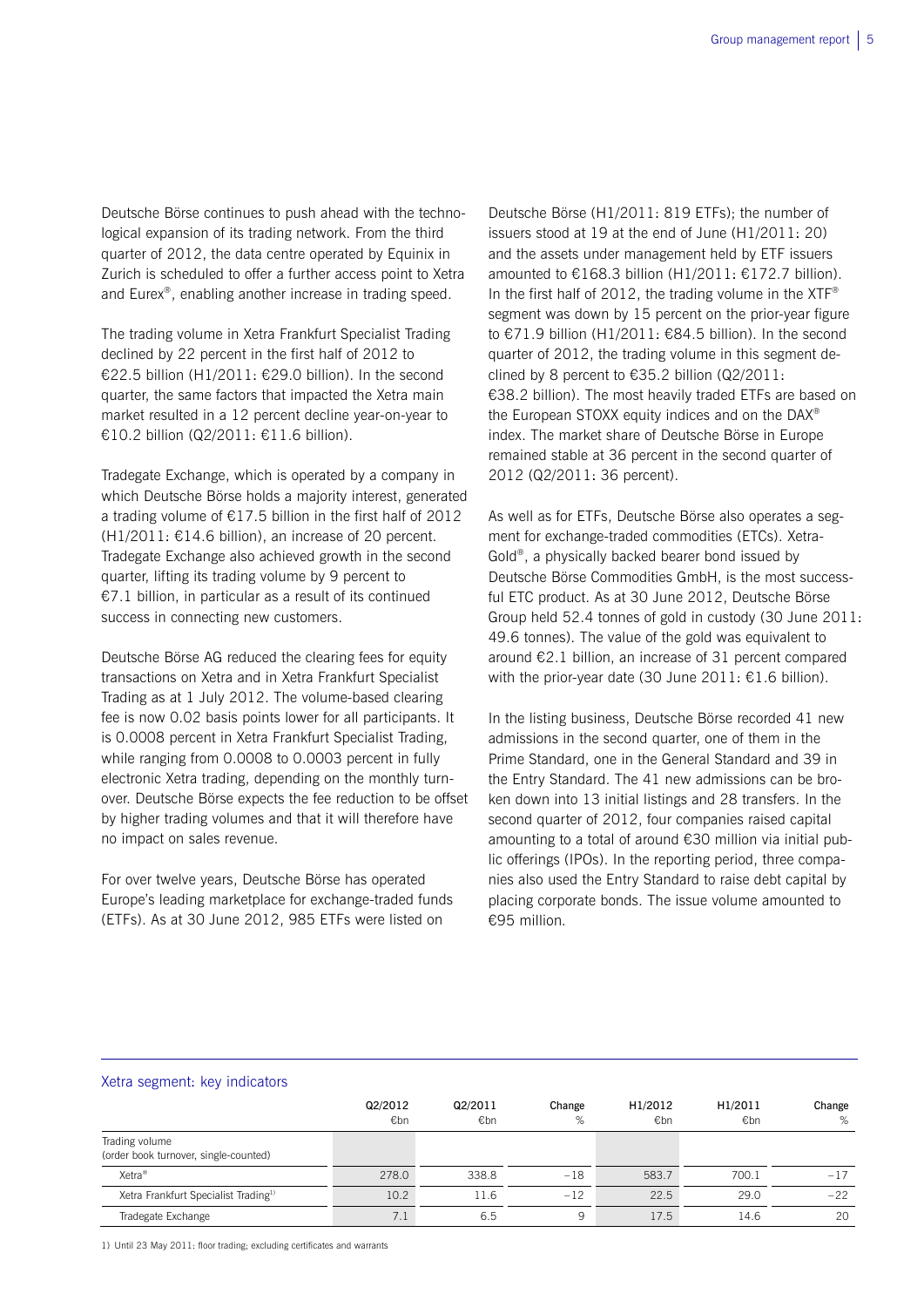## **Eurex segment**

**First half of 2012** 

- $\blacksquare$  Net revenue in the first six months rose by 1 percent to €451.5 million (H1/2011: €446.7 million). The overall slower business activity could be compensated by the acquisition of the remaining equity interest in Eurex Zürich AG.
- EBIT declined by 3 percent to  $€248.5$  million  $(H1/2011: \text{£}256.5$  million). Against the prior-year period, the segment generated additional EBIT of around €37.7 million in the first half of 2012 due to the aforementioned transaction.

**Second quarter of 2012**

- Eurex net revenue was up by 7 percent to  $\epsilon$ 234.8 million (Q2/2011: €218.6 million). Again, the slower business activity could be compensated by the acquisition of the remaining equity interest in Eurex Zürich AG and the higher share of equity index derivatives in the product mix.
- EBIT increased by 20 percent to  $€139.3$  million (Q2/2011: €115.8 million). Against the prior-year period, the segment generated additional EBIT of around €21.8 million in the second quarter of 2012 resulting from the aforementioned transaction.

Overall, trading volumes in the first half of the year and in the second quarter of 2012 were down on the respective prior-year periods. However, trading in Eurex derivatives was higher in the second quarter than in the first quarter of 2012. The market is beset by continuing uncertainty and the by the cautious stance adopted by institutional customers. This is due to the debt crisis in a number of euro zone countries. The second quarter of 2012 was impacted by uncertainty as to whether Greece would remain in the European currency bloc and Spain's request for assistance to rescue its banks. The need to invest in

interest rate products declined, as key interest rates remained low and the interest rate differentials between a number of euro zone countries and Germany continued to be high. In the case of investments in equity-based derivatives, increased risk aversion resulted in a shift away from equity derivatives and towards index derivatives. All in all, this trend is also affecting other derivatives exchanges worldwide with similar portfolios of interest rate, equity and index derivative products.

As a result, trading volumes for European futures and options fell by 11 percent in the first half of 2012 to 930.8 million contracts (H1/2011: 1,043.5 million). Trading volumes on the International Securities Exchange (ISE) declined by 12 percent year-on-year in what remains a fiercely competitive US equity options market. Overall, 1,262.8 million contracts were traded on Eurex's derivatives exchanges in the first half of the year (H1/2011: 1,420.9 million).

In the second quarter of 2012, the number of European futures and options contracts traded on Eurex declined by 6 percent to 521.6 million (Q2/2011: 553.8 million). Taking into account ISE, the trading volume amounted to 687.3 million contracts (Q2/2011: 733.5 million).

European traded equity index derivatives remained the product group generating the most sales revenue on the Eurex derivatives exchange. Their share in volumes of contracts traded via Eurex went up by 46 percent in the first half of 2012 (H1/2011: 40 percent) and by 44 percent in the second quarter of 2012 (Q2/2011: 36 percent). The product group increased by 4 percent to 428.0 million contracts in H1/2012 (H1/2011: 413.3 million) and by 16 percent to 229.0 million contracts in Q2/2012 (Q2/2011: 197.3 million). The product group benefited from a further increase in market participants'

### Eurex segment: key indicators

|                                                 | Q2/2012<br>m contracts | Q2/2011<br>m contracts | Change<br>% | H1/2012<br>m contracts | H1/2011<br>m contracts | Change<br>% |
|-------------------------------------------------|------------------------|------------------------|-------------|------------------------|------------------------|-------------|
| European equity index derivatives <sup>1)</sup> | 229.0                  | 197.3                  | 16          | 428.0                  | 413.3                  | 4           |
| European equity derivatives <sup>1)</sup>       | 162.6                  | 185.2                  | $-12$       | 250.4                  | 292.9                  | $-15$       |
| European interest rate derivatives              | 128.7                  | 170.5                  | $-25$       | 250.0                  | 336.1                  | $-26$       |
| Total European derivatives <sup>2)</sup>        | 521.6                  | 553.8                  | -6          | 930.8                  | 1.043.5                | $-11$       |
| US options (ISE)                                | 165.7                  | 179.7                  | -8          | 332.0                  | 377.4                  | $-12$       |
| <b>Total Eurex and ISE</b>                      | 687.3                  | 733.5                  | -6          | 1,262.8                | 1.420.9                | $-11$       |

1) The dividend derivatives have been allocated to the equity index derivatives and the equity derivatives.

2) The total shown does not equal the sum of the individual figures as it includes other traded derivatives such as ETFs, volatility, agricultural, precious metals and emission derivatives As from the first quarter of 2012, contract volumes from trading in power products of the cooperation of Eurex and EEX are also included.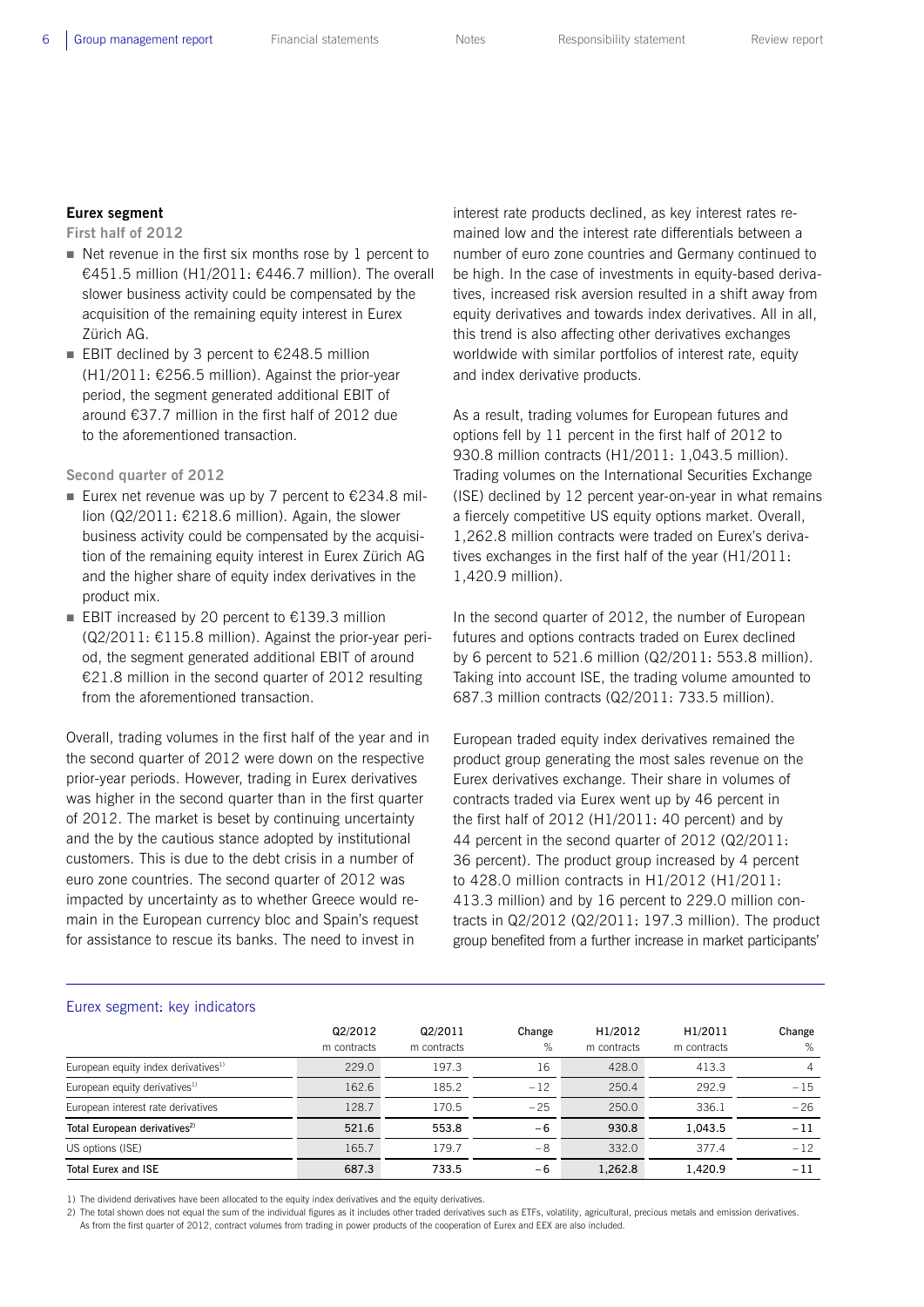need to hedge positions in light of the uncertainty surrounding the future of the euro area. The success of derivatives on Korea's benchmark KOSPI index also had a positive impact (see below).

The volume of equity derivatives contracts dropped by 15 percent year-on-year in the first half of 2012 to 250.4 million contracts (H1/2011: 292.9 million). In the second quarter of 2012, trading volumes were 12 percent down on the prior-year period at 162.6 million contracts (Q2/2011: 185.2 million).

Interest rate derivatives on Eurex recorded a 26 percent decline in the first half of the year to 250.0 million contracts (H1/2011: 336.1 million). In the second quarter of 2012, trading volumes in European benchmark government bonds and their derivatives stabilised at the first-quarter level despite the continuing uncertainty within the euro zone. Overall, trading volumes in the second quarter were 25 percent down on the prior-year period at 128.7 million contracts (Q2/2011: 170.5 million). This was due to the difficult market environment in Europe mentioned above, which makes government bonds appear less attractive; as a result, using only derivatives on German government bonds to hedge positions no longer seems sufficient to many investors. The futures on Italian government bonds introduced in 2009 and the futures on French government bonds introduced in March 2012 were therefore all the more successful as alternative hedging instruments.

On ISE, the trading volume in US options likewise declined in what continues to be a highly competitive market environment: market participants traded 332.0 million contracts in the first half of the year, 12 percent fewer than in the prior-year period (H1/2011: 377.4 million). In the first half of 2012, the overall market in US equity options contracted by 7 percent year-on-year (source: Options Clearing Corporation). In the second quarter of 2012, the number of US option contracts on ISE was down by 8 percent on the prior-year period to 165.7 million (Q2/2011: 179.7 million). ISE's market share of US equity options was 17.5 percent in the second quarter of 2012 (Q2/2011: 17.9 percent).

Among the recently introduced asset classes, dividend derivatives continued to perform well. The number of traded contracts rose by 31 percent year-on-year to 3.2 million in the first half of 2012 (H1/2011: 2.5 million contracts). The same goes for volatility derivatives, which grew by 82 percent compared with the prior-year period to 2.0 million contracts in the first half of 2012 (H1/2011: 1.1 million).

Due to continued uncertainty in relation to risk assessment in the unsecured money market, demand for collateralised money market transactions led to further growth in trading on Eurex Repo®. The average outstanding volume on the euro repo market increased year-on-year, rising by 35 percent to  $£171.7$  billion in the first half of 2012 (H1/2011: €127.1 billion, single-counted for both periods) and by 38 percent to €186.0 billion in the second quarter of 2012 (Q2/2011: €134.8 billion). The volume of the repo market in Swiss francs was down on the same periods of 2011, by 58 percent to CHF80.3 billion in the first half of 2012 (H1/2011: CHF190.4 billion) and by 63 percent to CHF68.5 billion in the second quarter of 2012 (Q2/2011: CHF187.3 billion), due to the interest policy measures taken by the Swiss central bank (SNB) to devalue the Swiss franc and to the lack of issuance of SNB bills.

As part of the euro repo market, GC Pooling – the collateralised money market that Eurex Repo operates jointly with Eurex Clearing and Clearstream and which has proven to be a reliable liquidity pool for market participants – performed very well. Average outstanding volumes grew by 36 percent to €134.5 billion in the first half of 2012 (H1/2011: €98.9 billion) and by 39 percent year-on-year to  $\epsilon$ 144.7 billion in the second quarter of 2012 (Q2/2011: €104.4 billion). GC Pooling enables anonymous money market trading in which standardised collateral baskets (a group of securities with similar quality features, such as issuer credit rating) are traded and cleared via a central counterparty (Eurex Clearing). In the second quarter of 2012, the GC Pooling market attracted five new participants. In total, 93 participants are now admitted to trading (Q2/2011: 67).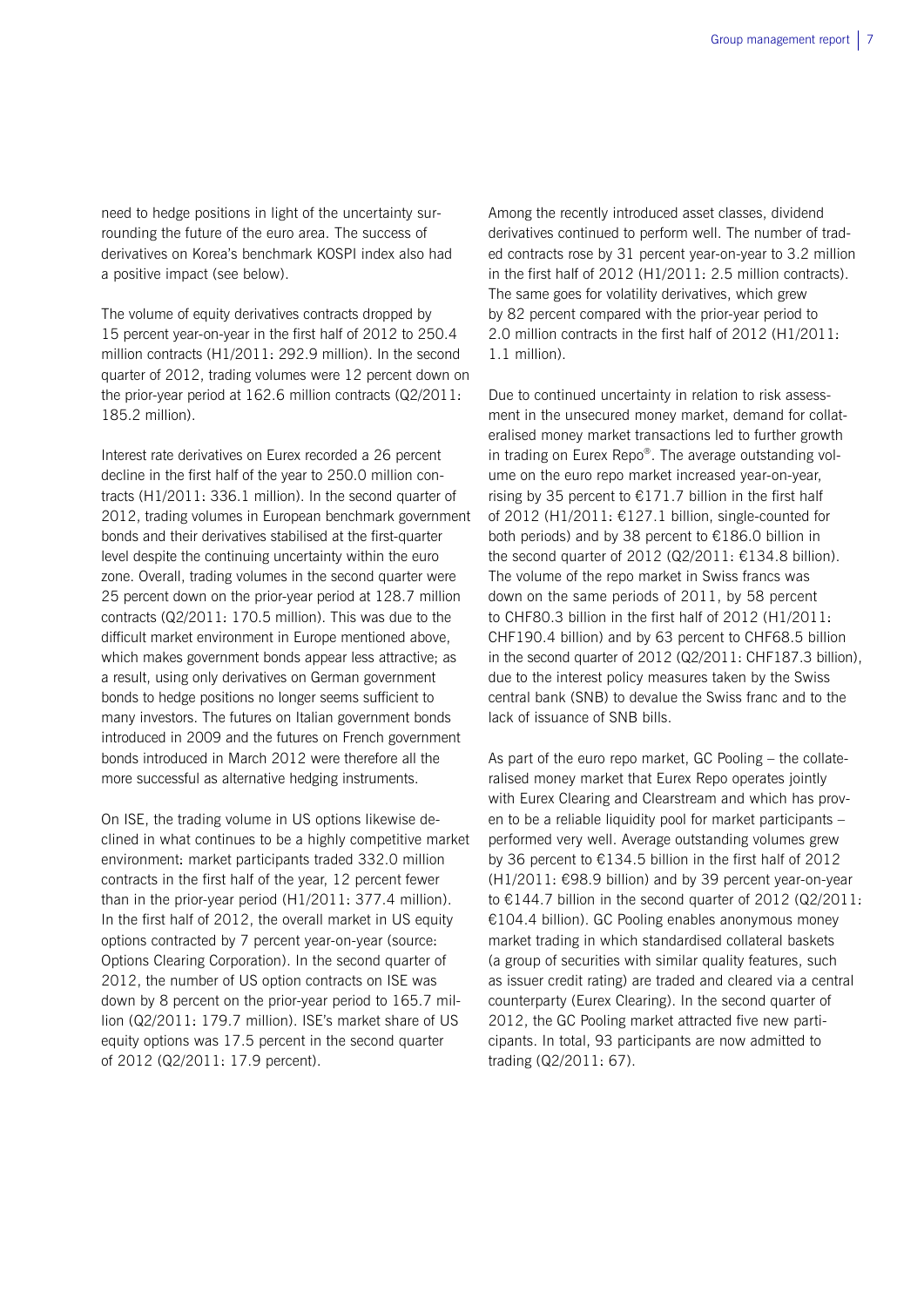Together with leading banks, Eurex operates the Eurex Bonds® trading platform for interbank trading in European government bonds and treasury bills, underlying instruments of government bonds and futures, covered bonds and agency debt, and bonds from a range of countries. In the first half of 2012, Eurex Bonds lifted its trading volume by 6 percent to €64.6 billion (H1/2011: €60.6 billion, single-counted for both periods), thereby sustaining the stable upward trend in its business performance. In the same period, trading in the key segments comprising Dutch, French and Belgian government bonds increased by over 51 percent compared with the first half of 2012 to €13.3 billion (H1/2011: €8.8 billion). The trading volume in the second quarter of 2012 amounted to a total of €29.7 billion, an increase of over 6 percent compared with the prior-year quarter (Q2/2011: €27.9 billion). The positive overall trend is due to sustained high demand for investments in issues with top-notch ratings.



## Breakdown of net revenue in the Eurex segment

1) Including IT net revenue allocated to the segment

The Eurex derivatives exchange also continued its expansion into Asia in the first half of 2012: for example, Deutsche Börse signed a memorandum of understanding (MoU) with the China Financial Futures Exchange (CFFEX), which is located in China and, separately, with the GreTai Securities Market (GTSM) in Taiwan. Under these MoUs, the respective partners aim to exchange extensive amounts of information with a view to driving forward joint efforts to

further develop the financial markets. In addition, the Eurex product on Korea's benchmark KOSPI index, which has been traded only since 30 August 2010, again grew sharply to reach a volume of 21.0 million contracts in the first half of 2012 (H1/2011: 1.6 million). Derivatives on KOSPI are among the most-traded derivatives contracts in the world. Contract numbers are expected to fall in the further course of the year however, due to the increase in the minimum contract size ordered by the Korean regulator.

Starting in the second half of 2012, Eurex Clearing AG plans to work together with leading market participants to introduce its new clearing offering for over-the-counter (OTC) interest rate swaps. EurexOTC Clear for Interest Rate Swaps will offer market participants efficient risk management and a secure solution to address future regulatory requirements in Europe under the European Market Infrastructure Regulation (EMIR). At the beginning of July 2012, Eurex Clearing developed a technical platform for this service, which is scheduled to have its official launch in the further course of the year. A further element of the investments in the expansion of Eurex Clearing is Prisma, a new portfolio-based risk management method to calculate the collateral required to be posted by the participants. This method will replace the risk-based margining currently in place. The new method is aimed to determine the net risk even more exactly by adding liquidity and model risks to the factors taken into account. Moreover, Eurex develops the Client Asset Protection solution, which provides various options for segregating client assets so that these are better protected in the event that a clearing participant defaults.

At the end of June 2012, the Eurex Exchange Council unanimously approved the planned introduction of a new trading architecture, thereby putting in place a key, legally required approval. The new Eurex system is being developed entirely in-house and is based on Deutsche Börse Group's proprietary global trading architecture, which is already in use at the International Securities Exchange (ISE). Migration is to start in December 2012, with the products gradually being transferred from the current to the new system in four steps.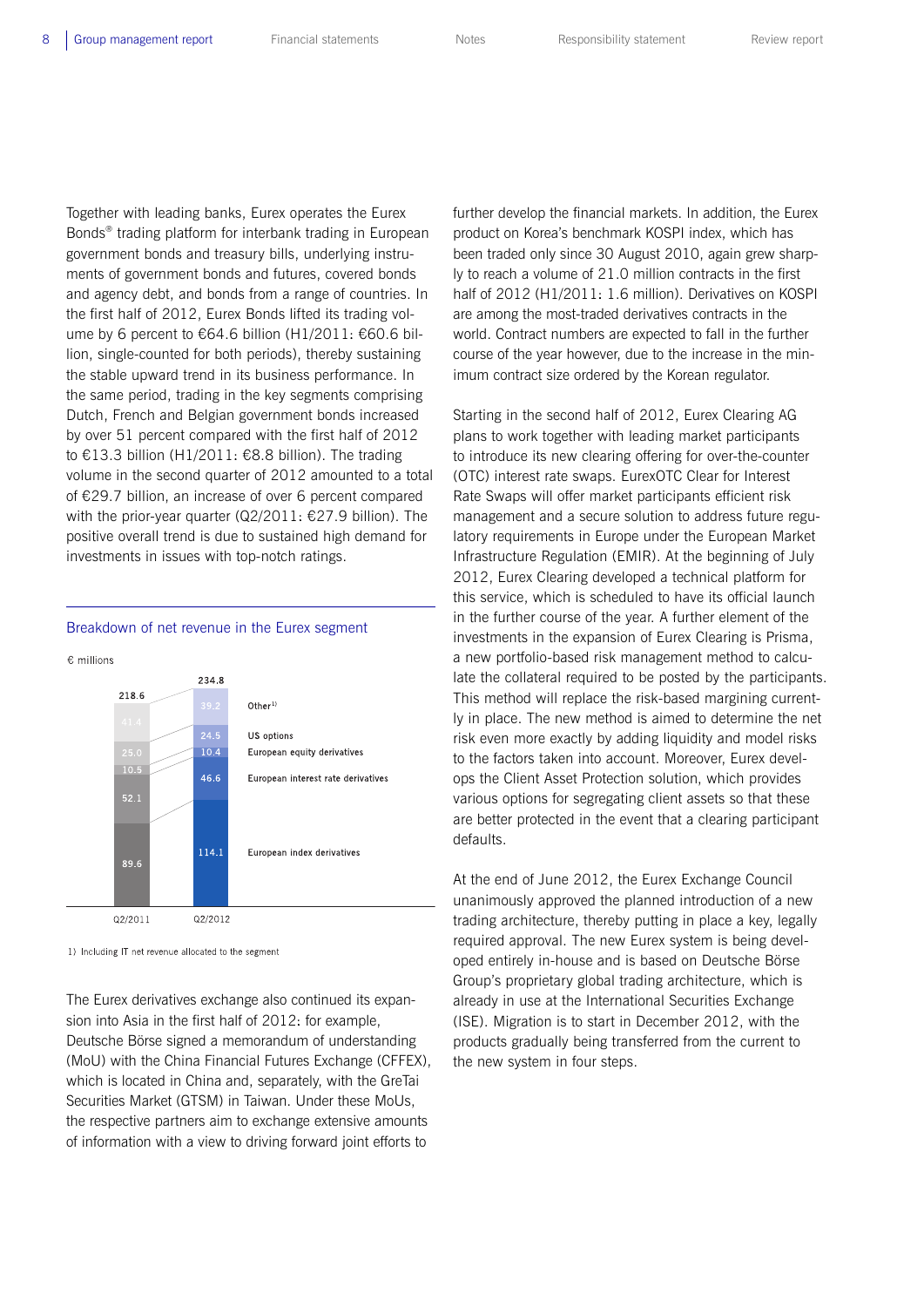### **Clearstream segment**

**First half of 2012** 

- Net revenue decreased by 2 percent to  $\epsilon$ 339.7 million (H1/2011: €345.2 million).
- EBIT for the first half year stood at  $€170.4$  million a minus of 14 percent  $(H1/2011: \text{£}198.6$  million).

**Second quarter of 2012** 

- Net revenue was 3 percent lower than in the second quarter of 2011, at €165.9 million (Q2/2011: €170.9 million).
- EBIT decreased by 15 percent to  $€82.0$  million in the second quarter because of higher costs (Q2/2011: €96.9 million).

In the custody business the average value of assets under custody in the first half of 2012 decreased by 2 percent to €11.0 trillion (H1/2011: €11.3 trillion). The average value of assets under custody in the second quarter 2012 decreased by 2 percent to  $£11.1$  trillion (Q2/2011: €11.3 trillion). Clearstream registered stable figures in the average value of assets under custody on its international platform for the first six months to  $\epsilon$ 5.9 trillion (H1/2011: €5.9 trillion). For Q2/2012, assets under custody recorded a 2 percent increase to €6.0 trillion (Q2/2011: €5.9 trillion). German domestic assets decreased by 5 percent to €5.1 trillion in the first half of 2012 (H1/2011: €5.4 trillion). Q2/2012 with €5.1 trillion showed a 6 percent decrease in assets under custody (Q2/2011: €5.4 trillion). The year-on-year decline in the domestic market was mainly due to the downward trend of the market value of equities. Net revenue in the custody business went down by 1 percent to  $£167.3$  million for the first six months  $(H1/2011: \text{£}168.9$  million) and slightly increased to €84.1 million for Q2/2012 (Q2/2011: €83.0 million).

The total number of settlement transactions processed by Clearstream in the six months ended 30 June 2012 went down by 8 percent to 58.6 million (H1/2011: 63.9 million). Compared to H1/2011, settlement of OTC transactions was at 29.0 million in total, nearly equal to last year's level (H1/2011: 29.1 million). Settlement of international OTC transactions increased by 8 percent to 15.8 million and OTC transactions on the German domestic market decreased by 9 percent to 13.2 million. In the stock exchange business, transactions decreased by 15 percent to 29.6 million (H1/2011: 34.8 million). Both domestic and international transactions in H1/2012 were mainly driven by German retail investors' trading activity.

#### Breakdown of net revenue in the Clearstream segment

€ millions



1) Including Connectivity and Reporting and IT net revenue allocated to the segment

In the second quarter 2012 Clearstream recorded a decrease in settlement transactions by 7 percent to 27.8 million (Q2/2011: 29.8 million). Amounting to 14.1 million transactions (Q2/2011: 14.2 million), Clearstream's OTC settlement for the second quarter 2012 is slightly below Q2/2011: settlement of international OTC transactions increased by 8 percent to 7.8 million, and OTC transactions on the domestic market decreased by 9 percent to 6.3 million. In the stock exchange business, transactions went down by 12 percent to 13.7 million for the second quarter (Q2/2011: 15.6 million), due to lower trading activity of German retail investors during the second quarter of 2012. Net revenue went down by 7 percent to €51.2 million in the first half (H1/2011: €54.9 million) and by 4 percent in the second quarter of 2012, to €24.4 million (Q2/2011: €25.5 million).

The success of Investment Funds Services contributed positively to the settlement and custody business. In the year under review, Clearstream processed 3.0 million transactions, a 9 percent increase over the previous year (H1/2011: 2.7 million). The assets held under custody in Investment Funds Services reached €221.7 billion on average in H1/2012 (H1/2011: €221.0 billion). The average for the second quarter was slightly higher, at €224.3 billion (Q2/2011: €222.8 billion).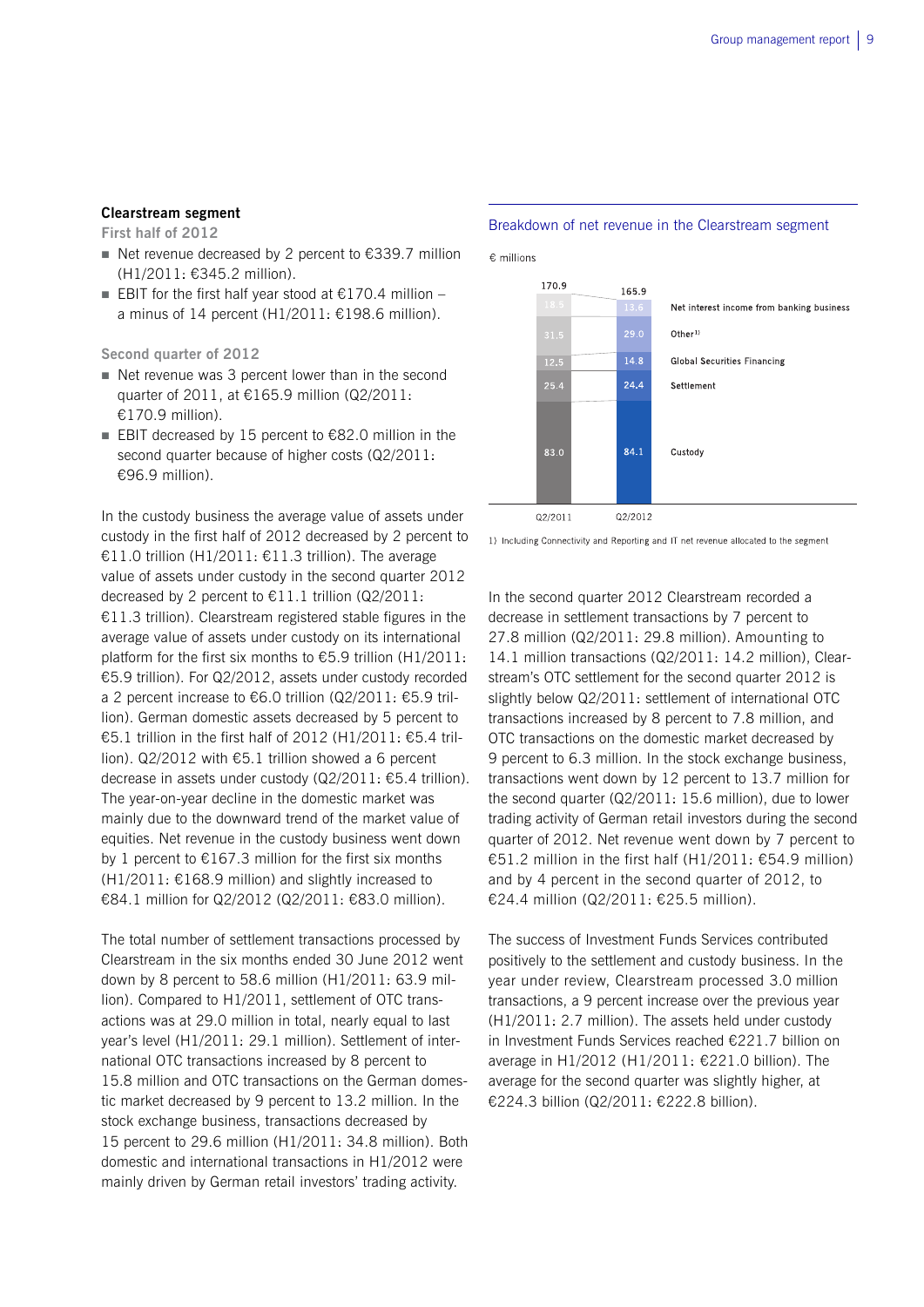Within the Global Securities Financing (GSF) business, which includes triparty repo, securities lending and collateral management, average outstandings showed continuous growth in 2012, both on a six-months and on a quarterly basis. In the first half of 2012 outstandings reached an average of €585.6 billion, an increase of 7 percent year-on-year (H1/2011: €548.2 billion). In the second quarter of 2012 outstandings grew by 5 percent year-on-year to €582.7 billion (Q2/2011: €553.4 billion). The rise reflects the growing importance of secured financing and the continued move of collateral towards central international liquidity pools. In particular, collateral management services significantly contributed to the increase of volumes. The Euro GC Pooling® service, offered in cooperation with Eurex, continued to show a strong growth in outstandings, reaching a daily average of  $E134.5$  billion for the first half and  $\epsilon$ 144.7 billion for the second quarter (H1/2011: €98.9 billion, Q2/2011: €104.4 billion).

On a net revenue basis, GSF showed a 23 percent increase to €30.0 million in H1/2012 (H1/2011: €24.4 million) and an 18 percent increase in Q2/2012 to €14.7 million  $(Q2/2011: \text{ } \in 12.4 \text{ million})$ . This increase is a result of volume growth in securities lending products with higher margins (especially Automated Securities Lending, ASL) and in collateral services (mainly Triparty Collateral Management Services), which recorded a significant volume expansion in the period under review.

Overnight customer cash deposits increased by 14 percent over the last six months of 2012 to reach an average of €10.5 billion (H1/2011: €9.2 billion) and decreased by 4 percent to €9.8 billion in the second quarter (Q2/2011: €10.2 billion). Adjusted for assets restricted by relevant EU and US sanction programmes, customer cash deposits increased to €8.5 billion in the first half of 2012 (H1/2011: €7.9 billion). In the second quarter 2012, their value also amounted to around €8.5 billion (Q2/2011: €7.7 billion). Net interest income from banking business decreased by

#### Clearstream segment: key indicators

|                                               | Q2/2012 | Q2/2011 | Change         | H1/2012 | H1/2011 | Change         |
|-----------------------------------------------|---------|---------|----------------|---------|---------|----------------|
| Custody                                       | €bn     | €bn     | %              | €bn     | €bn     | $\%$           |
| Value of securities deposited (average value) | 11,069  | 11,284  | $-2$           | 11,048  | 11,309  | $-2$           |
| international                                 | 5,997   | 5,886   | $\overline{c}$ | 5,945   | 5,918   | $\circ$        |
| domestic                                      | 5,072   | 5,398   | $-6$           | 5,103   | 5,391   | $-5$           |
| Settlement                                    | m       | m       | %              | m       | m       | %              |
| Securities transactions                       | 27.8    | 29.8    | $-7$           | 58.6    | 63.9    | $-8$           |
| international                                 | 9.5     | 9.3     | $\overline{c}$ | 19.6    | 19.7    | $-1$           |
| domestic                                      | 18.3    | 20.5    | $-11$          | 38.9    | 44.2    | $-12$          |
| <b>Global Securities Financing</b>            | €bn     | €bn     | $\%$           | €bn     | €bn     | $\%$           |
| Outstanding volume (average value)            | 582.7   | 553.4   | 5              | 585.6   | 548.2   | $\overline{7}$ |
| Average daily cash balances                   | €m      | €m      | $\%$           | €m      | €m      | $\%$           |
| Total <sup>1</sup>                            | 9,830   | 10,248  | $-4$           | 10,488  | 9,180   | 14             |
| euros                                         | 3,800   | 3,644   | 4              | 3,919   | 2,944   | 33             |
| US dollars                                    | 3,940   | 4,648   | $-15$          | 4,562   | 4,413   | 3              |
| other currencies                              | 2,090   | 1,956   | $\overline{7}$ | 2,007   | 1,823   | 10             |

1) Contains around €1.3 billion that were formerly or are still restricted by relevant EU and US sanction programmes in Q2/2012 (Q2/2011: €2.5 billion) and €2.0 billion in H1/2012 (H1/2011: €1.3 billion).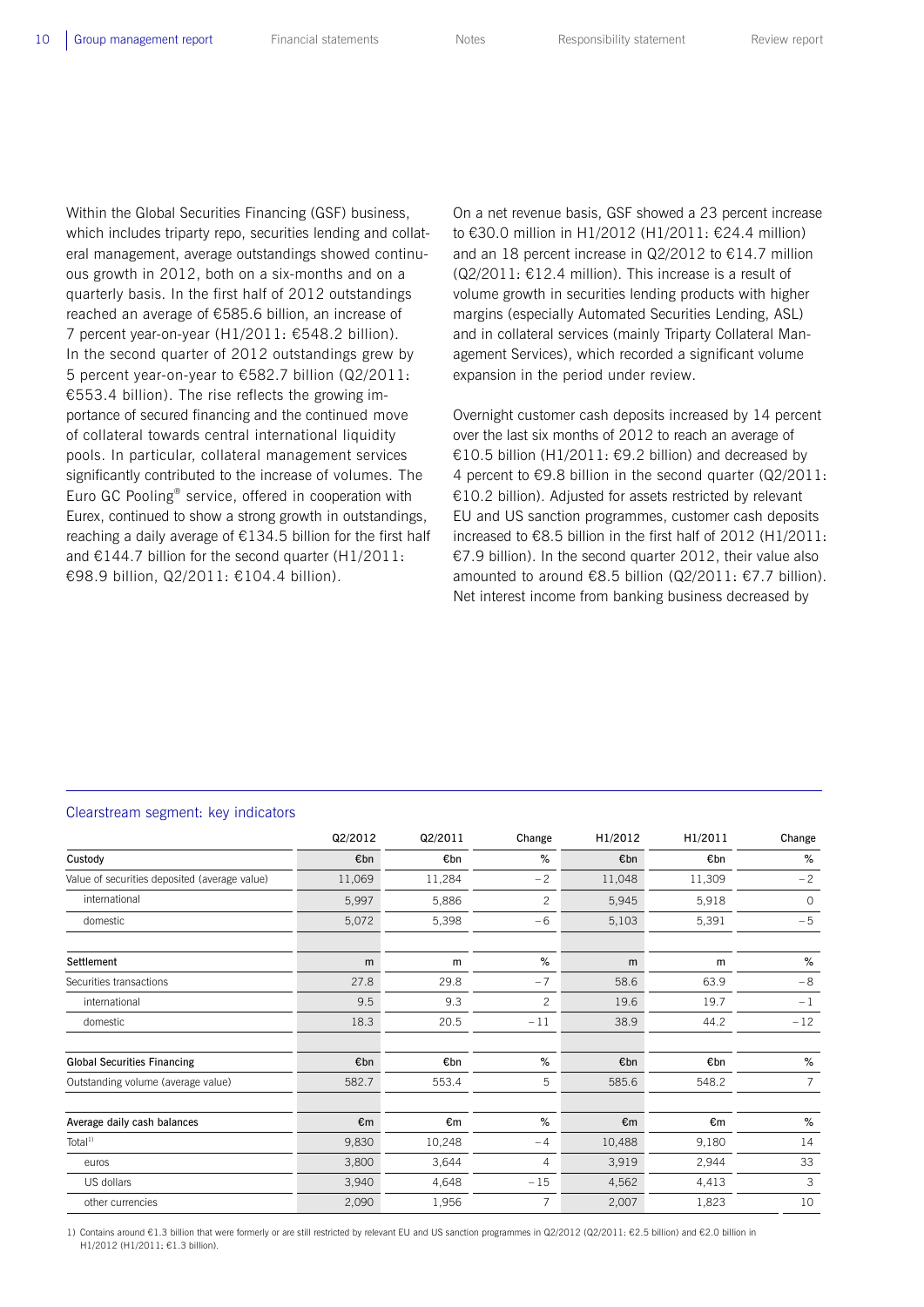7 percent to €32.1 million in the first half of 2012 (H1/2011: €34.6 million), and by 27 percent to  $€13.6$  million in Q2/2012 (Q2/2011: €18.5 million). The decline reflects the downward development of interest rates.

A major strategic initiative of Clearstream is the collateral management outsourcing service, which started in July 2011 with the cooperation with the Brazilian central securities depository (CSD) Cetip. Clearstream is the only international CSD capable of managing collateral holdings and exposures across time zones and regions and in realtime while at the same time fulfilling the host country regulatory demand to keep the assets under local jurisdiction – a prerequisite in many markets globally. In May 2012, Clearstream signed an agreement to develop such triparty collateral management solutions for the Spanish market with Iberclear, the Spanish CSD and subsidiary of the Spanish exchange organization Bolsas y Mercados Españoles. Iberclear is the first European post-trade services provider that will outsource the allocation, optimisation and substitution of domestic collateral to Clearstream's proven collateral management system, the Global Liquidity Hub. During the past quarters, Clearstream already signed agreements with CSDs in Australia, Canada, South Africa, and South America.

In April 2012, Clearstream Banking AG announced that it will join the European Central Bank's TARGET2-Securities (T2S) initiative and was one of the first CSDs to sign the T2S Framework Agreement. T2S is a central pan-European settlement infrastructure platform for the cross-border and domestic settlement of securities against central bank money. The platform will go live in 2015 and aims at significantly reducing the fees for cross-border settlement. The German CSD Clearstream Banking AG will account for approximately 40 percent of the future T2S settlement volumes in the euro area and aims at becoming the preferred entry point to T2S.

### **Market Data & Analytics segment**

**First half of 2012** 

- $\blacksquare$  Net revenue in the first six months rose by 2 percent to €109.2 million (H1/2011: €107.3 million).
- **EBIT** decreased due to higher costs by 8 percent to €67.9 million (H1/2011: €73.5 million).

**Second quarter of 2012** 

- $\blacksquare$  Net revenue went down by 5 percent to reach €52.2 million (Q2/2011: €54.7 million).
- **EBIT** fell due to higher costs year-on-year, by 9 percent to €32.5 million (Q2/2011: €35.6 million).

The Market Data & Analytics segment lifted first-half net revenue year-on-year as a result of good business development. Once again, this was due mainly to the expansion of the product range, particularly around STOXX<sup>®</sup> and AlphaFlash®.

In the front office business, net revenue in the first half of the year was stable overall compared with the prioryear period. In the second quarter of 2012, however, it dropped slightly year-on-year due mainly to the decline in user numbers in the trading departments of banks and finance houses. Demand for direct connections and information products, on the other hand, is growing due to an increase in regional marketing activities.

Since May 2012, the new AlphaFlash® Trader trading application has allowed users of trading platforms to automate order placement depending on price-sensitive events. The application is already available through the X TRADER<sup>®</sup> Pro trading screen software from Trading Technologies International and in future will be available through other trading platforms. This means that AlphaFlash is tapping new customer groups, thereby increasing its growth potential.

Net revenue in the index business increased year-on-year both in the second quarter of 2012 and in the first half of 2012 as a whole. The buy side business continued to expand in both periods. Although the assets under management held by exchange-traded funds (ETFs) came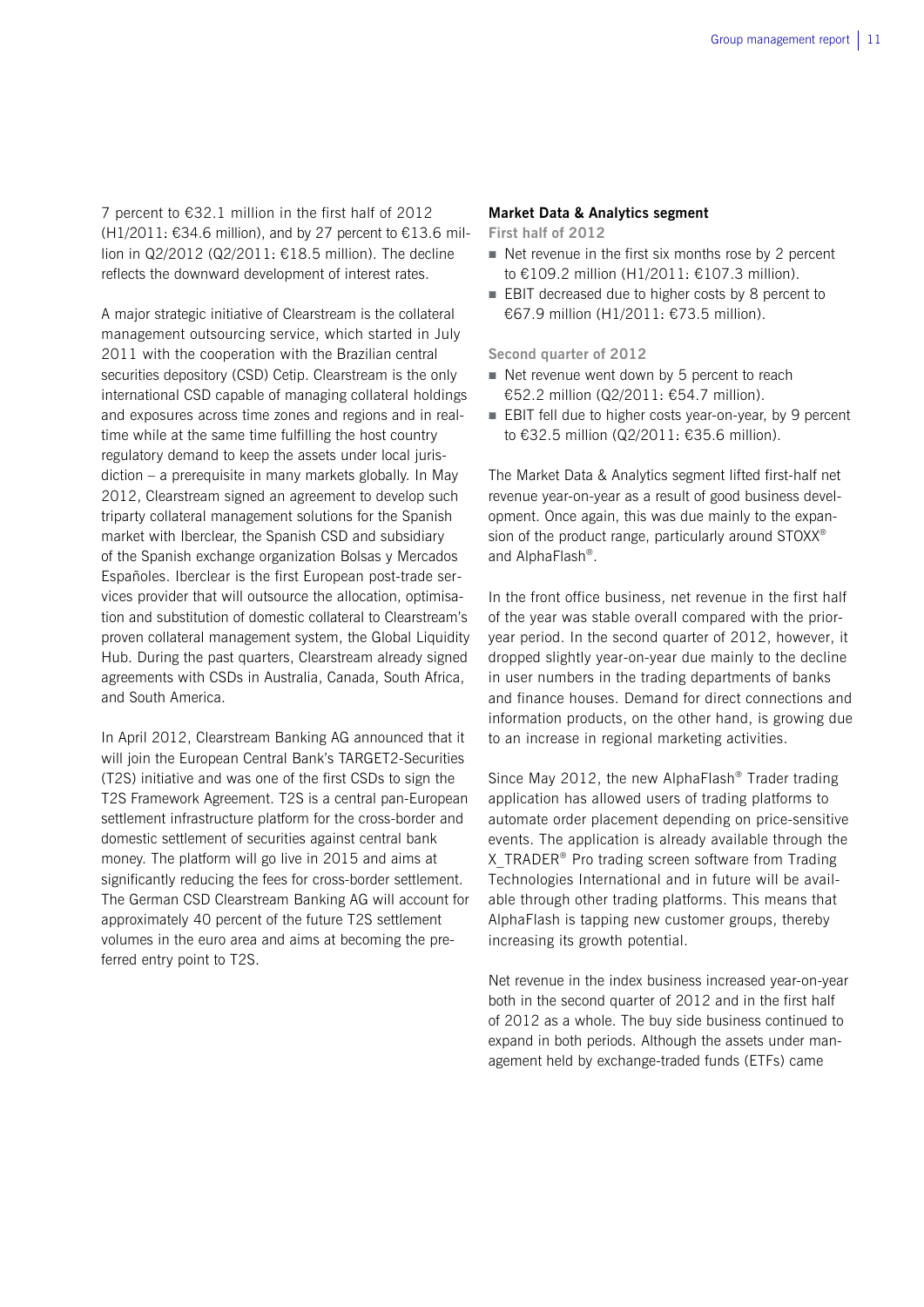under pressure as indices were lower in the second quarter of 2012 than in the previous quarter, the related net revenue remained stable. The range of indices was extended again in the second quarter, for example by adding the DAX ex Financials index, which tracks the share price performance of all companies on Germany's blue-chip DAX index with the exception of banks and financial services companies. In addition, STOXX teamed up with service provider Axioma to launch the STOXX+ Minimum Variance index range, which enables risk-optimised portfolios to be constructed based on a combination of various other STOXX® indices. Among other things, STOXX also extended STOXX Global ESG Leaders, the sustainabilitybased index family.

The back office data business declined slightly in the second quarter of 2012. This was due in particular to one-off effects in marketing historical data as well as to lower demand for the TRICE® service. Deutsche Börse's TRICE helps securities firms meet their reporting requirements for securities transactions. Sales revenue from proprietary reference data, on the other hand, remained stable; this makes a significant contribution to the back office business.

### **Financial position**

#### **Cash flow**

Deutsche Börse Group generated cash flow from operating activities before changes in reporting-date-related CCP positions of €387.3 million in the first half of 2012 (H1/2011: €242.9 million). Including the changes in the CCP positions, cash flow from operating activities was €378.7 million (H1/2011: €317.4 million). Deutsche Börse Group calculates its cash flow on the basis of net income. Net income is adjusted for non-cash changes; in addition, cash flows derived from changes in balance sheet items are taken into account. The change in the cash flow from operating activities before changes in reporting-date-related CCP positions is calculated as follows:

- Decline in net income by €66.2 million to €340.5 million
- Increase in non-cash expenses by  $€44.4$  million to €42.6 million, especially as a result of the remeasurement of the equity component in connection with the acquisition of additional shares in Eurex Zürich AG

Decline in capital employed, caused by a  $\epsilon$ 42.5 million decrease in receivables and other assets (H1/2011: €31.8 million) and a €4.9 million decrease in current liabilities (H1/2011: €178.7 million). Receivables declined primarily as a result of a reduction in trade receivables. In the previous year, the decline in current liabilities had been mainly attributable to tax payments and the reduction in current provisions in connection with share-based payments, as well as the efficiency measures initiated in 2010.

Cash outflows from investing activities amounted to €660.7 million in the first half of 2012 (H1/2011: cash inflow of €845.7 million), primarily because securities of €228.1 million with an original maturity of more than one year were bought in the first half of 2011 (H1/2011: €52.3 million) and an amount of €295.0 million was paid in connection with the acquisition of further shares in Eurex Zürich AG. The cash inflow in the first half of 2011 resulted primarily from the maturity or sale of securities of €466.4 million with an original maturity of more than one year, as well as from a net decline in current receivables and securities from banking business by €542.3 million, compared with a €85.4 million increase in current receivables and securities from banking business in the first half of 2012.

Cash outflows from financing activities amounted to €270.8 million (H1/2011: cash outflows of €393.9 million). Cash flow from financing activities regularly contains effects from dividend payments and from liabilities for commercial paper that is issued or repaid for short-term liquidity management by the Company. The dividend payment in May 2012 for financial year 2011 amounted to €622.9 million (dividend for financial year 2010 paid in May 2011: €390.7 million). In the first six months of 2012, Deutsche Börse AG issued commercial paper amounting to  $€409.3$  million (H1/2011: nil) and acquired treasury shares in an amount of €35.6 million (H1/2011: nil).

Cash and cash equivalents as at 30 June 2012 therefore amounted to €96.5 million (30 June 2011: €317.4 million).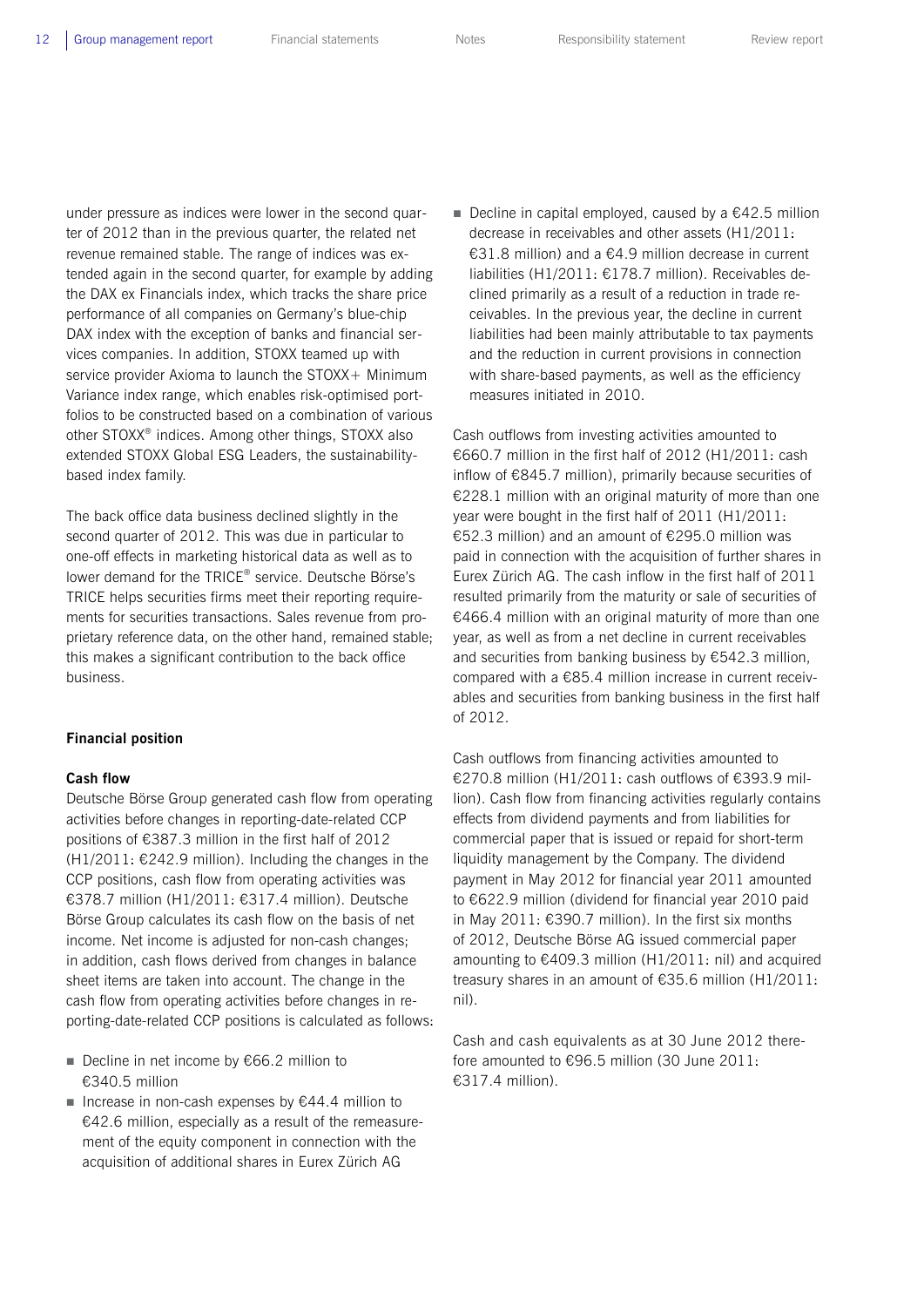### **Capital structure**

Deutsche Börse Group's capital management principles remain unchanged: the Group aims at a dividend distribution ratio of 40 to 60 percent of consolidated net income for the year and executes share buy-backs in order to distribute funds not required for the Group's operating business and further development to its shareholders. The principles take into account capital requirements, which are derived from the Group's capital and liquidity needs from legal, regulatory, credit rating and economic capital perspectives. To ensure the continued success of the Clearstream segment, which is active in securities custody and settlement, the Company aims to retain Clearstream Banking S.A.'s strong "AA" credit rating. Deutsche Börse AG also needs to maintain a strong credit profile for the benefit of activities at its subsidiary Eurex Clearing AG.

Customers expect their service providers to maintain conservative interest coverage and debt/equity ratios and thus maintain strong credit ratings. Deutsche Börse Group therefore continues to pursue its objective of achieving an interest coverage ratio (ratio of EBITDA to interest expenses from financing activities) of at least 16 at Group level. Deutsche Börse Group achieved this target with an interest coverage ratio of 17.1 in the first half of 2012. The interest coverage ratio is based on a relevant interest expense of €36.1 million and EBITDA of €615.6 million, adjusted for expenses for mergers and acquisitions primarily associated with the prohibited merger with NYSE Euronext and for costs of efficiency programmes. For the second quarter of 2012, the interest coverage ratio is 16.6 based on a relevant interest expense of €18.6 million and EBITDA of €308.6 million, also adjusted for the aforementioned exceptional items.

On 17 May 2012, Deutsche Börse AG paid a dividend of €2.30 per share for financial year 2011, an increase of 10 percent compared with the previous year. This represents a distribution ratio of 52 percent, adjusted for:

- merger and acquisition costs primarily associated with the prohibited merger with NYSE Euronext
- efficiency programme costs

 $\blacksquare$  the income arising from the remeasurement of the equity component of the purchase price for the acquisition of the shares in Eurex Zürich AG held by SIX Group AG

In 2010 the distribution ratio had been 54 percent (adjusted for efficiency programme costs and the ISE impairment charge in the fourth quarter of 2010). In addition to this dividend, the Company paid a special dividend of €1.00 per share.

### **Net assets**

As at 30 June 2012, Deutsche Börse Group's non-current assets amounted to €5,292.0 million (30 June 2011: €4,726.3 million). They consisted primarily of intangible assets and financial assets. Intangible assets primarily included goodwill of €2,123.0 million (30 June 2011: €1,987.6 million) and other intangible assets of €913.8 million (30 June 2011: €869.9 million). Noncurrent receivables and securities from banking business of €1,646.4 million (30 June 2011: €1,255.9 million) accounted for the largest part of financial assets, which amounted to  $\epsilon$ 1,929.4 million as at the balance sheet date (30 June 2011:  $£1,575.2$  million). This increase is largely responsible for the change in total non-current assets compared with 30 June 2011.

Non-current assets were matched by equity of €3,049.1 million (30 June 2011: €2,753.9 million). The increase in equity is mainly the result of the delivery of Deutsche Börse shares to pay 50 percent of the purchase price for the acquisition of the 15 percent economic interest in Eurex Zürich AG. Non-current liabilities totalling €1,962.4 million (30 June 2011: €1,830.1 million) mainly related to interest-bearing liabilities of  $E1,469.6$  million (30 June 2011:  $£1,420.6$  million) and deferred tax liabilities of €334.6 million (30 June 2011: €250.7 million).

Among other things, changes in current liabilities were the result of the decrease in other current liabilities to €869.4 million (30 June 2011: €993.9 million) in connection with the acquisition of the 15 percent equity interest in Eurex Zürich AG. Commercial paper amounting to €410.0 million was outstanding as at the end of the second quarter of 2012 (30 June 2011: €nil).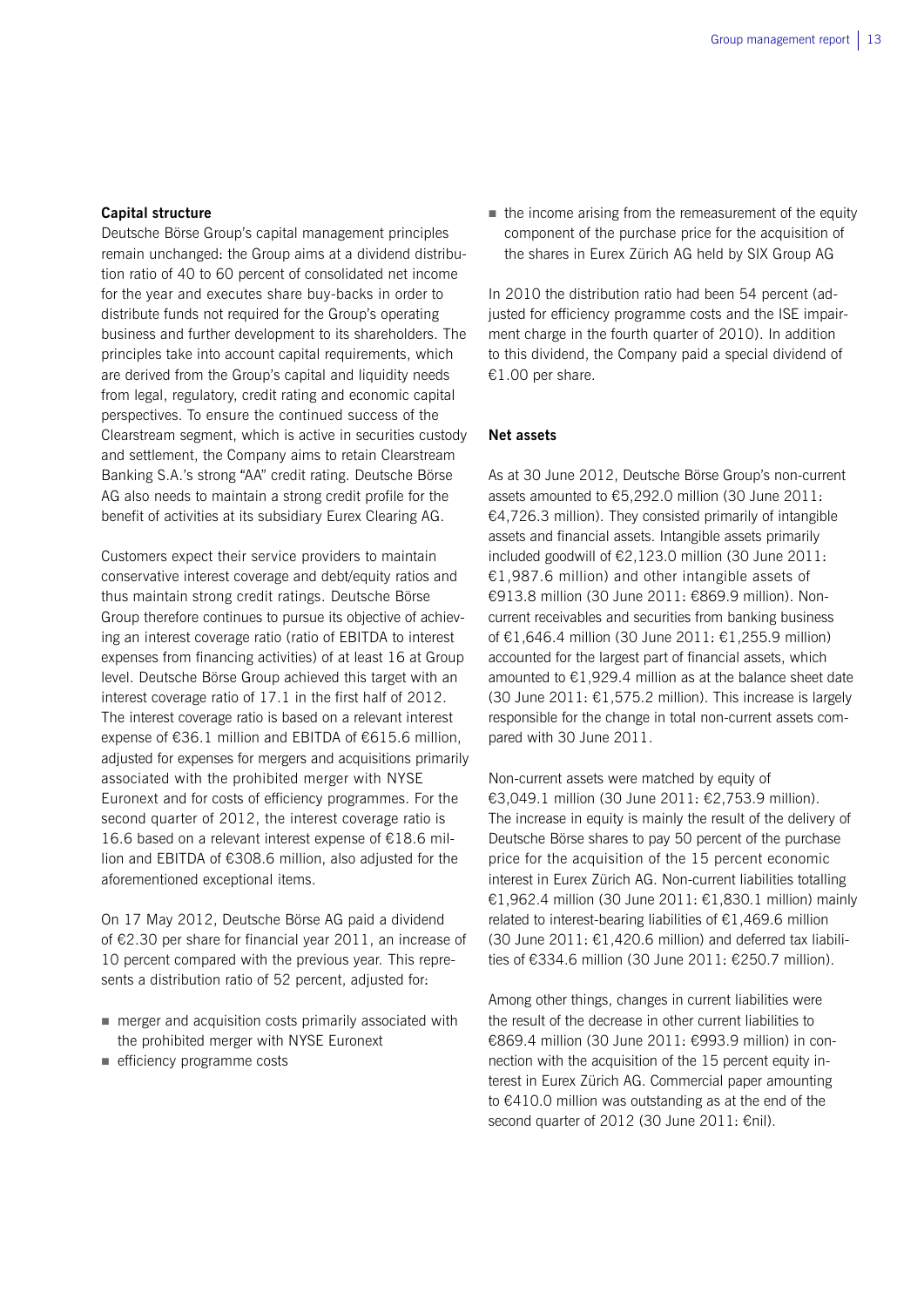Overall, Deutsche Börse Group invested €53.4 million in intangible assets and property, plant and equipment in the first half of the year –28 percent less than in the prior-year period (H1/2011: €41.7 million). The investments were made in the Eurex and Clearstream segments in particular.

## Risk report

Deutsche Börse Group provides detailed information on its risk management strategy, organisation, processes and methods in its annual report.

The most substantial operational risks Deutsche Börse Group faces relate to the non-availability of its trading, clearing and settlement systems (availability risk) and to the incorrect processing of customer instructions in the custody business (service deficiencies). The Group manages availability risk through extensive business continuity management activities. The risk of service deficiencies is mitigated by reducing the amount of manual intervention necessary or by improving the safeguards for this. There are also legal risks and risks associated with business practices. In addition, accidents or natural disasters as well as sabotage and terrorism could lead to financial losses due to damage to physical assets.

In its annual report, Deutsche Börse Group provided information about enforcement proceedings arising out of a class action that have resulted in certain customer positions in Clearstream Banking S.A.'s securities omnibus account with its US depository bank being restrained. In March 2011, another group of plaintiffs has instituted enforcement proceedings before an American court which concerns the restrained client positions. Should the lawsuit result in a requirement to surrender the customer positions, Clearstream Banking S.A. will defend itself against the charges in accordance with its obligations as a custodian. Clearstream is cooperating with the US Office of Foreign Assets Control (OFAC) as regards a current OFAC investigation under the Iranian Transactions Regulations in relation to certain asset transfers made via Clearstream's settlement system.

Deutsche Börse Group's financial performance also depends on its external environment. It could be impacted by external factors such as interest rates, GDP growth and equity market performance and volatility. A lack of investor confidence in the financial markets could also have a negative effect on the Group's financial performance. Regulatory measures represent an additional uncertainty. On the one hand, they could adversely affect Deutsche Börse Group's competitive position; on the other, they could also impact the business models of Deutsche Börse Group's customers and reduce their demand for the Group's products and services. Moreover, Deutsche Börse Group is exposed to the risk of changes in its competitive environment. For example, no assurance can be given that Deutsche Börse Group's financial performance will not deteriorate due to fierce competition for market share in individual business areas. This could lead to intangible assets such as goodwill being partially or fully written down following an impairment test.

Deutsche Börse Group is exposed to financial risks mainly in the form of credit risk at the subsidiaries of Clearstream Holding Group and at Eurex Clearing AG. In addition, the Group's cash investments and receivables are subject to credit risk. There is also limited market risk from cash investments and liquidity risk. However, the majority of cash investments involve short-term transactions that are collateralised. This minimises liquidity risks from such investments.

The Group evaluates its risk situation on an ongoing basis. From today's perspective, the Executive Board sees no significant change in the risk situation and hence no threat to the continued existence of the Group.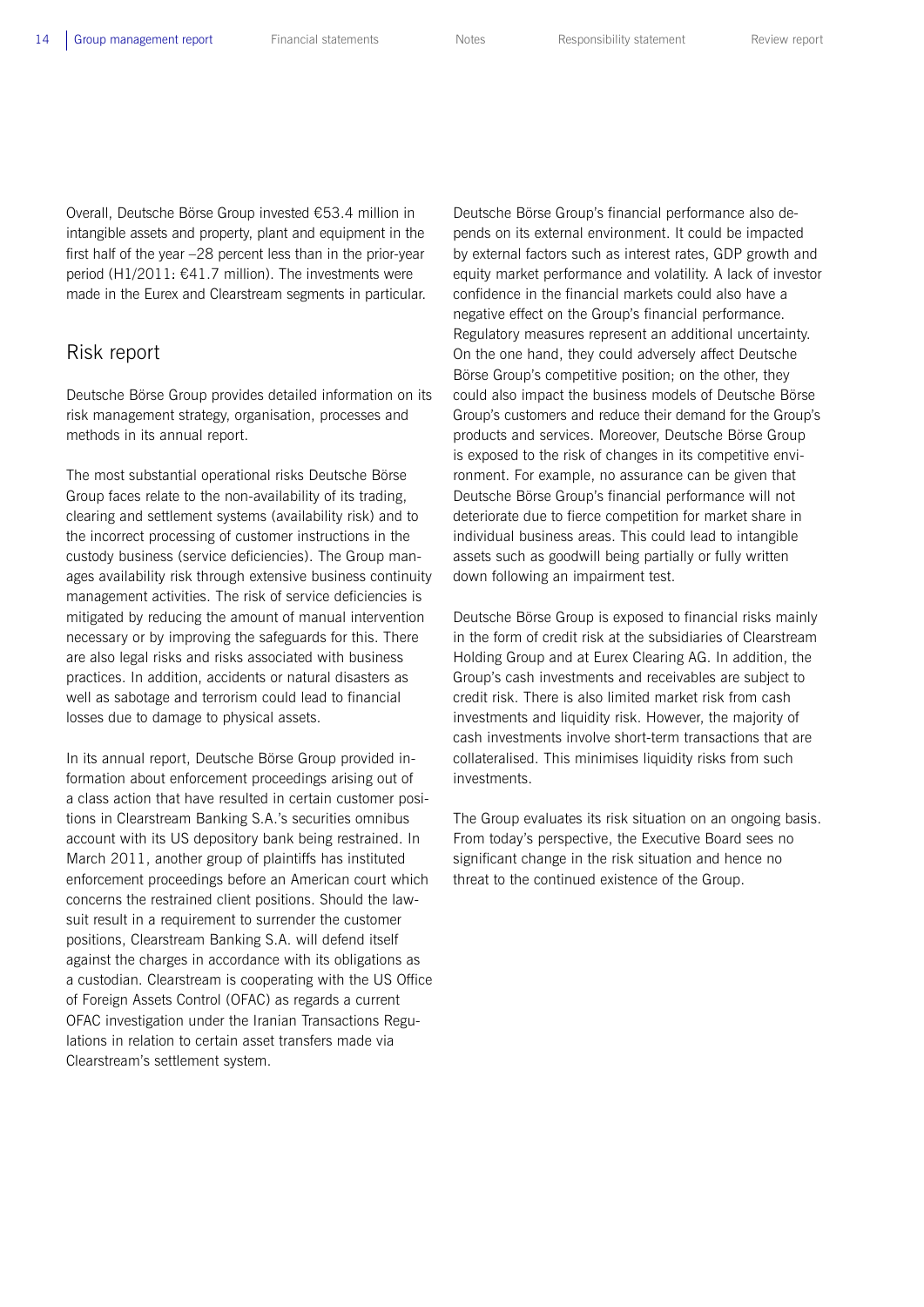## Report on expected developments

The report on expected developments describes the expected development of Deutsche Börse Group in financial years 2012 and 2013. It contains statements and information on events in the future. These forward-looking statements and information are based on the Company's expectations and assumptions at the time of publication of this report. In turn, these are subject to known and unknown risks and uncertainties. Numerous factors influence the Group's success, its business strategy and financial results. Many of these factors are outside the Company's control. Should one of the risks or uncertainties materialise or one of the assumptions made turn out to be incorrect, the actual development of the Group could deviate either positively or negatively from the expectations and assumptions contained in the forward-looking statements and information contained in this report on expected developments.

### **Development of results of operations**

At the time of writing this report on expected developments, due to a weak capital market environment in the first half year of 2012 as well as the continuing uncertainty about the further development of global economic activity related to the euro debt crisis, it seems that net revenue for 2012 will moderately fall short of the forecast range, insofar as the market environment will not improve during the second half of 2012.

For 2012, the Company reiterates its operating cost guidance of less than €930 million in 2012 compared with €890 million in 2011 (adjusted for merger and acquisition costs and costs for efficiency programmes amounting to around €30 million).

Net revenue moderately falling short of the expected forecast range would negatively affect the range of EBIT expected for 2012 as well as the interest coverage ratio.

### **Development of the Group's financial position**

The Company expects operating cash flow to remain positive. With respect to its cash flow from investing activities, Deutsche Börse plans to invest around €150 million per year in intangible assets and property, plant and equipment during the forecast period. These investments will serve primarily to develop new products and services in the Eurex and Clearstream segments and enhance existing ones. The higher amount compared with previous years is primarily the result of increased investments in the trading infrastructure and risk management functionalities.

Under its capital management programme, Deutsche Börse will react flexibly to a changing market environment in the forecast period. Deutsche Börse Group continues to pursue the objective of achieving an interest coverage ratio (ratio of EBITDA to interest expenses from financing activities) of at least 16 at Group level. Both the general target dividend distribution ratio of 40 to 60 percent of consolidated net income for the year and any share buy-backs are subject to capital requirements, investment needs and general liquidity considerations.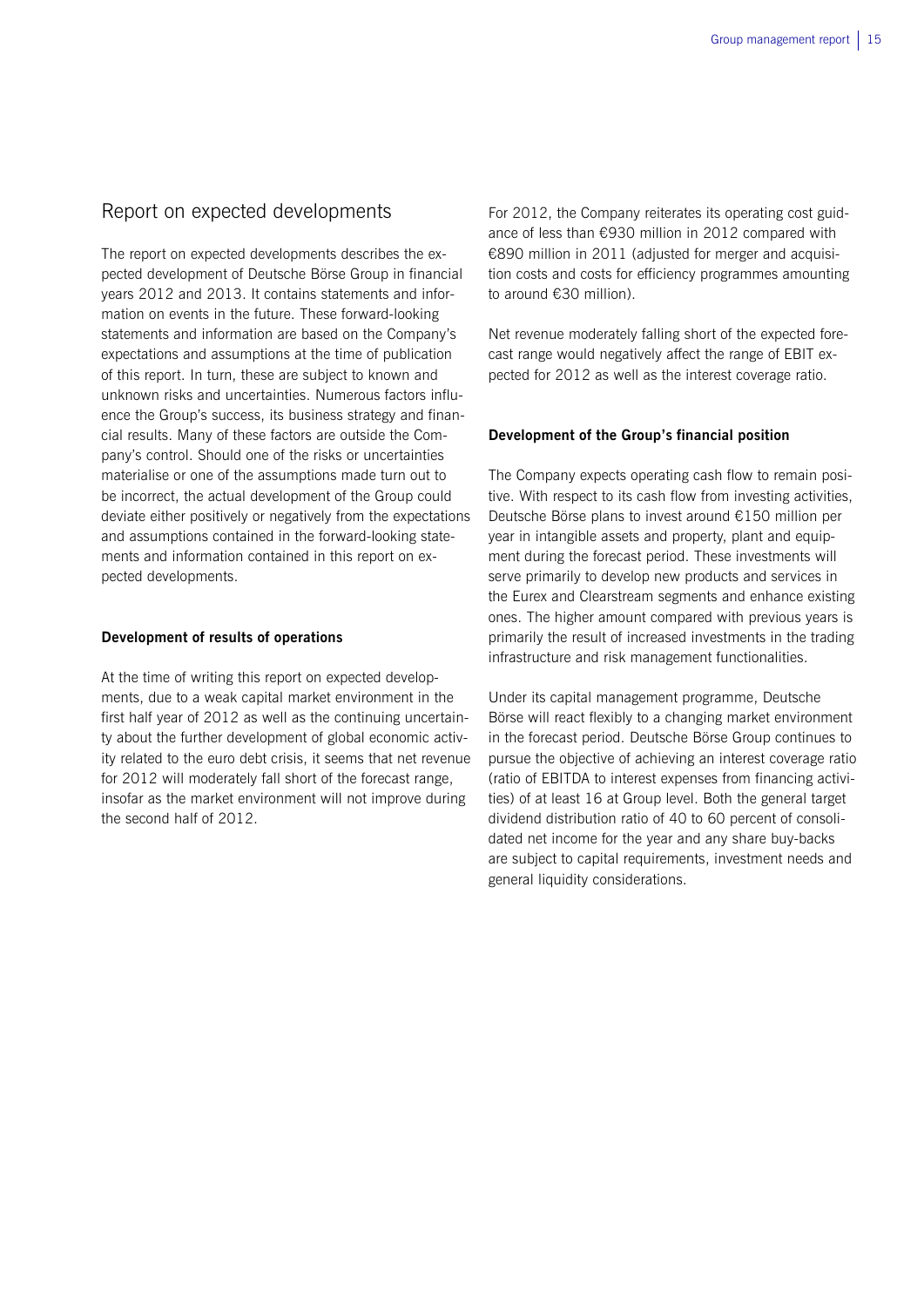## Consolidated income statement

for the period 1 January to 30 June 2012

|                                                                       | 30 June 2012<br>€m | Quarter ended<br>30 June 2011<br>€m | 30 June 2012<br>€m | Six months ended<br>30 June 2011<br>€m |
|-----------------------------------------------------------------------|--------------------|-------------------------------------|--------------------|----------------------------------------|
| Sales revenue                                                         | 555.0              | 528.6                               | 1,107.4            | 1,087.2                                |
| Net interest income from banking business                             | 13.6               | 18.5                                | 32.1               | 34.6                                   |
| Other operating income                                                | 6.6                | 12.9                                | 9.4                | 21.2                                   |
| Total revenue                                                         | 575.2              | 560.0                               | 1,148.9            | 1,143.0                                |
|                                                                       |                    |                                     |                    |                                        |
| Volume-related costs                                                  | $-68.5$            | $-53.6$                             | $-135.3$           | $-110.3$                               |
| Net revenue (total revenue less volume-related costs)                 | 506.7              | 506.4                               | 1,013.6            | 1,032.7                                |
|                                                                       |                    |                                     |                    |                                        |
| Staff costs                                                           | $-101.3$           | $-91.8$                             | $-207.8$           | $-189.8$                               |
| Depreciation, amortisation and impairment losses                      | $-25.5$            | $-22.9$                             | $-50.2$            | $-43.4$                                |
| Other operating expenses                                              | $-102.1$           | $-118.4$                            | $-219.5$           | $-211.7$                               |
| Operating costs                                                       | $-228.9$           | $-233.1$                            | $-477.5$           | $-444.9$                               |
|                                                                       |                    |                                     |                    |                                        |
| Result from equity investments                                        | 1.0                | 5.7                                 | 2.7                | 10.3                                   |
| Earnings before interest and tax (EBIT)                               | 278.8              | 279.0                               | 538.8              | 598.1                                  |
|                                                                       |                    |                                     |                    |                                        |
| Financial income                                                      | 4.5                | 15.5                                | 10.7               | 24.2                                   |
| Financial expense                                                     | $-26.3$            | $-32.9$                             | $-79.7$            | $-62.4$                                |
| Earnings before tax (EBT)                                             | 257.0              | 261.6                               | 469.8              | 559.9                                  |
|                                                                       |                    |                                     |                    |                                        |
| Income tax expense                                                    | $-66.8$            | $-75.6$                             | $-129.3$           | $-153.2$                               |
| Net profit for the period                                             | 190.2              | 186.0                               | 340.5              | 406.7                                  |
| thereof shareholders of parent company<br>(net income for the period) | 186.2              | 180.5                               | 332.4              | 394.6                                  |
| thereof non-controlling interests                                     | 4.0                | 5.5                                 | 8.1                | 12.1                                   |
|                                                                       |                    |                                     |                    |                                        |
| Earnings per share (basic and diluted) $(\epsilon)$                   | 0.99               | 0.97                                | 1.76               | 2.12                                   |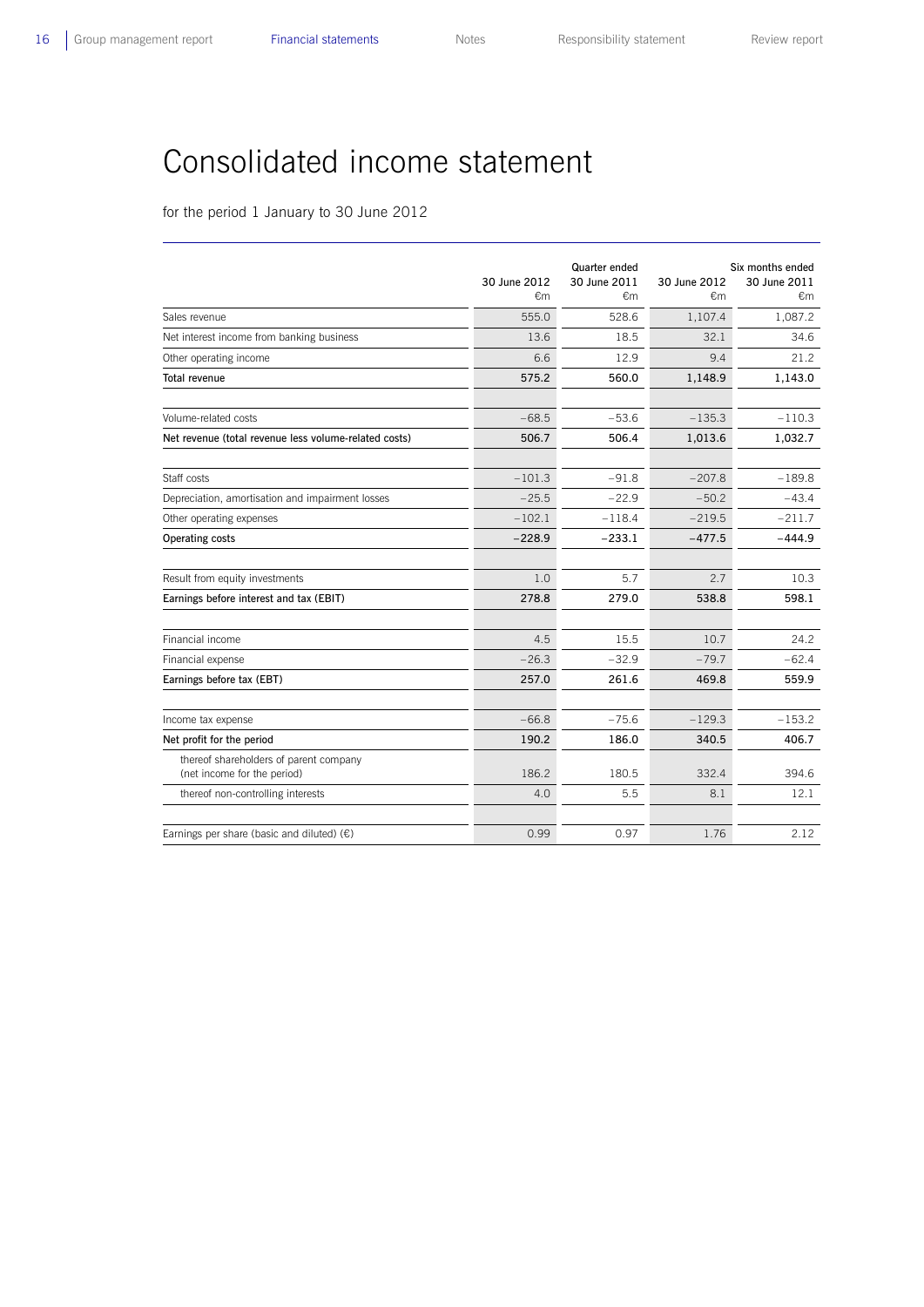## Consolidated statement of comprehensive income

for the period 1 January to 30 June 2012

|                                                                        | 30 June 2012<br>€m | Quarter ended<br>30 June 2011<br>€m | 30 June 2012<br>€m | Six months ended<br>30 June 2011<br>€m |
|------------------------------------------------------------------------|--------------------|-------------------------------------|--------------------|----------------------------------------|
| Net profit for the period<br>reported in consolidated income statement | 190.2              | 186.0                               | 340.5              | 406.7                                  |
| Exchange rate differences and other adjustments <sup>1)</sup>          | 61.8               | $-20.8$                             | 28.1               | $-86.8$                                |
| Remeasurement of cash flow hedges                                      | $-4.0$             | $-4.2$                              | $-5.6$             | $-1.1$                                 |
| Remeasurement of other financial instruments                           | $-4.0$             | $-1.0$                              | 14.9               | $-2.6$                                 |
| Changes from defined benefit obligations                               | $-22.0$            | $-0.1$                              | $-17.8$            | $\Omega$                               |
| Deferred taxes                                                         | $-28.2$            | 10.8                                | $-16.8$            | 37.8                                   |
| Other comprehensive income/expense                                     | 3.6                | $-15.3$                             | 2.8                | $-52.7$                                |
|                                                                        |                    |                                     |                    |                                        |
| Total comprehensive income                                             | 193.8              | 170.7                               | 343.3              | 354.0                                  |
| thereof shareholders of parent company                                 | 189.8              | 169.4                               | 335.2              | 358.6                                  |
| thereof non-controlling interests                                      | 4.0                | 1.3                                 | 8.1                | $-4.6$                                 |

1) Exchange rate differences include the following amounts that were taken directly to accumulated profit as part of the result from equity investments: €3.7 milion (30 June 2011: €–1.1 million) for the second quarter ended 30 June 2012 and €1.0 million (30 June 2011: €–7.1 million) for the six months ended 30 June 2012.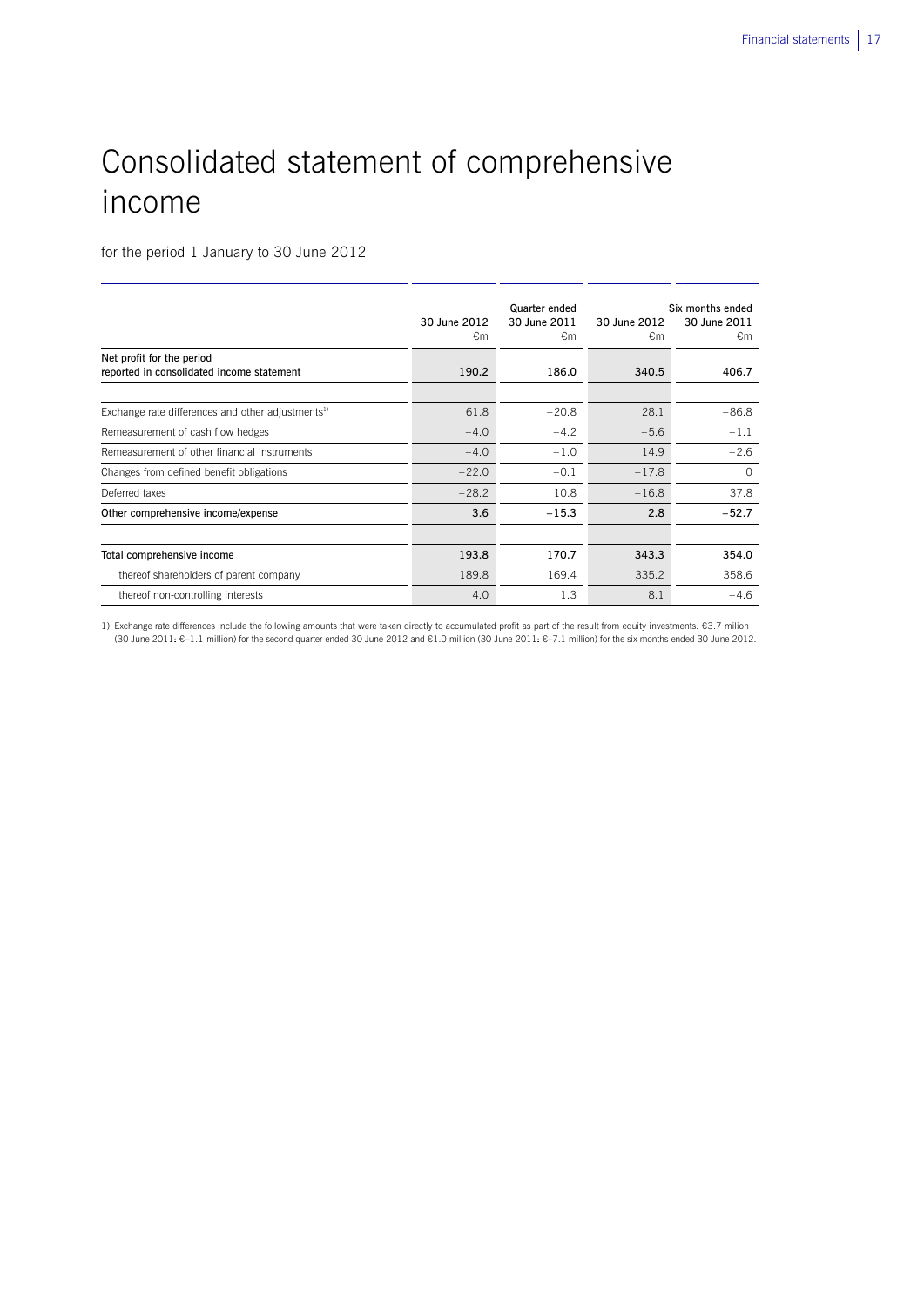## Consolidated balance sheet

as at 30 June 2012

|                                                          | 30 June 2012<br>€m | 31 Dec. 2011<br>€m | 30 June 2011<br>€m |
|----------------------------------------------------------|--------------------|--------------------|--------------------|
| <b>ASSETS</b>                                            |                    |                    |                    |
| Non-current assets                                       |                    |                    |                    |
| Intangible assets                                        | 3,214.9            | 3,163.8            | 2,987.6            |
| Property, plant and equipment                            | 123.0              | 131.1              | 121.0              |
| Financial assets                                         | 1,929.4            | 1,691.6            | 1,575.2            |
| Other non-current assets                                 | 24.7               | 33.8               | 42.5               |
|                                                          | 5,292.0            | 5,020.3            | 4,726.3            |
| <b>Current assets</b>                                    |                    |                    |                    |
| Financial instruments of Eurex Clearing AG               | 216,492.4          | 183,618.1          | 167,115.4          |
| Current receivables and securities from banking business | 10,872.3           | 14,144.1           | 13,615.8           |
| Other receivables and other assets <sup>1)</sup>         | 504.0              | 433.3              | 440.9              |
| Restricted bank balances                                 | 16,909.0           | 13,861.5           | 5,013.0            |
| Other cash and bank balances                             | 701.5              | 925.2              | 697.4              |
|                                                          | 245,479.2          | 212,982.2          | 186,882.5          |
| <b>Total assets</b>                                      | 250,771.2          | 218,002.5          | 191,608.8          |
| EQUITY AND LIABILITIES                                   |                    |                    |                    |
| Equity                                                   |                    |                    |                    |
| Shareholders' equity                                     | 2,843.6            | 2,920.0            | 2,551.8            |
| Non-controlling interests                                | 205.5              | 212.6              | 202.1              |
| <b>Total equity</b>                                      | 3,049.1            | 3,132.6            | 2,753.9            |
| Non-current liabilities                                  |                    |                    |                    |
| Provisions for pensions and other employee benefits      | 69.8               | 47.2               | 62.2               |
| Other non-current provisions                             | 73.3               | 77.4               | 89.0               |
| Deferred tax liabilities                                 | 334.6              | 323.0              | 250.7              |
| Interest-bearing liabilities                             | 1,469.6            | 1,458.3            | 1,420.6            |
| Other non-current liabilities                            | 15.1               | 10.9               | 7.6                |
|                                                          | 1,962.4            | 1,916.8            | 1,830.1            |
| <b>Current liabilities</b>                               |                    |                    |                    |
| Tax provisions                                           | 244.6              | 219.6              | 265.3              |
| Other current provisions                                 | 93.2               | 105.4              | 83.2               |
| Financial instruments of Eurex Clearing AG               | 216,492.4          | 183,618.1          | 167,115.4          |
| Liabilities from banking business                        | 11,151.1           | 14,169.6           | 13,554.0           |
| Cash deposits by market participants                     | 16,909.0           | 13,861.5           | 5,013.0            |
| Other current liabilities                                | 869.4              | 978.9              | 993.9              |
|                                                          | 245,759.7          | 212,953.1          | 187,024.8          |
| <b>Total liabilities</b>                                 | 247,722.1          | 214,869.9          | 188,854.9          |
| Total equity and liabilities                             | 250,771.2          | 218,002.5          | 191,608.8          |

1) Thereof €12.4 million (31 December 2011: €12.4 million and 30 June 2011: €14.1 million) with a remaining maturity of more than one year from corporation tax credits in accordance with section 37 (5) of the Körperschaftsteuergesetz (KStG, the German Corporation Tax Act)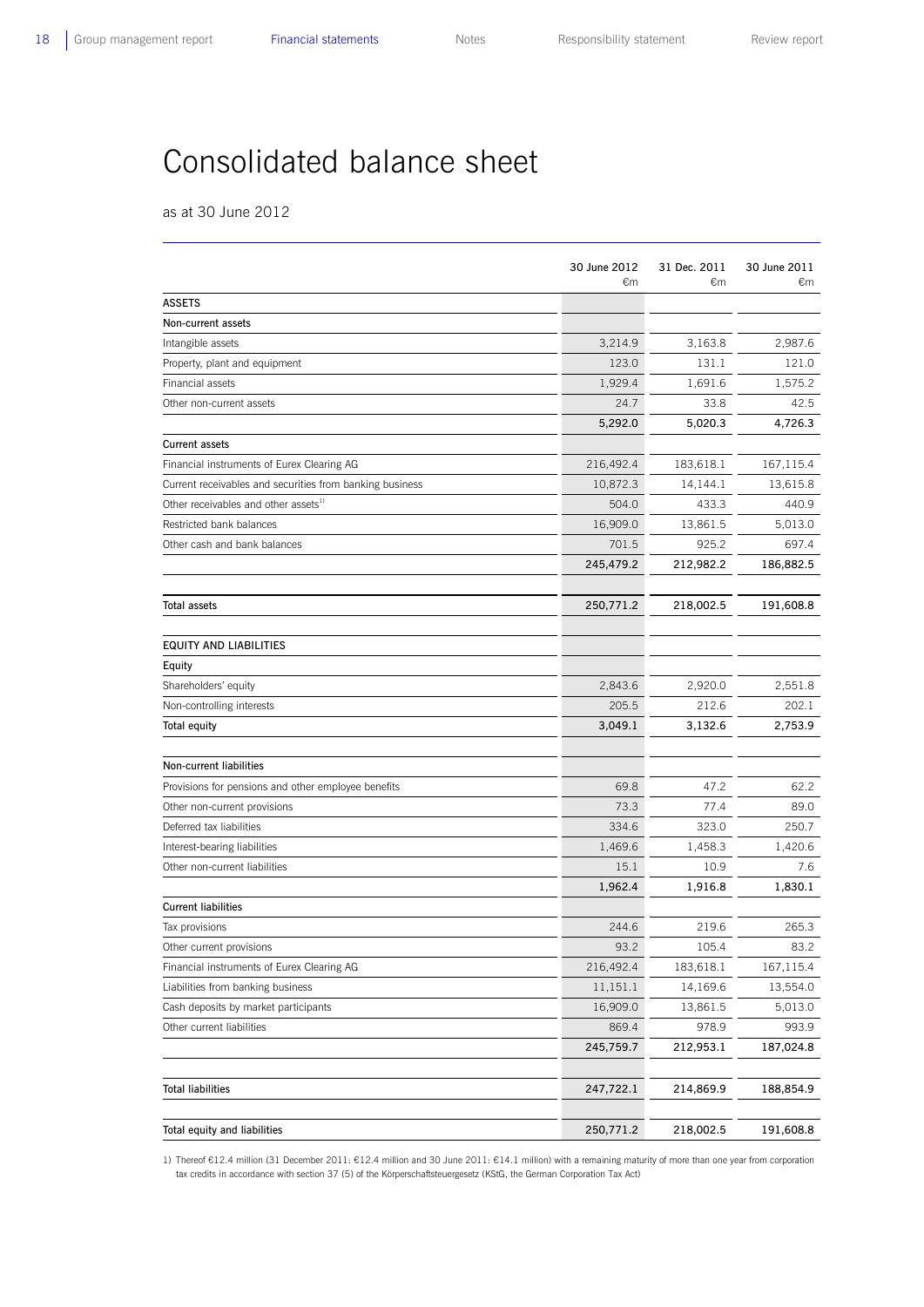## Consolidated cash flow statement

for the period 1 January to 30 June 2012

|                                                                                                                                            | Six months ended   |                    |  |
|--------------------------------------------------------------------------------------------------------------------------------------------|--------------------|--------------------|--|
|                                                                                                                                            | 30 June 2012<br>€m | 30 June 2011<br>€m |  |
| Net profit for the period                                                                                                                  | 340.5              | 406.7              |  |
| Depreciation, amortisation and impairment losses                                                                                           | 50.2               | 43.4               |  |
| Increase in non-current provisions                                                                                                         | 1.8                | 9.7                |  |
| Deferred tax income                                                                                                                        | $-1.0$             | $-2.5$             |  |
| Other non-cash expense/(income)                                                                                                            | 42.6               | $-1.8$             |  |
| Changes in working capital, net of non-cash items:                                                                                         | $-48.1$            | $-212.6$           |  |
| Decrease in receivables and other assets                                                                                                   | $-42.5$            | $-31.8$            |  |
| Decrease in current liabilities                                                                                                            | $-4.9$             | $-178.7$           |  |
| Decrease in non-current liabilities                                                                                                        | $-0.7$             | $-2.1$             |  |
| Net loss on disposal of non-current assets                                                                                                 | 1.3                | $\Omega$           |  |
| Cash flows from operating activities excluding CCP positions                                                                               | 387.3              | 242.9              |  |
| Net change in CCP positions                                                                                                                | $-8.6$             | 74.5               |  |
| Cash flows from operating activities                                                                                                       | 378.7              | 317.4              |  |
|                                                                                                                                            |                    |                    |  |
| Payments to acquire intangible assets and property, plant and equipment                                                                    | $-53.4$            | $-41.7$            |  |
| Payments to acquire non-current financial instruments                                                                                      | $-228.1$           | $-52.3$            |  |
| Payments to acquire subsidiaries, net of cash acquired                                                                                     | $-295.0^{11}$      | $-2.8$             |  |
| Payments to acquire investments in associates                                                                                              | $-1.1$             | $-66.2$            |  |
| (Net increase)/net decrease in current receivables and securities from banking business<br>with an original term greater than three months | $-85.4$            | 542.3              |  |
| Proceeds from disposals of available-for-sale non-current financial instruments                                                            | 2.3                | 466.4              |  |
| Cash flows from investing activities                                                                                                       | $-660.7$           | 845.7              |  |
|                                                                                                                                            |                    |                    |  |
| Purchase of treasury shares                                                                                                                | $-35.6$            | $\circ$            |  |
| Net cash received from non-controlling interests                                                                                           | $\Omega$           | 9.7                |  |
| Payments to non-controlling interests                                                                                                      | $-15.4$            | $-7.9$             |  |
| Repayment of long-term financing                                                                                                           | $\circ$            | $-5.0$             |  |
| Repayment of short-term financing                                                                                                          | $-6.2$             | 0                  |  |
| Proceeds from short-term financing                                                                                                         | 409.3              | 0                  |  |
| Dividends paid                                                                                                                             | $-622.9$           | $-390.7$           |  |
| Cash flows from financing activities                                                                                                       | $-270.8$           | $-393.9$           |  |
| Net change in cash and cash equivalents                                                                                                    | $-552.8$           | 769.2              |  |
| Effect of exchange rate differences <sup>2)</sup>                                                                                          | $-7.9$             | $-6.3$             |  |
| Cash and cash equivalents as at beginning of period <sup>3)</sup>                                                                          | 657.2              | -445.5             |  |
| Cash and cash equivalents as at end of period <sup>3)</sup>                                                                                | 96.5               | 317.4              |  |
|                                                                                                                                            |                    |                    |  |
| Interest income and other similar income <sup>4)</sup>                                                                                     | 11.0               | 23.0               |  |
| Dividends received from investments in associates and other equity investments <sup>4)</sup>                                               | 12.2               | 4.6                |  |
| Interest paid <sup>4)</sup>                                                                                                                | $-78.8$            | $-88.4$            |  |
| Income tax paid                                                                                                                            | $-119.4$           | $-233.3$           |  |

1) Within the scope of the acquisition of further shares of Eurex Zürich AG €295.0 million were paid.

2) Primarily includes the exchange rate differences arising on translation of the ISE subgroup

3) Excluding cash deposits by market participants

4) Interest and dividend payments are allocated to cash flows from operating activities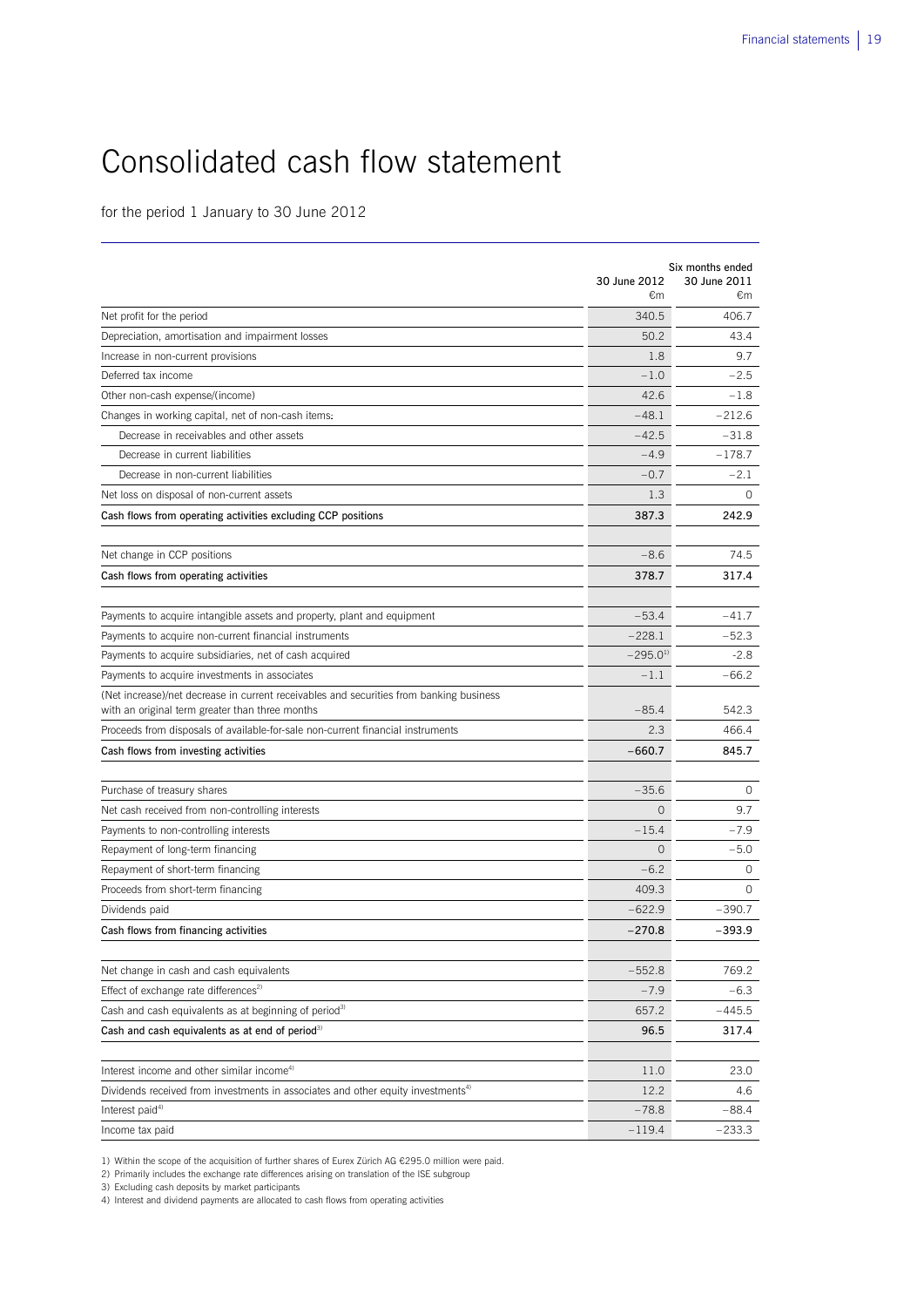## Consolidated statement of changes in equity

for the period 1 January to 30 June 2012

|                                                                                                                                   |                    |                                        | thereof included in total<br>comprehensive income |                                        |  |
|-----------------------------------------------------------------------------------------------------------------------------------|--------------------|----------------------------------------|---------------------------------------------------|----------------------------------------|--|
|                                                                                                                                   | 30 June 2012<br>€m | Six months ended<br>30 June 2011<br>€m | 30 June 2012<br>€m                                | Six months ended<br>30 June 2011<br>€m |  |
| Subscribed capital                                                                                                                |                    |                                        |                                                   |                                        |  |
| Balance as at 1 January                                                                                                           | 195.0              | 195.0                                  |                                                   |                                        |  |
| Retirement of treasury shares                                                                                                     | $-2.0$             | 0                                      |                                                   |                                        |  |
| Balance as at 30 June                                                                                                             | 193.0              | 195.0                                  |                                                   |                                        |  |
| Share premium                                                                                                                     |                    |                                        |                                                   |                                        |  |
| Balance as at 1 January                                                                                                           | 1,247.0            | 1,247.0                                |                                                   |                                        |  |
| Retirement of treasury shares                                                                                                     | 2.0                | 0                                      |                                                   |                                        |  |
| Balance as at 30 June                                                                                                             | 1,249.0            | 1,247.0                                |                                                   |                                        |  |
| <b>Treasury shares</b>                                                                                                            |                    |                                        |                                                   |                                        |  |
| Balance as at 1 January                                                                                                           | $-691.7$           | $-586.5$                               |                                                   |                                        |  |
| Purchase of treasury shares                                                                                                       | $-35.6$            | 0                                      |                                                   |                                        |  |
| Retirement of treasury shares                                                                                                     | 119.3              | 0                                      |                                                   |                                        |  |
| Sales within the Group Share Plan                                                                                                 | 6.8                | 6.5                                    |                                                   |                                        |  |
| Acquisition of the interest of non-controlling shareholders<br>in Eurex Zürich AG                                                 | 315.2              | 0                                      |                                                   |                                        |  |
| Balance as at 30 June                                                                                                             | $-286.0$           | $-580.0$                               |                                                   |                                        |  |
| <b>Revaluation surplus</b>                                                                                                        |                    |                                        |                                                   |                                        |  |
| Balance as at 1 January                                                                                                           | 46.7               | 91.3                                   |                                                   |                                        |  |
| Changes from defined benefit obligations                                                                                          | $-17.8$            | $\circ$                                | $-17.8$                                           | $\circ$                                |  |
| Remeasurement of other financial instruments                                                                                      | 14.9               | $-2.6$                                 | 14.9                                              | $-2.6$                                 |  |
| Remeasurement of cash flow hedges                                                                                                 | $-5.6$             | $-1.1$                                 | $-5.6$                                            | $-1.1$                                 |  |
| Increase in share-based payments                                                                                                  | $-2.4$             | $-2.6$                                 | $\overline{O}$                                    | $\circ$                                |  |
| Deferred taxes                                                                                                                    | $-3.4$             | 0.4                                    | $-3.4$                                            | 0.4                                    |  |
| Balance as at 30 June                                                                                                             | 32.4               | 85.4                                   |                                                   |                                        |  |
| Accumulated profit                                                                                                                |                    |                                        |                                                   |                                        |  |
| Balance as at 1 January                                                                                                           | 2,123.0            | 1,972.1                                |                                                   |                                        |  |
| Dividends paid                                                                                                                    | 622.9              | 390.7                                  | 0                                                 | 0                                      |  |
| Retirement of treasury shares                                                                                                     | $-119.3$           | 0                                      | $\mathsf{O}\xspace$                               | 0                                      |  |
| Net income for the period                                                                                                         | 332.4              | 394.6                                  | 332.4                                             | 394.6                                  |  |
| Exchange rate differences and other adjustments                                                                                   | 27.5               | $-76.1$                                | 28.1                                              | $-70.1$                                |  |
| Deferred taxes                                                                                                                    | $-13.4$            | 37.4                                   | $-13.4$                                           | 37.4                                   |  |
| Acquisition of the interest of non-controlling shareholders in<br>Eurex Zürich AG incl. share price and exchange rate differences | $-72.1$            | $-332.9$                               | 0                                                 | 0                                      |  |
| Balance as at 30 June                                                                                                             | 1,655.2            | 1,604.4                                |                                                   |                                        |  |
| Shareholders' equity as at 30 June                                                                                                | 2,843.6            | 2,551.8                                | 335.2                                             | 358.6                                  |  |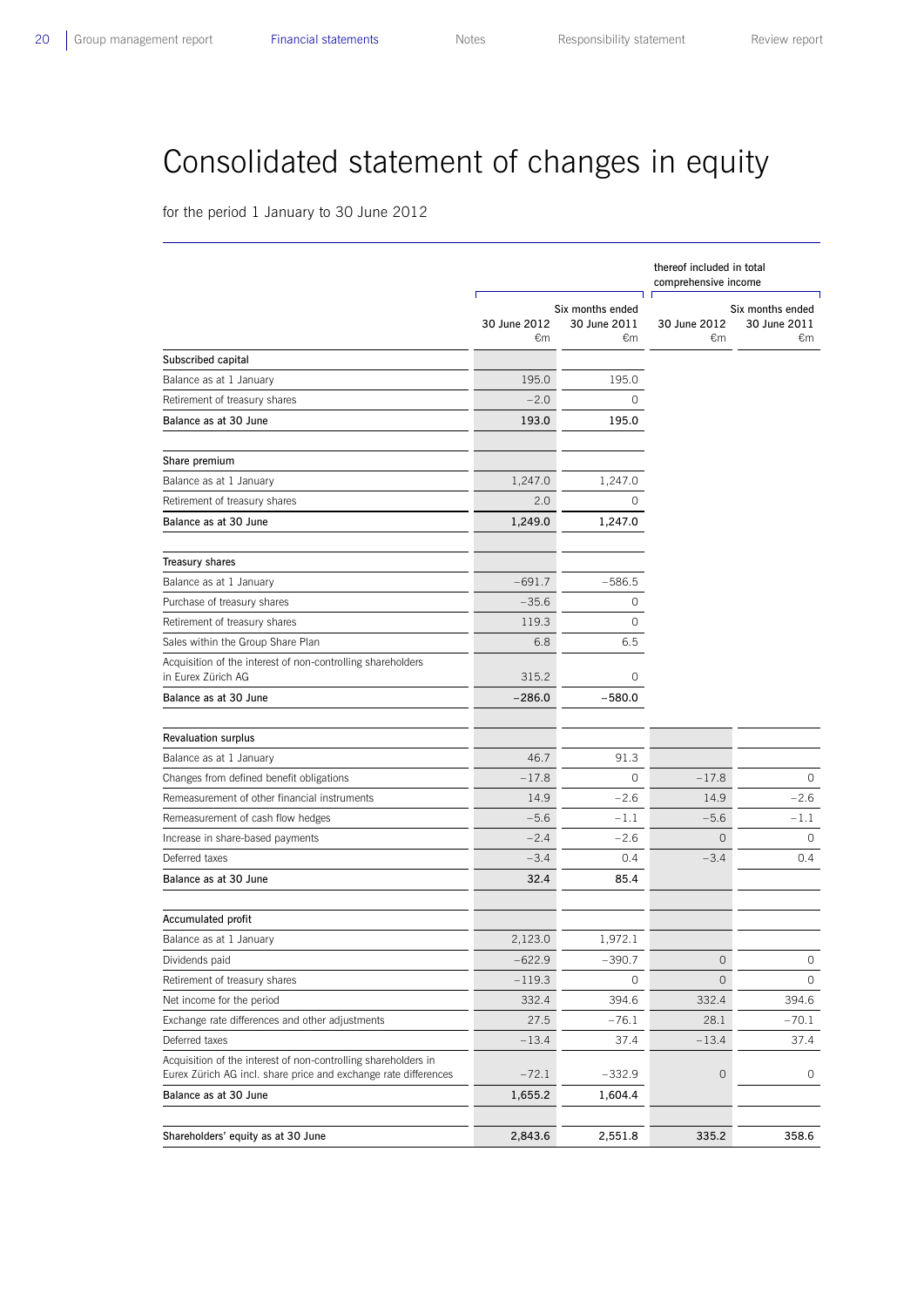|                                                                                   |                    |                                        | thereof included in total<br>comprehensive income |                                        |  |
|-----------------------------------------------------------------------------------|--------------------|----------------------------------------|---------------------------------------------------|----------------------------------------|--|
|                                                                                   | 30 June 2012<br>€m | Six months ended<br>30 June 2011<br>€m | 30 June 2012<br>€m                                | Six months ended<br>30 June 2011<br>€m |  |
| Shareholders' equity (brought forward)                                            | 2,843.6            | 2,551.8                                | 335.2                                             | 358.6                                  |  |
| Non-controlling interests                                                         |                    |                                        |                                                   |                                        |  |
| Balance as at 1 January                                                           | 212.6              | 458.9                                  |                                                   |                                        |  |
| Changes due to capital increases/(decreases)                                      | $-15.4$            | 1.3                                    | $\Omega$                                          | $\Omega$                               |  |
| Changes due to share in net income of subsidiaries for the period                 | 8.1                | 12.1                                   | 8.1                                               | 12.1                                   |  |
| Exchange rate differences and other adjustments                                   | 0.2                | $-17.7$                                | $\Omega$                                          | $-16.7$                                |  |
| Acquisition of the interest of non-controlling shareholders<br>in Eurex Zürich AG | 0                  | $-252.5$                               | $\circ$                                           | $\Omega$                               |  |
| Total non-controlling interests as at 30 June                                     | 205.5              | 202.1                                  | 8.1                                               | $-4.6$                                 |  |
|                                                                                   |                    |                                        |                                                   |                                        |  |
| Total as at 30 June                                                               | 3,049.1            | 2,753.9                                | 343.3                                             | 354.0                                  |  |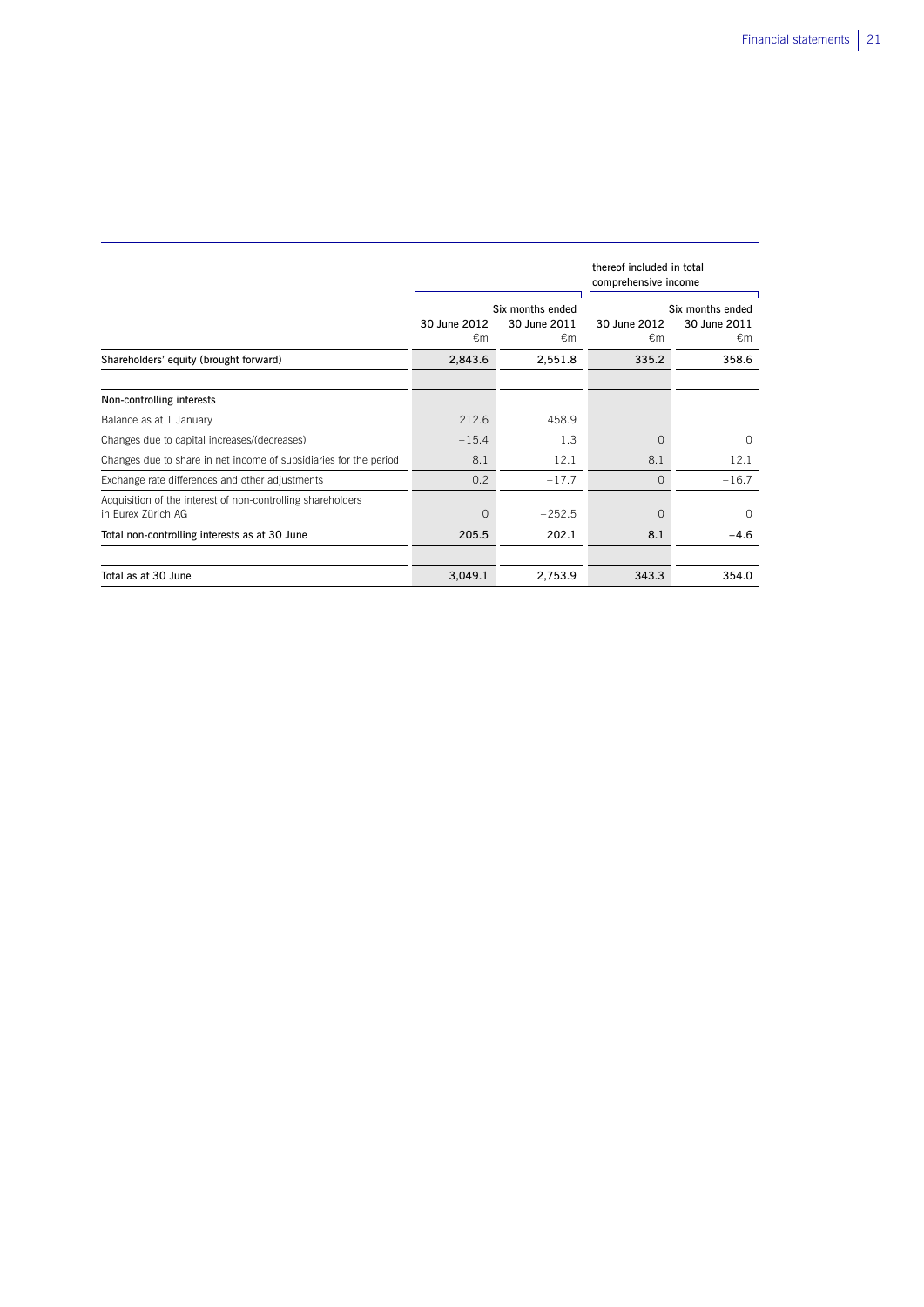## Notes to the interim financial statements

## 1. Accounting policies

The interim financial statements have been prepared in compliance with the International Financial Reporting Standards (IFRSs) and the related interpretations issued by the International Accounting Standards Board (IASB), as adopted by the European Union in accordance with Regulation No. 1606/2002 of the European Parliament and of the Council on the application of International Accounting Standards. As at 30 June 2012, there were no effective standards or interpretations not yet adopted by the European Union impacting the interim financial statements. Accordingly, the financial statements also comply with the IFRSs as issued by the IASB. The accounting policies applied by the Company to the consolidated financial statements for the year ended 31 December 2011 – with the exception of the regulations relating to IAS 19 – were also applied to the interim financial statements. The interim financial statements comply with IAS 34 ("Interim Financial Reporting").

The Deutsche Börse Group has elected to apply IAS 19 "Employee Benefits", which was issued by the IASB on 16 June 2011 and adopted by the EU on 5 June 2012, ahead of schedule in financial year 2012. The accounting policies for employee benefits have been adapted in line with this as follows: the return on plan assets is assumed to be the discount rate used to measure the pension obligation. Actuarial gains and losses are now recognised directly in the revaluation surplus; the corridor method is no longer used. Additionally, as from 1 January 2012, Deutsche Börse Group reports the net interest cost previously presented in staff costs in the financial result. Prior-year figures have been adjusted accordingly. Gains and losses resulting from the adjustment of prior-year figures and the expense recognised for the defined benefit obligation are presented in note 6. Since 1 January 2012, credit balances at central banks that are subject to minimum reserve requirements are no longer reported as restricted but as receivables and securities from banking business; prior-year amounts have been adjusted accordingly.

In addition to the standards and interpretations applied as at 31 December 2011, as well as to the amended IAS 19), the following standard was applied for the first time:

Amendments to IFRS 7 "Financial Instruments: Disclosures – Transfers of Financial Assets" (October 2010)

The application of this standard did not have any material impact on Deutsche Börse Group's financial reporting.

The IASB issued the following standards by the date of publication of this half-yearly financial report, which have not yet been adopted by the EU:

- Changes resulting from the "Annual Improvements Project" (May 2012)
- Changes in the transitional provisions for IFRS 10, IFRS 11 and IFRS 12 (June 2012)

In accordance with the provisions of Wertpapierhandelsgesetz (WpHG, German Securities Trading Act), these interim financial statements are supplemented by a Group interim management report.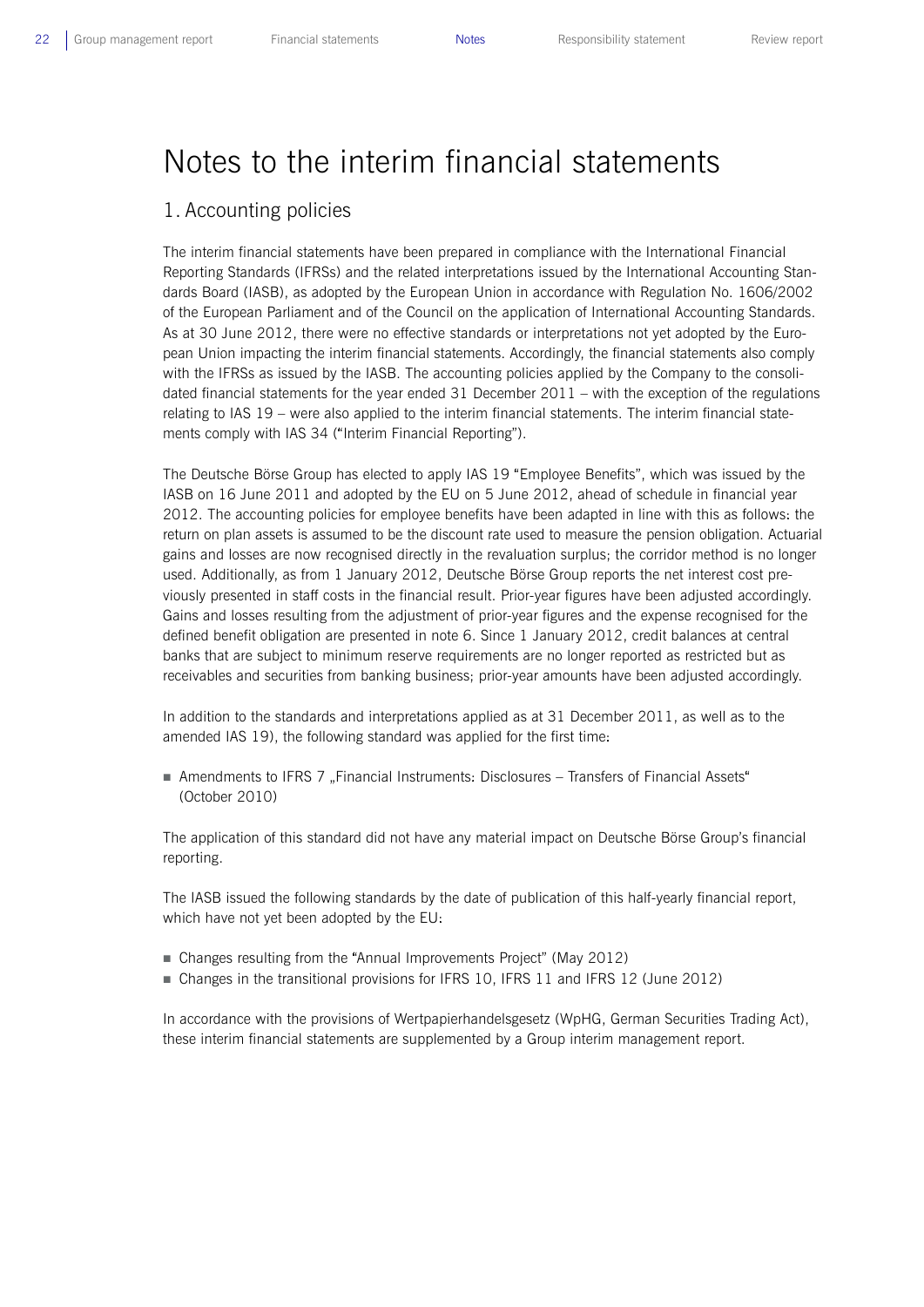## 2. Group structure

On 7 June 2011, Deutsche Börse AG, SIX Group AG and SIX Swiss Exchange AG entered into a share purchase agreement under which SIX Swiss Exchange AG undertook to contribute the Swiss derivatives business relating to Eurex Zürich AG to Eurex Global Derivatives AG, a subsidiary to be newly formed, and to distribute 100 percent of the shares of this subsidiary as a non-cash dividend to SIX Group AG. SIX Group AG sold these shares to Deutsche Börse AG on 30 April 2012. The purchase price was settled in cash in the amount of €295.0 million as well as by delivery of 5,286,738 shares of Deutsche Börse AG; on delivery, the shares had a market value of €255.9 million. In accordance with the share purchase agreement, the shares were sold with economic effect as at 1 January 2012. Since the material conditions for closing the transaction were met in the first quarter of 2012, sales revenue has accrued to Deutsche Börse Group since that quarter.

With publication of the 2011 annual financial statements of ID's SAS, Paris, France, on 21 March 2012, it was officially announced that the EBIT target in accordance with the agreement on preemptive rights between ID's SAS and Deutsche Börse AG had not been achieved. This gave Deutsche Börse AG the right to exercise the options for the 2011 tranche. Consequently, Deutsche Börse AG purchased an additional 10.52 percent of ID's SAS on 19 April 2012 for a purchase price of €1,235.00, increasing its total interest to 25.01 percent. As Deutsche Börse AG had already exercised significant influence within the meaning of IAS 28.7 (a) by virtue of its membership of the board of directors, the company continues to be classified as an associate and is accounted for using the equity method.

Effective 29 March 2012, International Securities Exchange Holdings, LLC, New York, USA, acquired an additional 6.54 percent stake in Hanweck Associates, LLC, New York, USA, for a purchase price of US\$ 1.0 million, bringing its total interest to 26.44 percent. Since International Securities Exchange Holdings, LLC exercises significant influence within the meaning of IAS 28, Hanweck Associates, LLC has been classified since then as an associate and is accounted for using the equity method.

On 30 May 2012, International Securities Exchange Holdings, LLC, New York, USA, formed Topaz Exchange, LLC, Dover, USA. This wholly-owned subsidiary has been included in full in the consolidated financial statements since then.

On 1 June 2012, Deutsche Börse AG formed Komunumo Ltd., London, United Kingdom. Since Deutsche Börse AG holds 100 percent of the shares of Komunumo Ltd., the company has been included in full in the consolidated financial statements since then.

On 28 June 2012, International Securities Exchange Holdings, LLC, New York, USA, formed Longitude S.A., which is domiciled in Luxembourg, Luxembourg. As a wholly-owned subsidiary, Longitude S.A. has been included in full in the consolidated financial statements since the second quarter.

## 3. Seasonal influences

The Group's revenues are influenced more by the volatility and the transaction volume on the capital markets than by seasonal factors. Owing to a concentration of costs for projects only coming to completion in the fourth quarter, costs in the fourth quarter tend to be higher than in the first three quarters of the business year.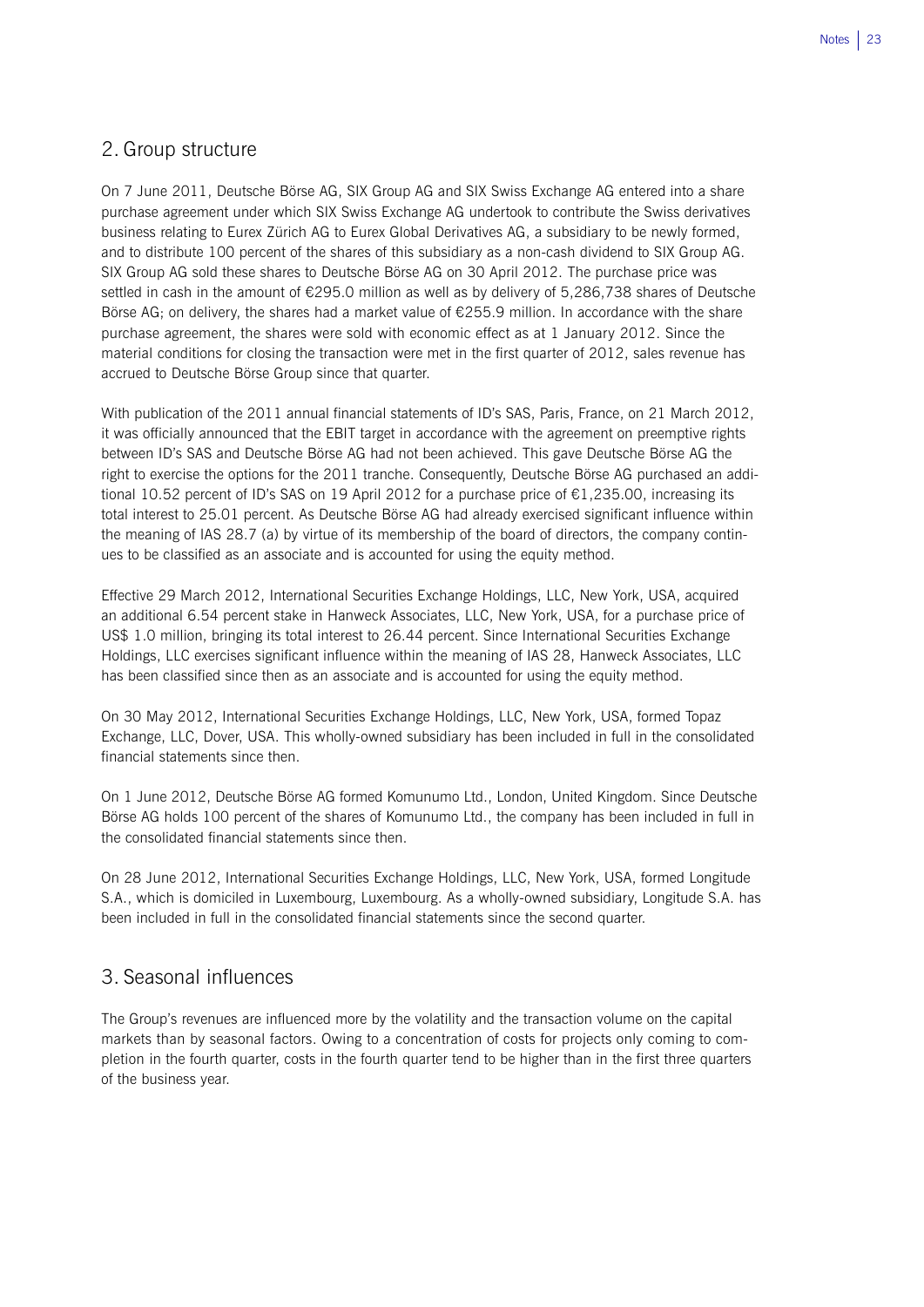## 4. Total assets

The increase in consolidated total assets by €22.9 billion to €250.8 billion as at 30 June 2012 (31 March 2012: €227.9 billion) is determined to a significant extent by the financial instruments of Eurex Clearing AG. Whereas receivables and liabilities from banking business remained almost unchanged, cash deposits by market participants and restricted bank balances rose sharply. The level of these items can vary widely on a daily basis according to customers' needs and actions.

## 5. Segment reporting

### Composition of sales revenue by segment

|                              |              | Quarter ended | Six months ended |              |  |
|------------------------------|--------------|---------------|------------------|--------------|--|
|                              | 30 June 2012 | 30 June 2011  | 30 June 2012     | 30 June 2011 |  |
|                              | €m           | €m            | €m               | €m           |  |
| External sales revenue       |              |               |                  |              |  |
| Xetra                        | 56.9         | 65.5          | 120.8            | 138.5        |  |
| Eurex                        | 247.8        | 218.9         | 478.8            | 448.9        |  |
| Clearstream                  | 192.0        | 185.1         | 388.7            | 383.2        |  |
| Market Data & Analytics      | 58.3         | 59.1          | 119.1            | 116.6        |  |
| Total external sales revenue | 555.0        | 528.6         | 1,107.4          | 1,087.2      |  |
|                              |              |               |                  |              |  |
| Internal sales revenue       |              |               |                  |              |  |
| Clearstream                  | 1.3          | 1.6           | 2.8              | 3.5          |  |
| Market Data & Analytics      | 8.6          | 7.6           | 16.3             | 16.2         |  |
| Total internal sales revenue | 9.9          | 9.2           | 19.1             | 19.7         |  |

## Net interest income from banking business

|                       |              | Quarter ended | Six months ended |              |  |
|-----------------------|--------------|---------------|------------------|--------------|--|
|                       | 30 June 2012 | 30 June 2011  | 30 June 2012     | 30 June 2011 |  |
|                       | €m           | €m            | €m               | €m           |  |
| Gross interest income | 30.8         | 42.1          | 65.1             | 76.0         |  |
| Interest expense      | $-17.2$      | $-23.6$       | $-33.0$          | $-41.4$      |  |
| Total                 | 13.6         | 18.5          | 32.1             | 34.6         |  |

#### Net revenue

|                         |              |              | Six months ended |              |  |
|-------------------------|--------------|--------------|------------------|--------------|--|
|                         | 30 June 2012 | 30 June 2011 | 30 June 2012     | 30 June 2011 |  |
|                         | €m           | €m           | €m               | €m           |  |
| Xetra                   | 53.8         | 62.2         | 113.2            | 133.4        |  |
| Eurex                   | 234.8        | 218.6        | 451.5            | 446.7        |  |
| Clearstream             | 165.9        | 170.9        | 339.7            | 345.3        |  |
| Market Data & Analytics | 52.2         | 54.7         | 109.2            | 107.3        |  |
| Total                   | 506.7        | 506.4        | 1,013.6          | 1,032.7      |  |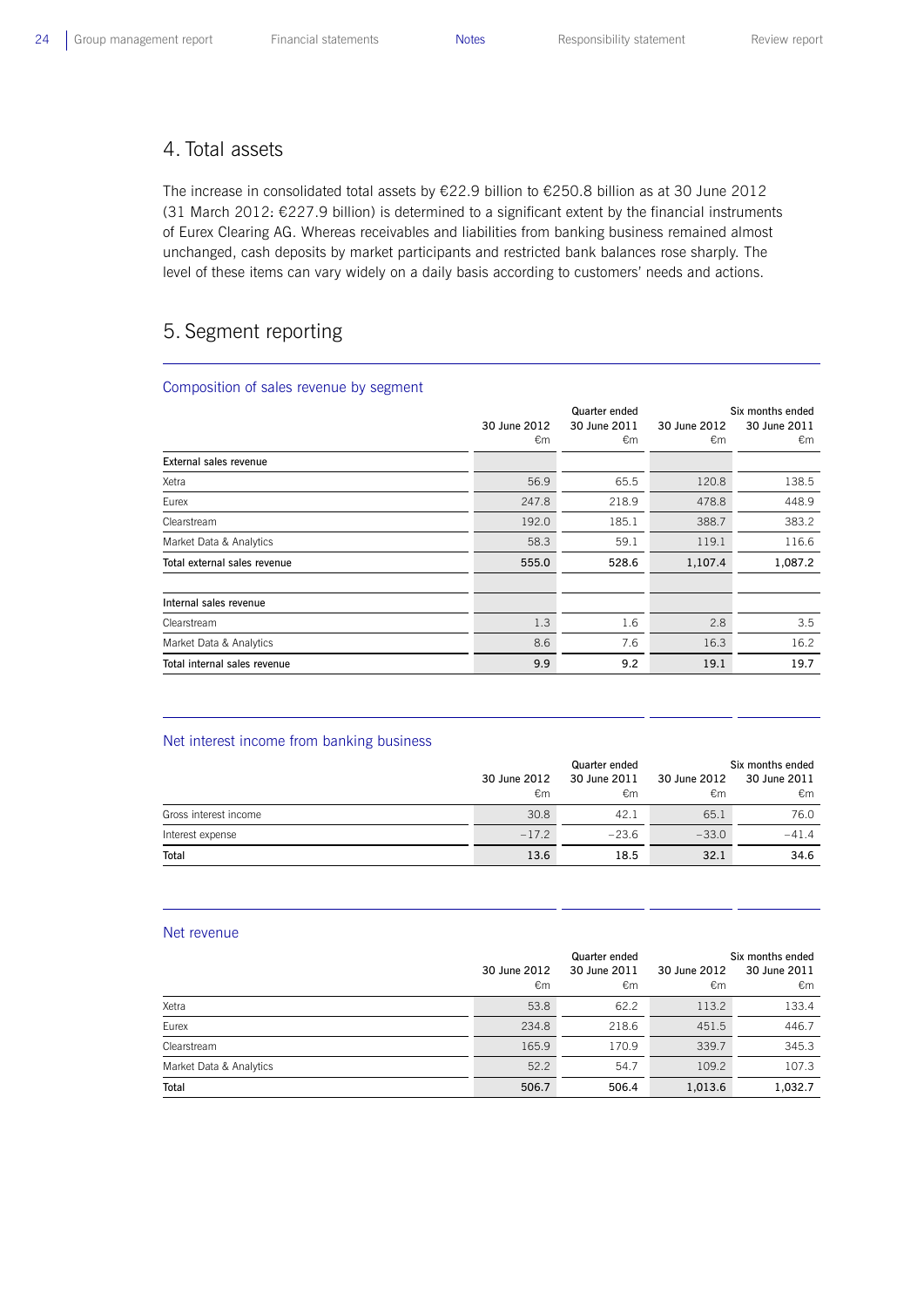## Earnings before interest and tax (EBIT)

|                         | 30 June 2012<br>€m | Quarter ended<br>30 June 2011<br>€m | 30 June 2012<br>€m | Six months ended<br>30 June 2011<br>€m |
|-------------------------|--------------------|-------------------------------------|--------------------|----------------------------------------|
| Xetra                   | 25.0               | 30.7                                | 52.0               | 69.5                                   |
| Eurex                   | 139.3              | 115.8                               | 248.5              | 256.5                                  |
| Clearstream             | 82.0               | 96.9                                | 170.4              | 198.6                                  |
| Market Data & Analytics | 32.4               | 35.6                                | 67.9               | 73.5                                   |
| Total                   | 278.7              | 279.0                               | 538.8              | 598.1                                  |

## Investment in intangible assets and property, plant and equipment

|                         | 30 June 2012<br>€m | Quarter ended<br>30 June 2011<br>€m | 30 June 2012<br>€m | Six months ended<br>30 June 2011<br>€m |
|-------------------------|--------------------|-------------------------------------|--------------------|----------------------------------------|
| Xetra                   | 2.7                | 2.3                                 | 3.4                | 3.8                                    |
| Eurex                   | 19.5               | 8.5                                 | 30.0               | 17.6                                   |
| Clearstream             | 9.6                | 9.5                                 | 18.6               | 18.0                                   |
| Market Data & Analytics | 0.3                | 0.4                                 | 1.4                | 1.2                                    |
| Total                   | 32.1               | 20.7                                | 53.4               | 40.6                                   |

## 6. Provisions for pensions and other employee benefits

The change in the accounting policy for defined benefit obligations resulted in the following gains and losses:

## Adjustments to defined benefit obligations and revaluation surplus

|                                                         | €m      |
|---------------------------------------------------------|---------|
| Net liability as at 31 December 2010 (corridor method)  | 11.1    |
| Adjustment taken directly to equity                     | 45.1    |
| Accumulated profit                                      | $-1.1$  |
| Net liability as at 31 December 2010 (OCI method)       | 55.1    |
| Revaluation surplus as at 31 December 2010 (OCI method) | $-45.1$ |
| Net liability as at 30 June 2011 (corridor method)      | 22.3    |
| Adjustment taken directly to equity                     | 45.1    |
| Increase in interest expense                            | 1.2     |
| Reduction in staff costs                                | $-5.3$  |
| Accumulated profit                                      | $-1.1$  |
| Net liability as at 30 June 2011 (OCI method)           | 62.2    |
| Revaluation surplus as at 30 June 2011 (OCI method)     | $-45.1$ |
| Net liability as at 31 December 2011 (corridor method)  | 1.7     |
| Adjustment taken directly to equity                     | 54.1    |
| Increase in interest expense                            | 2.5     |
| Reduction in staff costs                                | $-11.1$ |
| Net liability as at 31 December 2011 (OCI method)       | 47.2    |
| Revaluation surplus as at 31 December 2011 (OCI method) | $-54.1$ |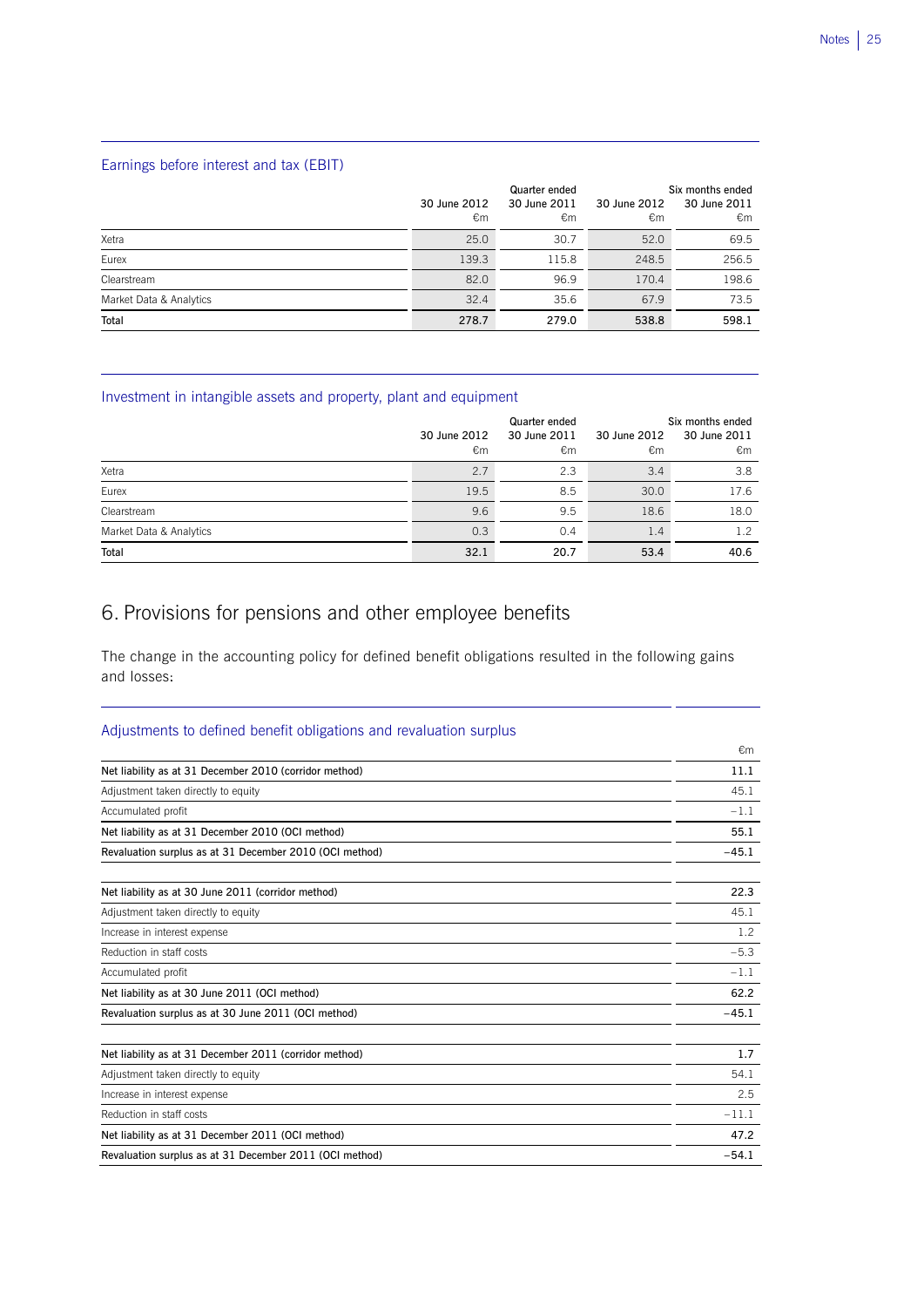## 7. Other financial obligations

In addition to the matters in prior disclosures, Deutsche Börse Group is involved from time to time in various legal proceedings that arise in the ordinary course of its business. Deutsche Börse Group recognises provisions for litigation and regulatory matters when it has a present obligation from a past event, an outflow of resources embodying economic benefits to settle the obligation is probable and a reliable estimate can be made of the amount of the obligation.

In such cases, there may be an exposure to loss in excess of the amounts for which provisions have been recognised. Deutsche Börse Group does not recognise a provision if the conditions described above are not met. As litigation or a regulatory matter develops, Deutsche Börse Group evaluates on an ongoing basis whether the requirements to recognise a provision are met. Deutsche Börse Group may not be able to predict what the eventual loss or range of loss related to such matters will be. Based on currently available information, Deutsche Börse Group does not expect the outcomes of any of these proceedings to have a materially adverse effect on its financial results overall.

## 8. Earnings per share

Under IAS 33, earnings per share are calculated by dividing the net profit for the period attributable to shareholders of the parent company (net income for the period) by the weighted average number of shares outstanding.

Diluted earnings per share are determined by adding the number of potentially dilutive ordinary shares that may be acquired under the Stock Bonus Plan (SBP) to the average number of shares. In order to calculate the number of potentially dilutive ordinary shares, the exercise prices were adjusted by the fair value of the services still to be provided.

When determining diluted earnings per share, all SBP tranches for which cash settlement has not been resolved are assumed to be equity-settled – regardless of the actual accounting in accordance with IFRS 2.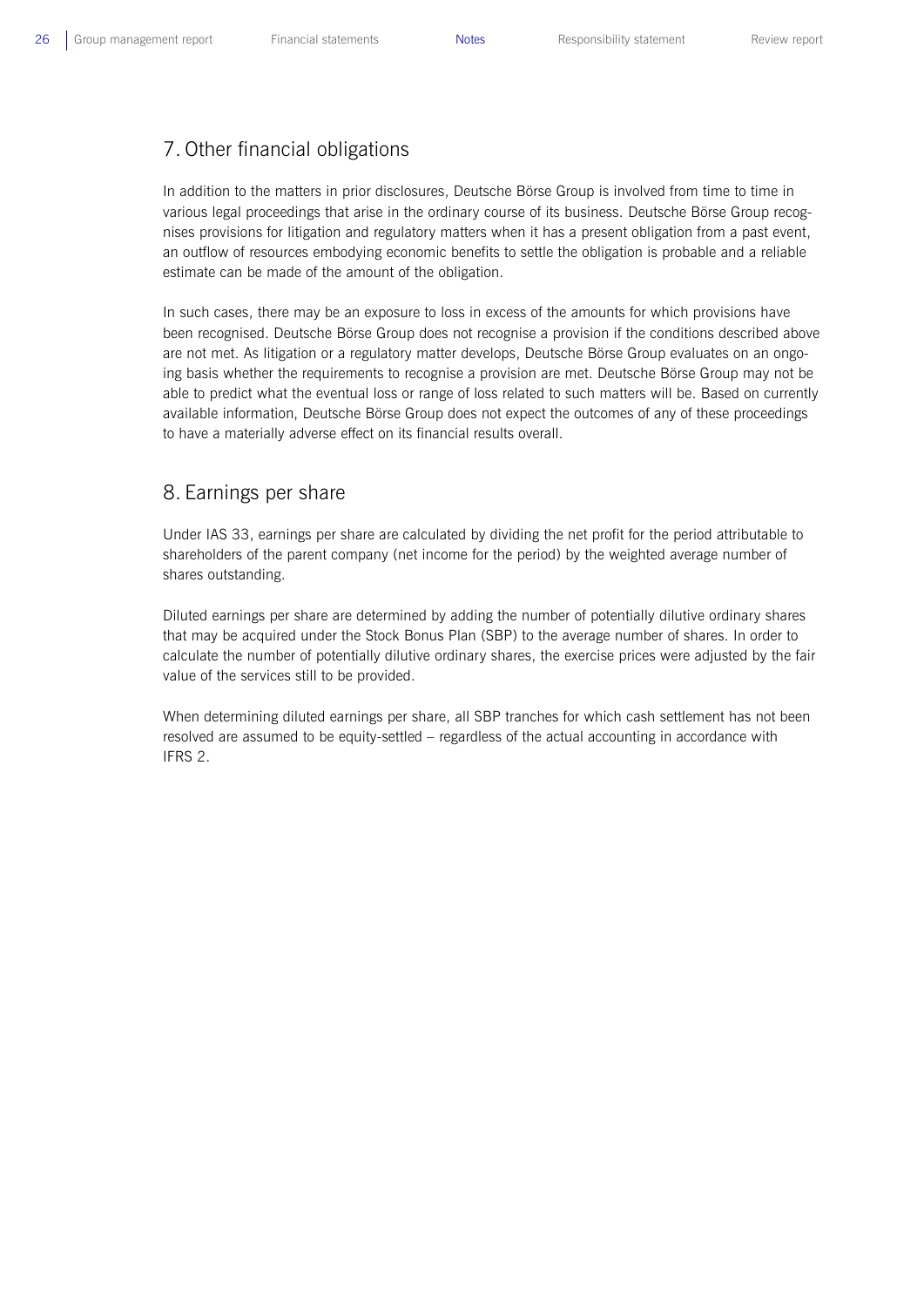There were the following potentially dilutive rights to purchase shares as at 30 June 2012:

| Calculation of the number of potentially dilutive ordinary shares |                     |                                                                           |                                                                |                                                    |                                                                         |
|-------------------------------------------------------------------|---------------------|---------------------------------------------------------------------------|----------------------------------------------------------------|----------------------------------------------------|-------------------------------------------------------------------------|
| Tranche                                                           | Exercise price<br>€ | Adjustment of<br>the exercise<br>price according<br>to IAS $33^{1}$<br>€, | Average<br>number of<br>outstanding<br>options<br>30 June 2012 | Average price<br>for the period <sup>2)</sup><br>€ | Number of<br>potentially<br>dilutive<br>ordinary shares<br>30 June 2012 |
| $2010^{3}$                                                        | $\Omega$            | 10.20                                                                     | 109.786                                                        | 44.49                                              | 84,616                                                                  |
| $2011^{3}$                                                        | $\Omega$            | 22.38                                                                     | 136.646                                                        | 44.49                                              | 67,908                                                                  |
| $2012^{3}$                                                        |                     | 32.33                                                                     | 81.102                                                         | 44.49                                              | 22,167                                                                  |

1) According to IAS 33.47A for share options and other share-based payment arrangements the issue price and the exercise price shall include the fair value of any goods or services to be supplied to the entity in the future under the share option or other share-based payment arrangement.

2) Volume-weighted average price of Deutsche Börse AG shares on Xetra for the period 1 January to 30 June 2012

3) This relates to rights to shares under the Share Bonus Plan for senior executives.

L

As the volume-weighted average share price was higher than the adjusted exercise prices for the 2010 to 2012 tranches, these options are considered dilutive under IAS 33 as at 30 June 2012.

## Calculation of earnings per share (basic and diluted)

|                                                                                 | 30 June 2012 | Quarter ended<br>30 June $2011^{11}$ | 30 June 2012 | Six months ended<br>30 June $2011^{11}$ |
|---------------------------------------------------------------------------------|--------------|--------------------------------------|--------------|-----------------------------------------|
| Number of shares outstanding as at beginning of period                          | 188,753,670  | 186,043,003                          | 188,686,611  | 185,942,801                             |
| Number of shares outstanding as at end of period                                | 187,892,679  | 186,043,003                          | 187,892,679  | 186,043,003                             |
| Weighted average number of shares outstanding                                   | 188,621,989  | 186,043,003                          | 188,676,407  | 186,025,841                             |
| Number of potentially dilutive ordinary shares                                  | 154,976      | 292,122                              | 174,691      | 147,689                                 |
| Weighted average number of shares used to compute diluted<br>earnings per share | 188,776,965  | 186,335,125                          | 188,851,098  | 186,173,530                             |
| Net income for the period $(\epsilon m)$                                        | 186.2        | 180.5                                | 332.4        | 394.6                                   |
| Earnings per share (basic and diluted) $(\epsilon)$                             | 0.99         | 0.97                                 | 1.76         | 2.12                                    |

1) Due to the change in the accounting policy for defined benefit obligations according to IAS 19 in Q1/2012, net profit for Q2/2011 and for H1/2011 has been adjusted retrospectively. As a result of this adjustment, basic and diluted earnings per share for Q1/2011 increased from €0.96 to €0.97, while that for H1/2011 increased from €2.10 to €2.12.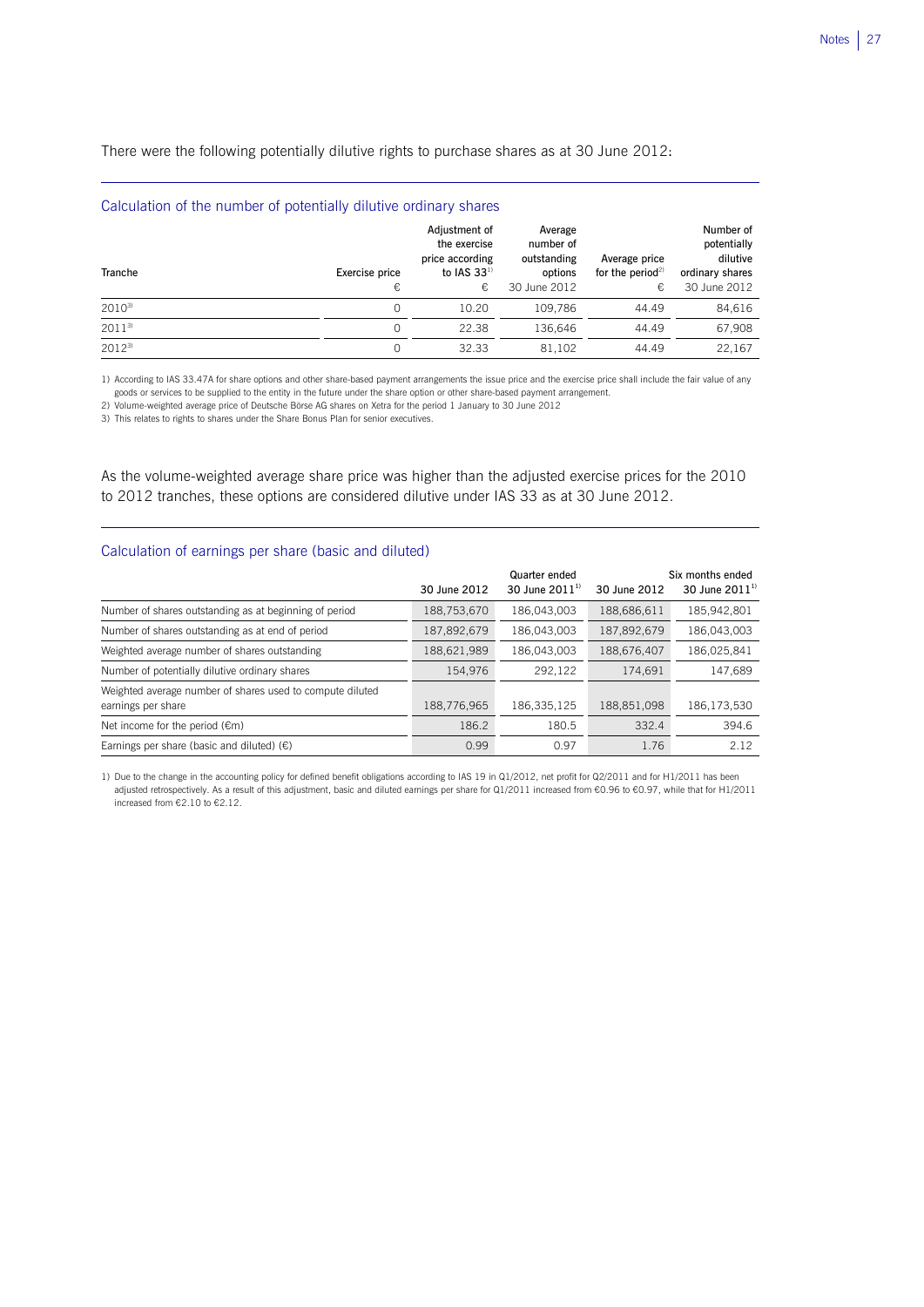$\overline{a}$ 

## 9. Material transactions with related parties

The following two tables show the other material transactions with companies classified as related parties. All transactions were effected on an arm's length basis.

#### Material transactions with associates

|                                                                                                                                           |                | Amount of the transactions        | <b>Outstanding balances</b> |                              |                |              |
|-------------------------------------------------------------------------------------------------------------------------------------------|----------------|-----------------------------------|-----------------------------|------------------------------|----------------|--------------|
|                                                                                                                                           |                | Six months ended<br>Quarter ended |                             |                              |                |              |
|                                                                                                                                           | 30 June 2012   | 30 June 2011                      |                             | 30 June 2012<br>30 June 2011 |                | 30 lune 2011 |
|                                                                                                                                           | ∈m             | $\epsilon$ m                      | $\epsilon$ m                | €m                           | €m             | €m           |
| Loans from Scoach Holding S.A. to Deutsche Börse AG<br>as part of cash pooling                                                            | $\overline{0}$ | $\circ$                           | $\overline{O}$              | $\circ$                      | $-0.2$         | $-3.4$       |
| Loans from Scoach Europa AG to Deutsche Börse AG<br>as part of cash pooling                                                               | $\overline{0}$ | $\Omega$                          | $\Omega$                    | $\Omega$                     | $-1.4$         | $-0.6$       |
| Services of Deutsche Börse AG for Scoach Europa AG                                                                                        | 1.5            | 1.5                               | 2.8                         | 2.8                          | 1.3            | 1.9          |
| Loans from Deutsche Börse AG to Indexium AG                                                                                               | $\Omega$       | $\circ$                           | 0                           | $\Omega$                     | O <sup>1</sup> | 3.5          |
| Operation of trading and clearing software by<br>Deutsche Börse AG for European Energy Exchange AG<br>and affiliates                      | 3.0            | 2.6                               | 5.3                         | 4.8                          | 1.4            | 1.6          |
| IT services and infrastructure by International Securities<br>Exchange, LLC for Direct Edge Holdings, LLC <sup>2)</sup>                   | 0              | 0.2                               | 0.2                         | 0.2                          | 0.2            | 0.2          |
| Development and operation of the Link Up Converter<br>system by Clearstream Services S.A. for Link-Up<br>Capital Markets, S.L.            | 0              | 0.4                               | 0.4                         | 0.9                          | 0.3            | 0.3          |
| Money market placements of European Commodity<br>Clearing AG with Clearstream Banking S.A. and the<br>interest paid thereon <sup>3)</sup> | $\Omega$       | $\circ$                           | $\Omega$                    | $\Omega$                     | $\Omega$       | $-0.1$       |
| Material transactions within the framework of gold<br>under custody between Deutsche Börse Commodities<br>GmbH and Clearstream Banking AG | $-1.2$         | $\circ$                           | $-2.5$                      | $\Omega$                     | $-0.4$         | $\Omega$     |
| Other transactions with associates                                                                                                        |                |                                   |                             |                              | 0.3            | $-0.5$       |

1) Outstanding balance after impairment losses of €0.6 million recognised in Q2/2012 on the loan granted to Indexium AG by Deutsche Börse AG

2) Direct Edge Holdings, LLC has been classified as an associate since the restoration of significant influence on 9 February 2012.

3) European Commodity Clearing AG is a subsidiary of European Energy Exchange AG, which is classified as an associate.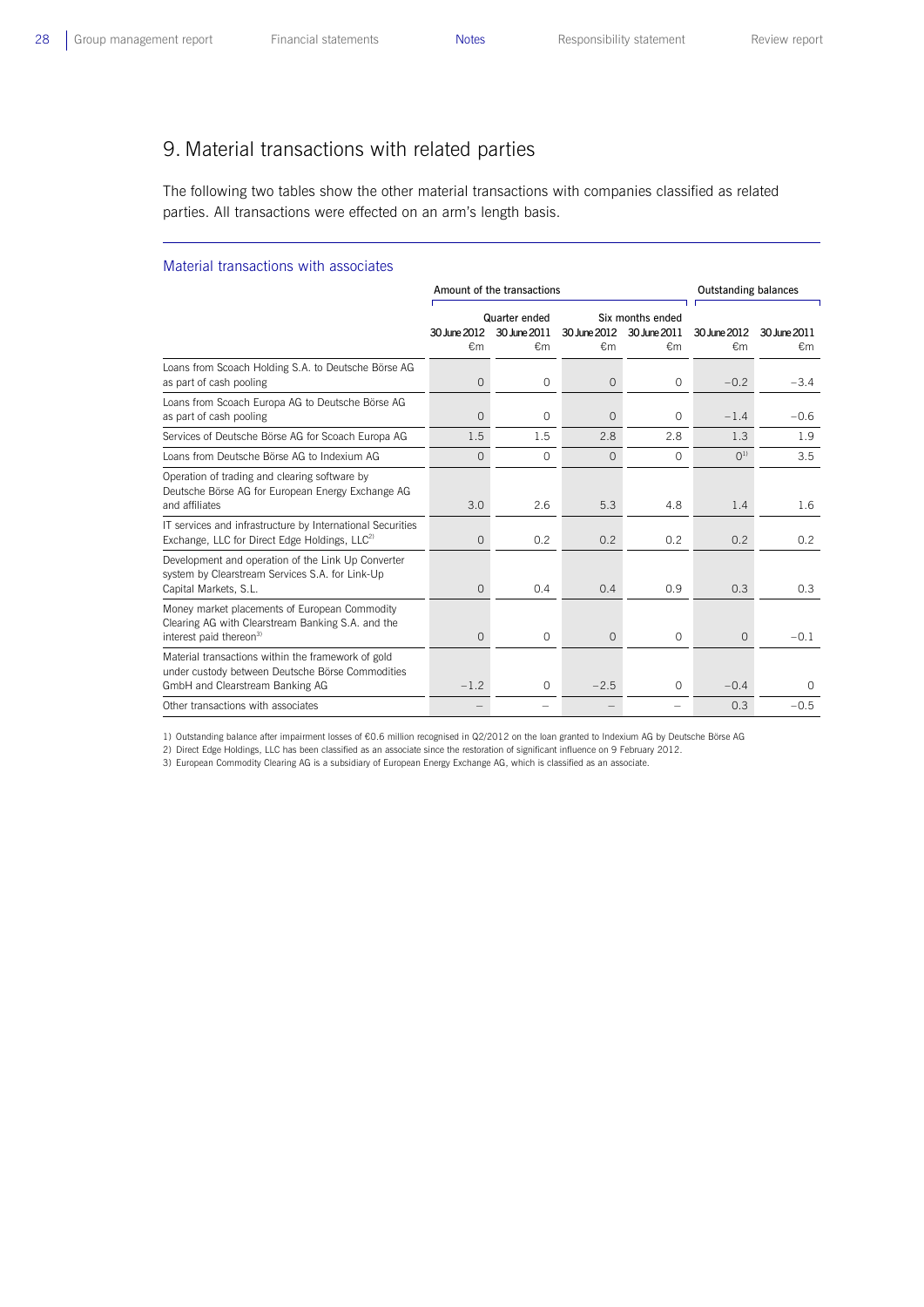### Material transactions with other related parties

 $\overline{a}$ 

|                                                                                                                         | Amount of the transactions |                                     |                    |                                        | <b>Outstanding balances</b> |                    |  |
|-------------------------------------------------------------------------------------------------------------------------|----------------------------|-------------------------------------|--------------------|----------------------------------------|-----------------------------|--------------------|--|
|                                                                                                                         | 30 June 2012<br>€m         | Quarter ended<br>30 June 2011<br>€m | 30 June 2012<br>€m | Six months ended<br>30 June 2011<br>€m | 30 June 2012<br>€m          | 30 June 2011<br>€m |  |
| Office and administrative services by Eurex Zürich AG<br>for SIX Swiss Exchange AG <sup>1)</sup>                        | $\circ$                    | 5.1                                 | $\circ$            | 12.1                                   | n.a.                        | 12.2               |  |
| Loans from SIX Group AG provided to STOXX Ltd.<br>as part of the acquisition and interest charges thereon <sup>1)</sup> | $\Omega$                   | $-0.1$                              | $\circ$            | $-0.2$                                 | n.a.                        | $-6.2$             |  |
| Office and administrative services by SIX Group AG<br>for STOXX $1$ td. <sup>1)</sup>                                   | 1.9                        | $-0.1$                              | 2.2                | $-1.3$                                 | n.a.                        | $-1.3$             |  |
| Office and administrative services by SIX Swiss<br>Exchange AG for Eurex Zürich AG <sup>1)</sup>                        | $\overline{O}$             | $-2.7$                              | $-2.3$             | $-4.7$                                 | n.a.                        | $-0.9$             |  |
| Office and administrative services by SIX Swiss<br>Exchange AG for Eurex Frankfurt AG <sup>1)</sup>                     | $-0.8$                     | $-2.1$                              | $-2.0$             | $-3.1$                                 | n.a.                        | $-0.4$             |  |
| Transfer of revenue from Eurex fees by Eurex Zürich AG<br>to SIX Swiss Exchange AG <sup>1)</sup>                        | n.a.                       | n.a.                                | n.a.               | n.a.                                   | n.a.                        | $-31.9$            |  |
| Operation and development of Xontro by Deutsche<br>Börse AG for BrainTrade Gesellschaft für Börsen-<br>systeme mbH      | 2.3                        | 3.0                                 | 5.0                | 6.9                                    | 0.8                         | 2.3                |  |
| Operation of the floor trading system by BrainTrade<br>Gesellschaft für Börsensysteme mbH for Deutsche<br>Börse AG      | 0.8                        | 1.6                                 | 1.0                | 3.2                                    | $\mathbf{O}$                | $-1.1$             |  |

1) On 30 April 2012, SIX Group AG has sold all their remaining shares in Eurex Zürich AG to Deutsche Börse AG. Since then, SIX Group AG and its affiliates have not been considered as related parties within the meaning of IAS 24.

### **Transactions with key management personnel**

Key management personnel are persons who directly or indirectly have authority and responsibility for planning, directing and controlling the activities of Deutsche Börse Group. The Group defines the members of the Executive Board and the Supervisory Board as key management personnel for the purposes of IAS 24.

As part of the prohibited transaction between Deutsche Börse Group and NYSE Euronext, Deutsche Börse AG has entered into contracts for the provision of advisory services with Deutsche Bank AG, Frankfurt/Main, and Mayer Brown LLP, Washington. In the period under review, two members of the Supervisory Board of Deutsche Börse AG also held key management positions in these companies. In the first half of 2012, Deutsche Börse Group paid Deutsche Bank AG and Mayer Brown LLP a total of €1.0 million (H1/2011: €0.7 million) for advisory services in connection with this transaction.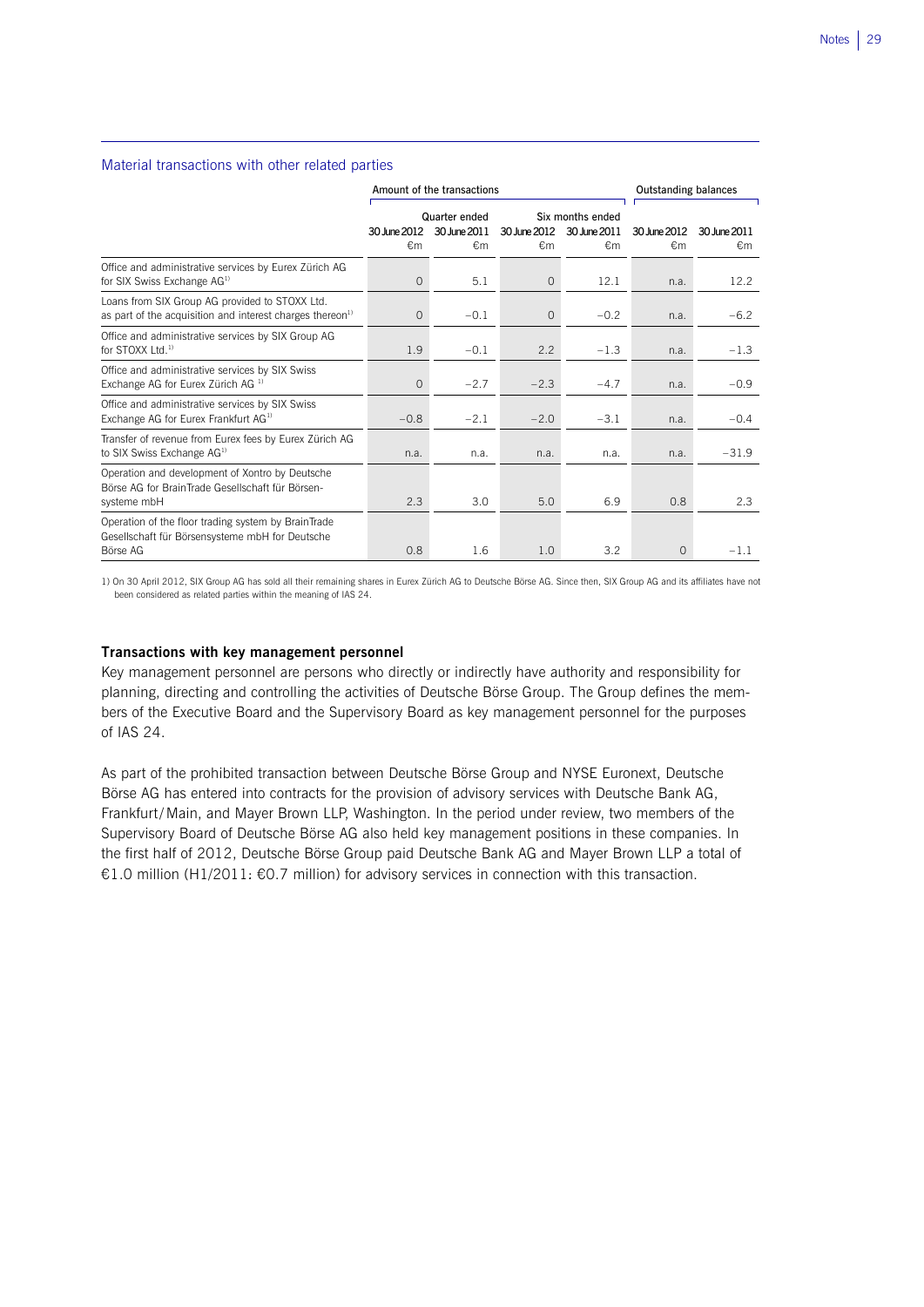Furthermore, Deutsche Börse AG has entered into a contract for the provision of advisory services with Richard Berliand Limited, whose Executive Director Mr Richard Berliand is a member of Deutsche Börse AG's Supervisory Board. Major parts of this contract include strategies relating to the competitive positioning of Deutsche Börse AG's new clearing business in the market as well as advisory services in connection with major strategic projects. In the first half of 2012, Deutsche Börse Group made no payments (H1/2011: none) to Richard Berliand for advisory services.

#### **Further transactions with related parties**

In the context of the transaction between Deutsche Börse AG and SIX Swiss Exchange AG described in detail in note 2, Deutsche Börse AG receives all of Eurex's sales and profits with effect from 1 January 2012, instead of the economic interest of 85 percent of these amounts contained in Deutsche Börse AG's consolidated financial statements until that date. In return, SIX Swiss Exchange AG received consideration of €295 million in cash and 5,286,738 shares of Deutsche Börse AG.

## 10. Employees

#### Employees

|                                               | 30 June 2012 | Quarter ended<br>30 June 2011 | 30 June 2012 | Six months ended<br>30 June 2011 |
|-----------------------------------------------|--------------|-------------------------------|--------------|----------------------------------|
| Average number of employees during the period | 3.628        | 3.494                         | 3.623        | 3.487                            |
| Employed as at the balance sheet date         | 3.634        | 3.497                         | 3.634        | 3.497                            |

There was an average of 3,390 full-time equivalent (FTE) employees during the second quarter of 2012 (Q2/2011: 3,251).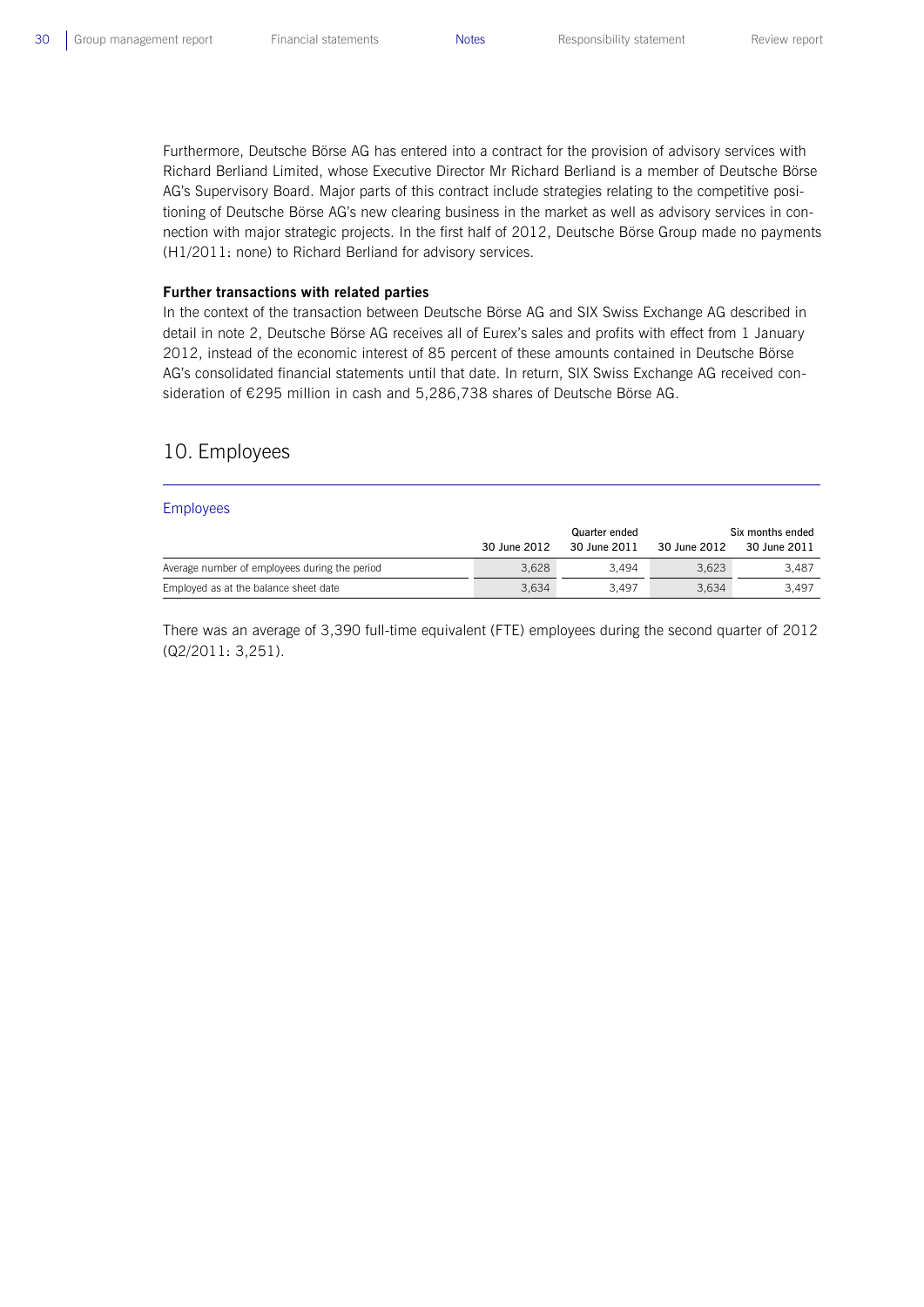## Responsibility statement

To the best of our knowledge, and in accordance with the applicable reporting principles for interim financial reporting, the interim consolidated financial statements give a true and fair view of the assets, liabilities, financial position and profit or loss of the Group, and the interim management report of the Group includes a fair review of the development and performance of the business and the position of the Group, together with a description of the material opportunities and risks associated with the expected development of the Group for the remaining months of the financial year.

Frankfurt/Main, 26 July 2012

Deutsche Börse AG The Executive Board

Reto Francini

Reto Francioni

Andreas Preuss

Frank Gerstenschläger

le DCC 6.

Michael Kuhn

Gregor Pottmeyer

Jeffy Tessler

Jeffrey Tessler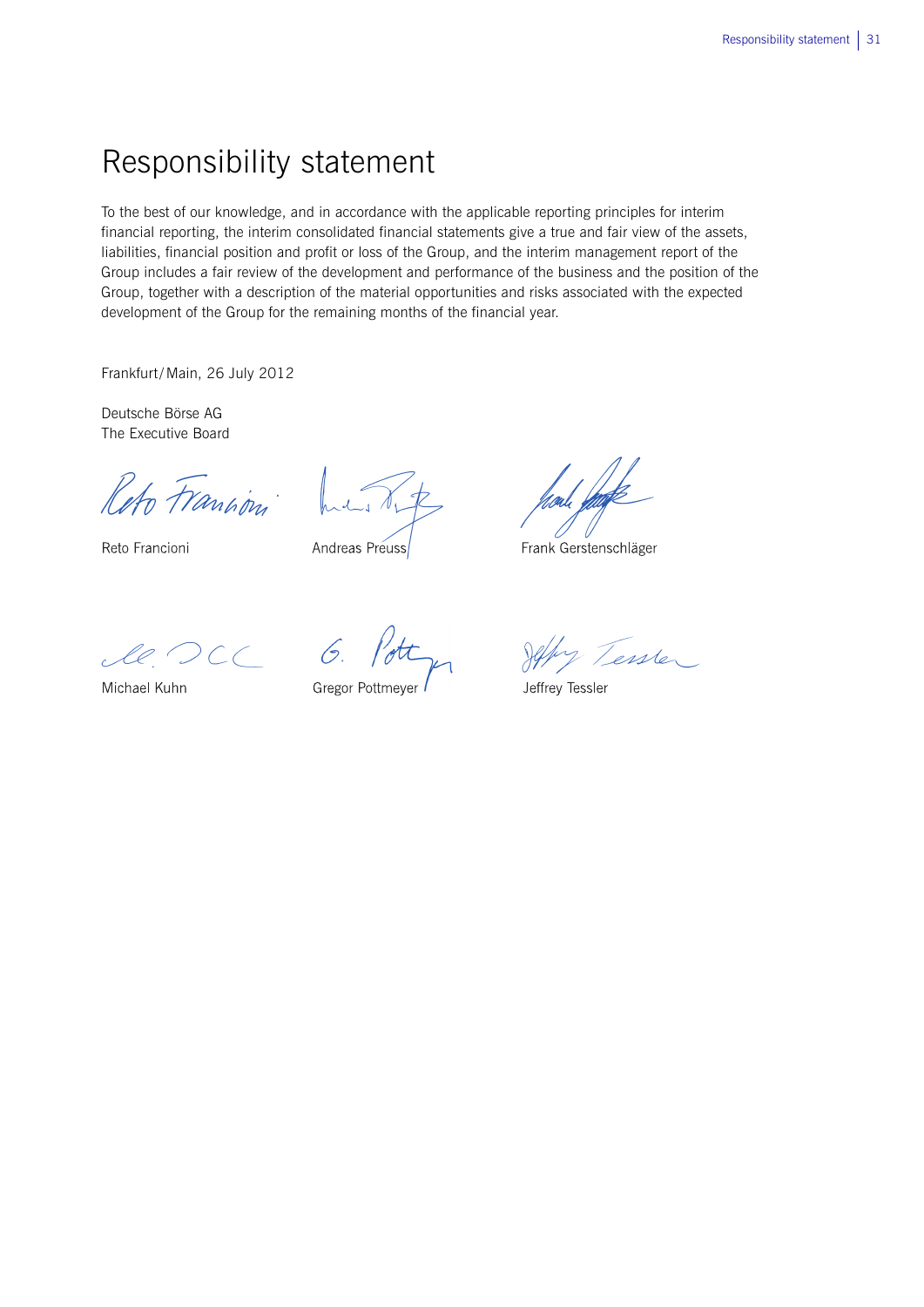## Review report

To Deutsche Börse AG, Frankfurt/Main

We have reviewed the condensed interim consolidated financial statements – comprising the condensed balance sheet, income statement, cash flow statement, statement of changes in equity and selected explanatory notes – together with the interim group management report of Deutsche Börse AG, Frankfurt/Main, for the period from 1 January to 30 June 2010 that are part of the semi annual financial report according to § 37 w WpHG ("Wertpapierhandelsgesetz": "German Securities Trading Act"). The preparation of the condensed interim consolidated financial statements in accordance with those IFRS applicable to interim financial reporting as adopted by the EU, and in accordance with the IFRS for interim financial reporting as issued by the International Accounting Standards Board (IASB), and of the interim group management report in accordance with the requirements of the WpHG applicable to interim group management reports, is the responsibility of the Company's management. Our responsibility is to issue a report on the condensed interim consolidated financial statements and on the interim group management report based on our review.

We performed our review of the condensed interim consolidated financial statements and the interim group management report in accordance with the German generally accepted standards for the review of financial statements promulgated by the Institut der Wirtschaftsprüfer (IDW). Those standards require that we plan and perform the review so that we can preclude through critical evaluation, with a certain level of assurance, that the condensed interim consolidated financial statements have not been prepared, in material aspects, in accordance with the IFRS applicable to interim financial reporting as adopted by the EU, and in accordance with the IFRS for interim financial reporting as issued by the IASB, and that the interim group management report has not been prepared, in material aspects, in accordance with the requirements of the WpHG applicable to interim group management reports. A review is limited primarily to inquiries of company employees and analytical assessments and therefore does not provide the assurance attainable in a financial statement audit. Since, in accordance with our engagement, we have not performed a financial statement audit, we cannot issue an auditor's report.

Based on our review, no matters have come to our attention that cause us to presume that the condensed interim consolidated financial statements have not been prepared, in material respects, in accordance with the IFRS applicable to interim financial reporting as adopted by the EU, and in accordance with the IFRS for interim financial reporting as issued by the IASB, or that the interim group management report has not been prepared, in material respects, in accordance with the requirements of the WpHG applicable to interim group management reports.

Frankfurt/Main, 26 July 2012

KPMG AG Wirtschaftsprüfungsgesellschaft

Braun **Beier** German public auditor German public auditor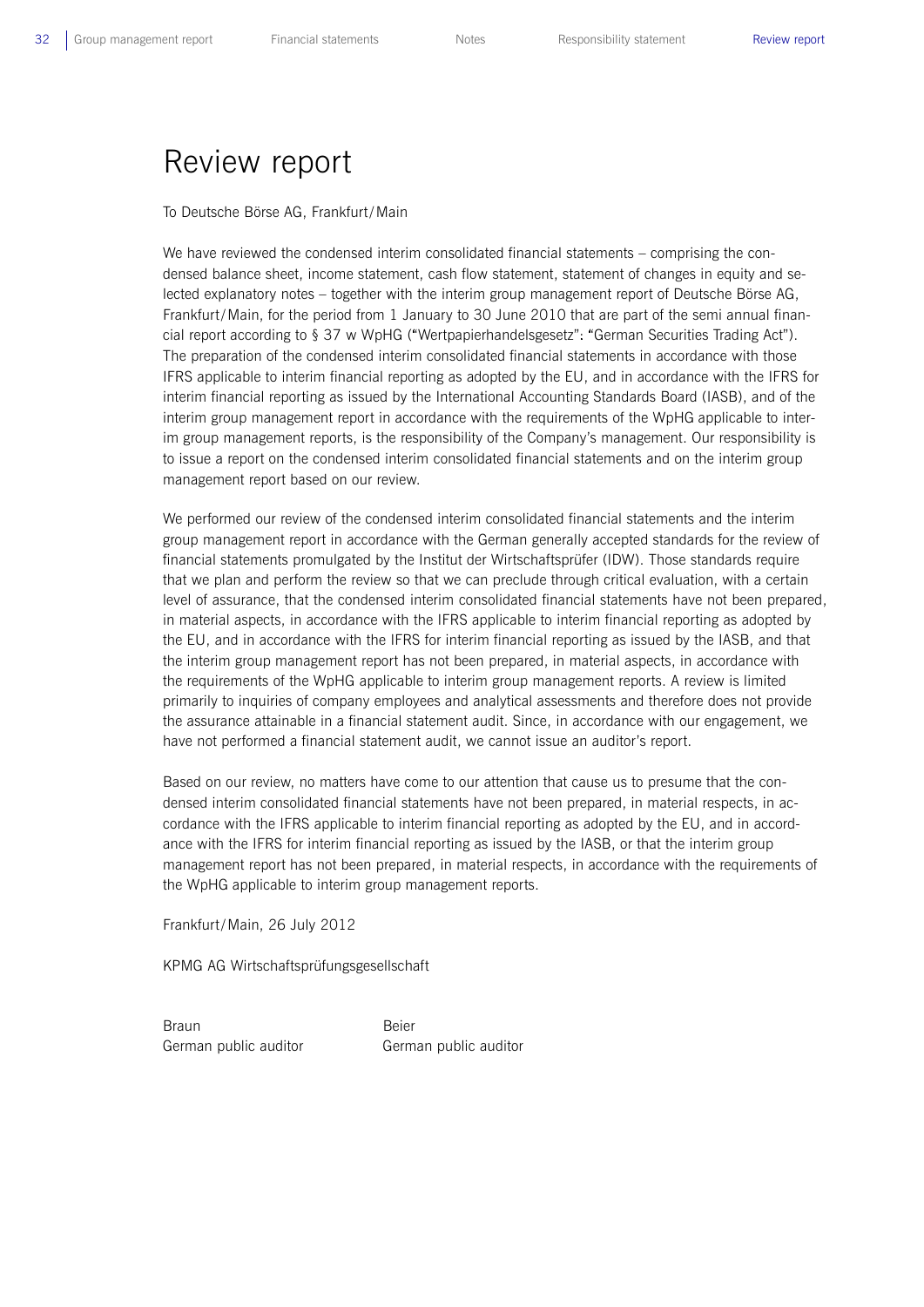## **Contact**

Investor Relations Phone +49-(0) 69-2 11-1 16 70 Fax  $+49-(0)$  69-2 11-1 46 08 E-mail ir@deutsche-boerse.com www.deutsche-boerse.com/ir\_e

## **Publications service**

The annual report 2011 may be obtained from the publications service of Deutsche Börse Group:

Phone +49-(0) 69-2 11-1 15 10 Fax +49-(0) 69-2 11-1 15 11

Downloads at www.deutsche-boerse.com

Reproduction – in whole or in part – only with the written permission of the publisher

### **Registered trademarks**

AlphaFlash®, DAX®, Eurex®, Eurex Bonds®, Eurex Repo®, Euro GC Pooling®, GC Pooling®, TRICE®, Xetra®, Xetra-Gold® and XTF® are registered trademarks of Deutsche Börse AG.

STOXX® is a registered trademark of STOXX Ltd.

KOSPI is a registered trademark of Korea Exchange, Inc.

X TRADER® is a registered trademark of Trading Technologies International, Inc.